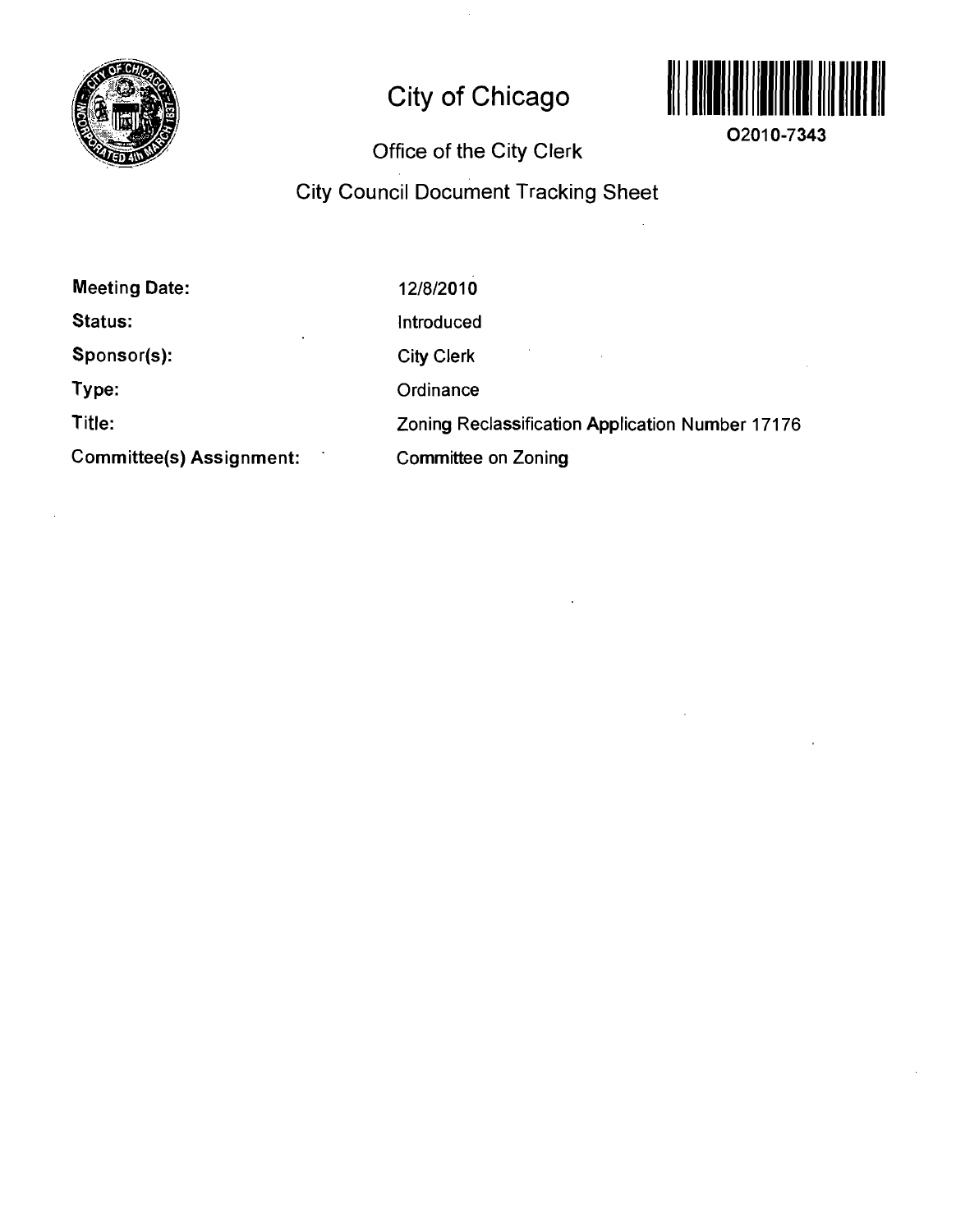#### CITY OF CHICAGO

 $#$  /7/76<br> $#$  /2+0HE<br>/2-8-10

 $\divideontimes$ 

 $\begin{array}{c} \mathcal{E}_{\text{max}} = \frac{1}{2} \end{array}$ 

### APPLICATION FOR AN AMENDMENT TO THE CHICAGO ZONING ORDINANCE

| Ι. |  |  |  |  | ADDRESS of the property Applicant is seeking to rezone: |
|----|--|--|--|--|---------------------------------------------------------|
|----|--|--|--|--|---------------------------------------------------------|

|          |                                                     | <u>1852 N. DAMEN</u>                                                                                                                                                                                                           |                                                                                                 |
|----------|-----------------------------------------------------|--------------------------------------------------------------------------------------------------------------------------------------------------------------------------------------------------------------------------------|-------------------------------------------------------------------------------------------------|
|          |                                                     | Ward Number that property is located in: $\mathcal{Z}$                                                                                                                                                                         |                                                                                                 |
|          |                                                     |                                                                                                                                                                                                                                | APPLICANT MARC SUSSMAN (BENEFICIARY) ON BEARLE of CAGOTITLE 4/7#30051106                        |
|          | ADDRESS 3916 N. LOWELL                              |                                                                                                                                                                                                                                |                                                                                                 |
|          |                                                     | $CITY$ $C/HO$ STATE $IC$ ZIP CODE 6064/                                                                                                                                                                                        |                                                                                                 |
|          |                                                     | PHONE 773-794-0600 CONTACT PERSON MARC SUSSMAN                                                                                                                                                                                 |                                                                                                 |
| proceed. |                                                     | Is the applicant the owner of the property? $YES$ $\cancel{\times}$ NO NO<br>If the applicant is not the owner of the property, please provide the following information                                                       | regarding the owner and attach written authorization from the owner allowing the application to |
|          |                                                     | OWNER                                                                                                                                                                                                                          |                                                                                                 |
|          |                                                     | ADDRESS AND AREA AND AREA AND AREA AND AREA AND AREA AND AREA AND AREA AND AREA AND AREA AND AREA AND AREA AND AREA AND AREA AND AREA AND AREA AND AREA AND AREA AND AREA AND AREA AND AREA AND AREA AND AREA AND AREA AND ARE | CITY STATE ZIP CODE                                                                             |
|          |                                                     |                                                                                                                                                                                                                                | PHONE CONTACT PERSON                                                                            |
|          | rezoning, please provide the following information: |                                                                                                                                                                                                                                | If the Applicant/Owner of the property has obtained a lawyer as their representative for the    |
|          | ATTORNEY NONE                                       |                                                                                                                                                                                                                                |                                                                                                 |
|          |                                                     |                                                                                                                                                                                                                                | ADDRESS CONTROLLER CITY                                                                         |
|          |                                                     |                                                                                                                                                                                                                                |                                                                                                 |
|          |                                                     |                                                                                                                                                                                                                                | CITY STATE ZIP CODE                                                                             |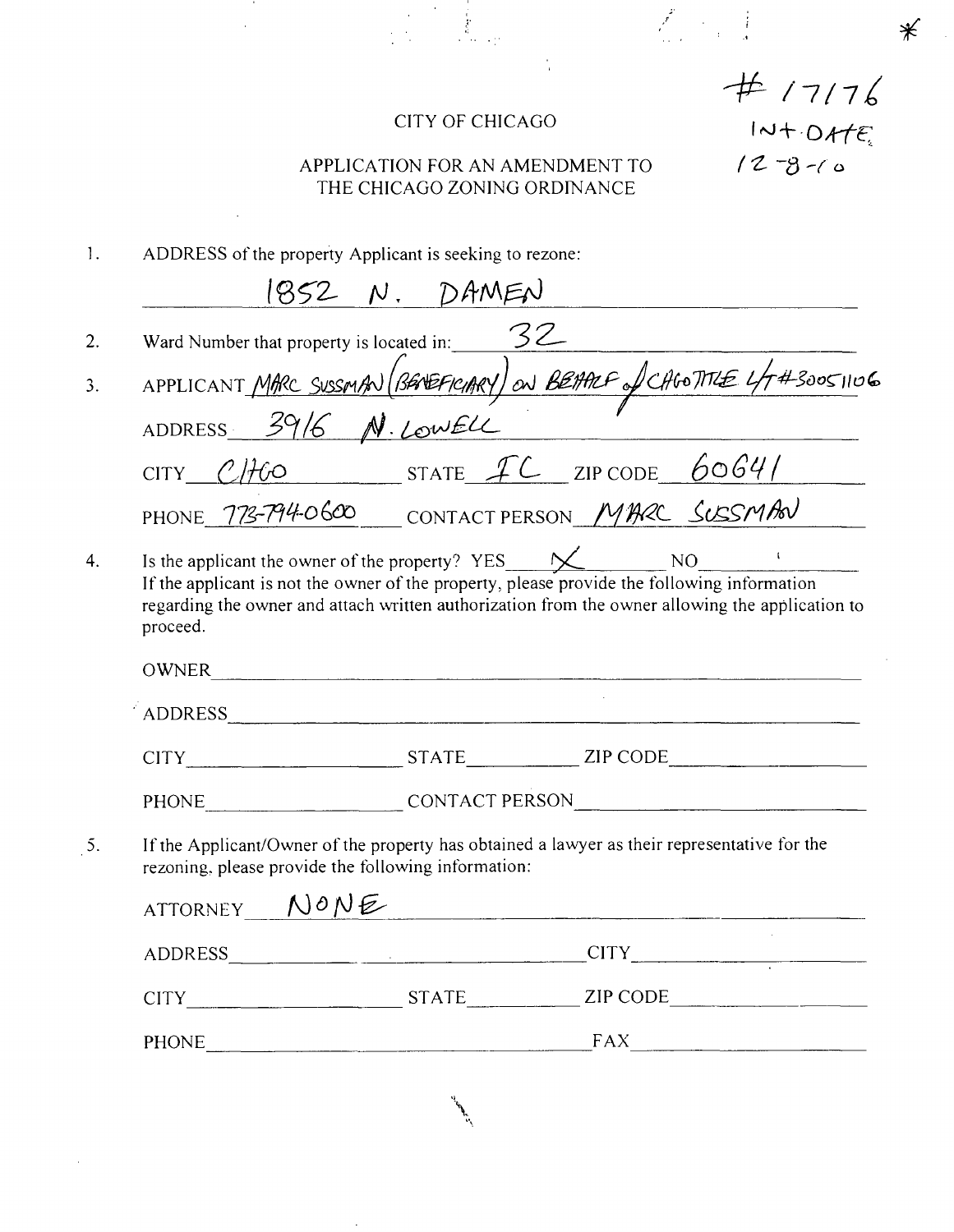#### **ORDINANCE**

#### **BE IT ORDAINED BY THE CITY COUNCIL OF THE CITY OF CHICAGO:**

SECTION L Title 17 of the Municipal Code of Chicago, the Chicago Zoning

Ordinance is hereby amended by changing all of the RS3 Residential Single Unit

(Detached House) District symbols as shown on Map No.5-H in area bounded by:

West Moffat Street; North Damen Avenue; a line 24 feet south of and parallel to West Moffat Street, the public alley next West of and parallel lo North Damen Avenue.

to those of an B3-1 Community Shopping District is hereby established in the area above described.

SECTION 2. This ordinance takes effect after its passage and approval.

Common Address of Property: 1852 N. Damen Ave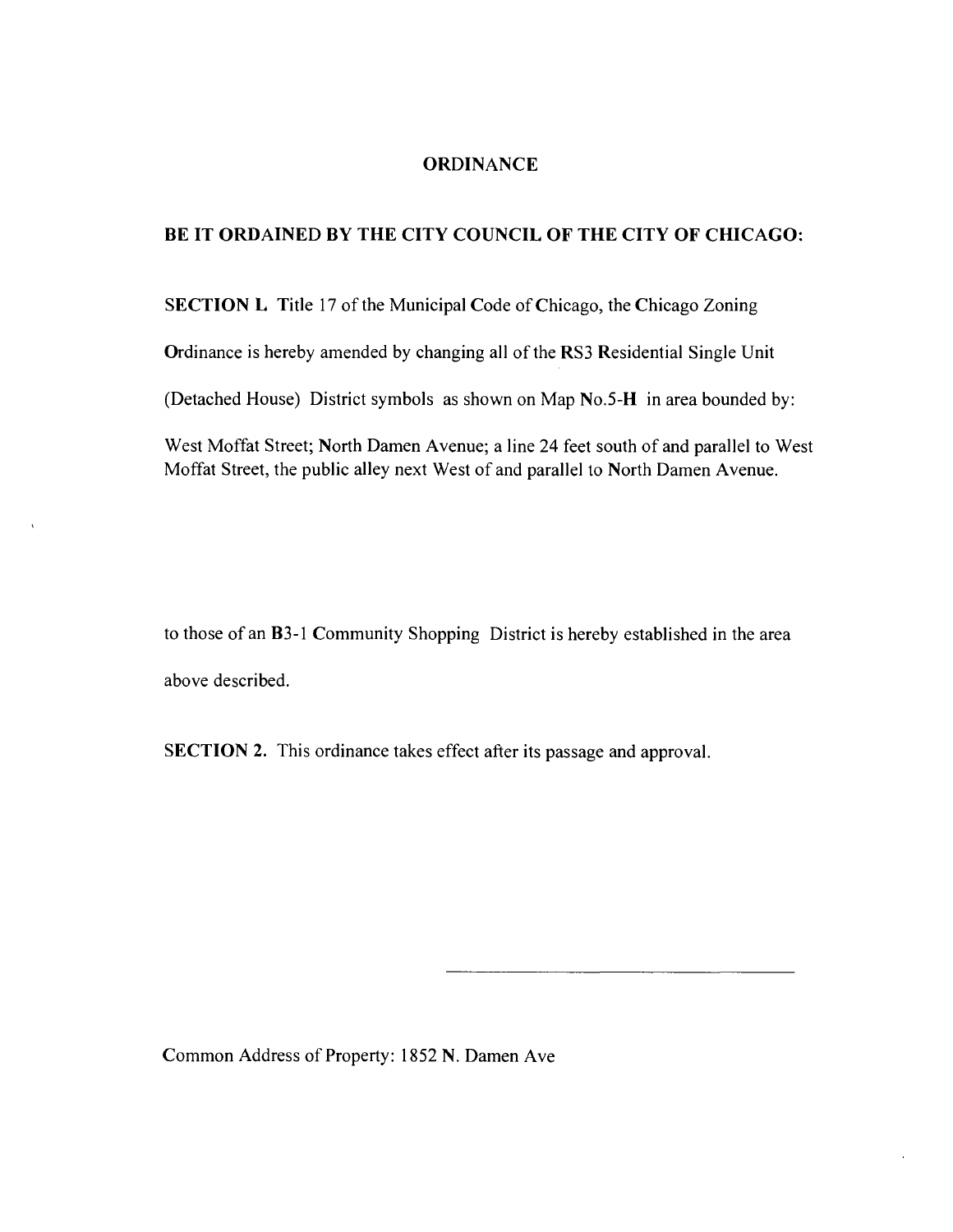6. If the applicant is a legal entity (Corporation, LLC, Partnership, etc.) please provide the names of all owners as disclosed on the Economic Disclosure Statements.

|    | MARC                                                                                   | SUSSMAN<br>PARFENOFF |  | 50 <sub>o</sub><br>$\zeta_0$ $\zeta$ |  |  |
|----|----------------------------------------------------------------------------------------|----------------------|--|--------------------------------------|--|--|
|    |                                                                                        |                      |  |                                      |  |  |
|    |                                                                                        |                      |  |                                      |  |  |
|    |                                                                                        |                      |  |                                      |  |  |
|    | On what date did the owner acquire legal title to the subject property?                |                      |  |                                      |  |  |
|    | Has the present owner previously rezoned this property? If yes, when?                  |                      |  |                                      |  |  |
| No |                                                                                        |                      |  |                                      |  |  |
|    |                                                                                        |                      |  |                                      |  |  |
|    | Present Zoning District                                                                | $RS-3$               |  | Proposed Zoning District 1332 B3-1   |  |  |
|    | Lot size in square feet (or dimensions) $2, 427$                                       |                      |  |                                      |  |  |
|    | Current Use of the property COMPUTER REPAR Ist FLOOR; 3 DWELLING UNITS TOTAL 2ND-4th E |                      |  |                                      |  |  |
|    | Reason for rezoning the property TO BRING SUBJECT PARCEL IN                            |                      |  |                                      |  |  |

height of the proposed building. (BE SPECIFIC)  $\n *Wf*\n$ iii ol me piupuseu uuuuing. (DE STECIFIC)  $\mathcal{F}$  o  $\mathcal{F}$   $\mathcal{G}$   $\mathcal{F}$  is  $\mathcal{F}$ 

14. On May 14<sup>th</sup>, 2007, the Chicago City Council passed the Affordable Requirements Ordinance (ARO) that requires on-site affordable housing units or a financial contribution if residential housing projects receive a zoning change under certain circumstances. Based on the lot size of the project in question and the proposed zoning classification, is this project subject to the Affordable Requirements Ordinance? (See Fact Sheet for more information)

 $YES$   $NO$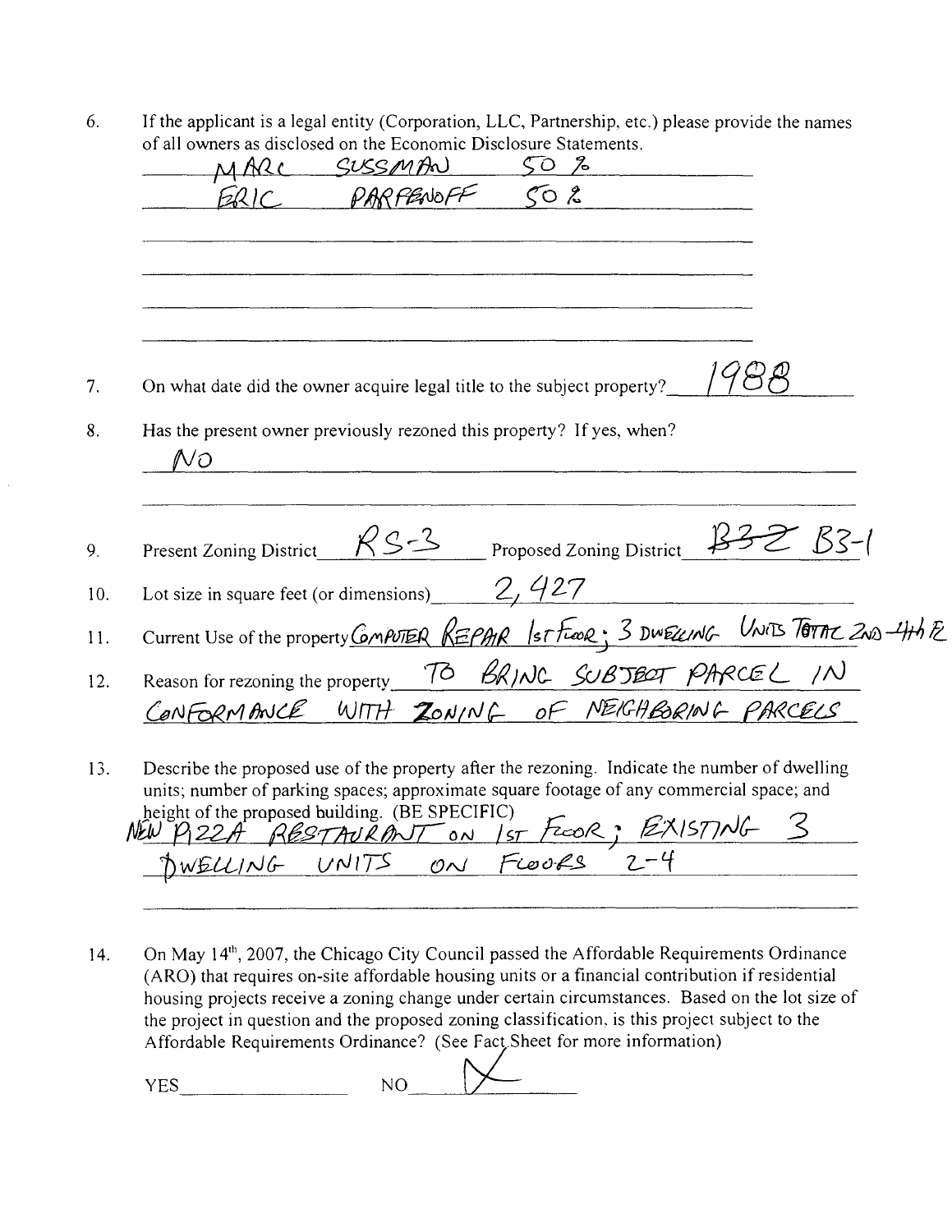COUNTY OF COOK STATE OF ILLINOIS

 $M$ A $\ell$ c being first duly swom on oath, states that all of the above

statements and the statements contained in the documents submitted herewith are true and correct.

Signature of Applicant

Subscribed and Swom to before me this<br>  $\bigcirc$ 3 day of DECIEM her day of  $DexEmper$ , 2010 **OFFICIAL SEAL JENNIFER TORRES NOTARY PUBLIC-STATE OF ILLINOIS**  MY COMMISSION EXPIRES06/29/14 Notary Public **For Office Use Only** 

Date of Introduction:

File Number:

Ward: 2008. 2008. 2009. 2009. 2009. 2009. 2009. 2009. 2009. 2009. 2009. 2009. 2009. 2009. 2009. 2009. 2009. 200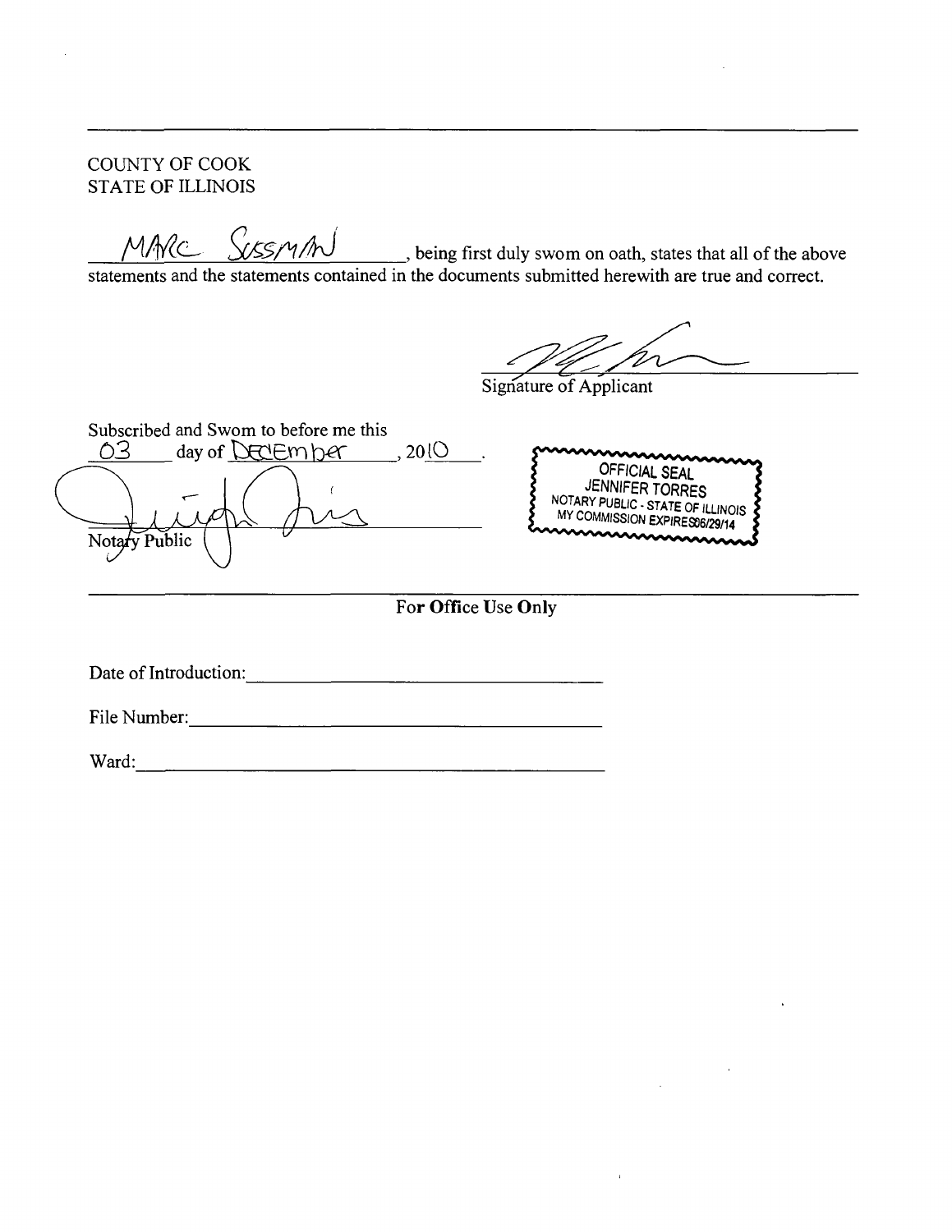December 6, 2010

Honorable Chairman, Committee on Zoning City Council of the City of Chicago City Hall, Room 304 121 North LaSalle Street Chicago, IL 60602

Dear Chairman:

The undersigned, Marc Sussman (Beneficiary) on behalf of Chicago Title  $\&$  Trust L/T #30051106, being first duly swom on oath, deposes and says the following:

That the undersigned certifies that he has complied with the requirements of Section 17-13-0107 of the Chicago Zoning Ordinance, by sending written notice to such property owners who appear to be the owners of the property within the subject area not solely owned by the applicant, and to the owners of all property within two hundred and fifty (250) feet in each direction of the lot line of the subject property, exclusive of public roads, streets, alleys and other public ways, or a total distance limited to four hundred (400) feet. Said "written notice" was sent by First Class U.S. Mail, no more than 30 days before filing the application.

The undersigned certifies that the notice contained the address of the property sought to be rezoned; a statement of the intended use of the property: the name and address of the applicant; the name and address of the owner; and a statement that the applicant intends to file an application for a change in zoning on approximately December 6, 2010.

The undersigned certifies that the applicant has made a bona fide effort to determine the addresses of the parties to be notified under Section 17-13-0107 of the Chicago Zoning Ordinance, and that the accompanying list of names and addresses of surrounding property owners within two hundred and fifty (250) feet of the subject site is a complete list containing the names and addresses of the people required to be served.

Marc Sussman, Beneficiary of Chicago Title L/T #30051106

Subscribed and swom to before me this

Notary Public



') P ( PM BER 2010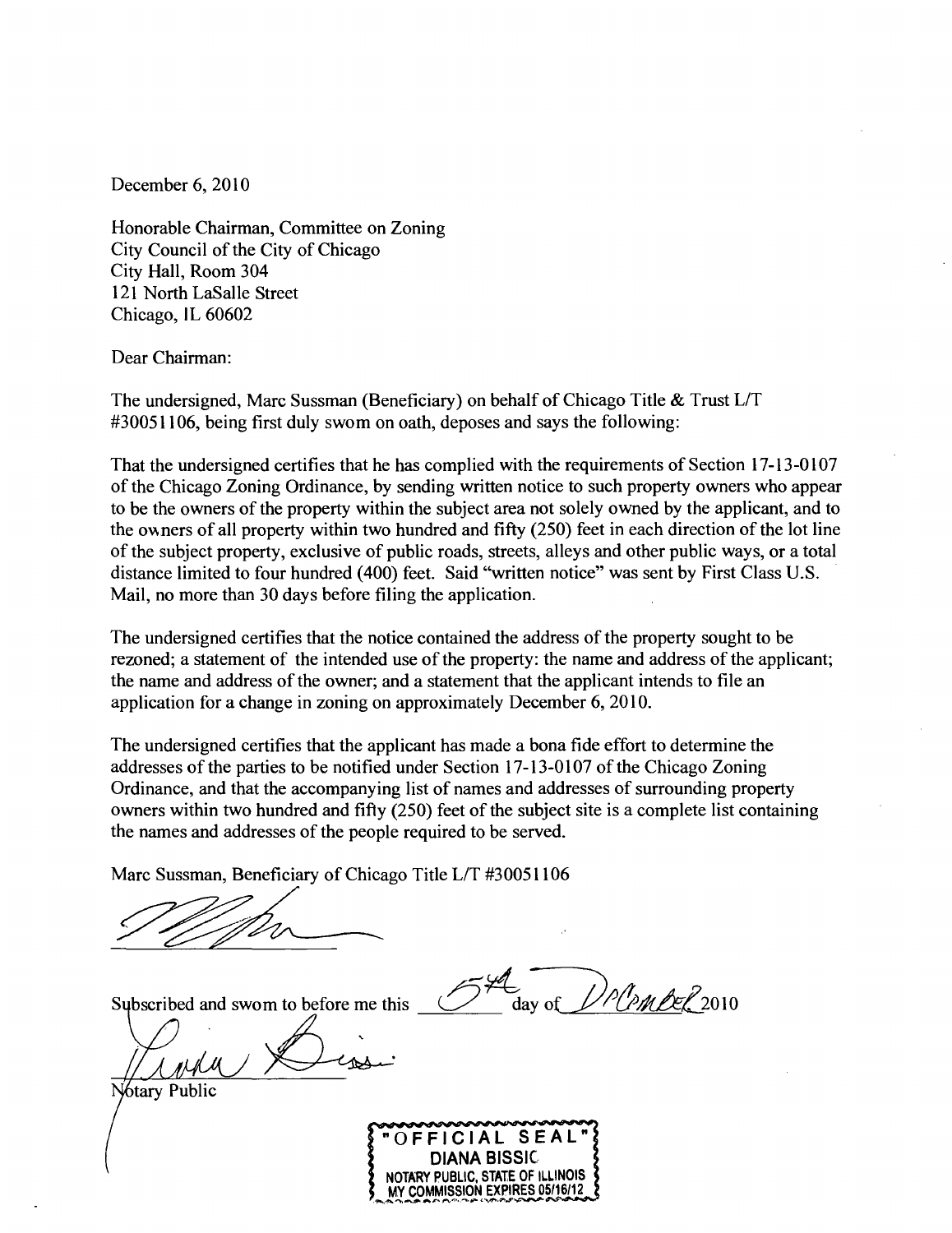#### December 6, 2010

#### BY 1<sup>st</sup> CLASS MAIL

#### Dear Property Owner:

In accordance with the requirements for an Amendment to the Chicago Zoning Ordinance, specifically 17-13-1017, please be informed that on or about December 6, 2010, 1, the undersigned will file an application for a change in zoning classification from RS-3 to B3-1 on behalf of Chicago Title & Trust L/T # 30051106 for the property located at 1852 N. Damen.

The applicant intends to lease the first floor to a pizza restaurant and to continue the current residential use of 3 apartments (one each on floors 2 through 4).

The Applicant is Chicago Title & Trust Land Trust # 30051106, located at 171 N. Clark St., Suite 575, Chicago, IL 60601. The contact person is Marc Sussman, the Beneficiary of the Land Trust owning the property. My address is 3916 N. Lowell, Chicago, IL 60641. My phone is 773-794-0600.

Please note that the applicant is not seeking to rezone or purchase your property. The applicant is required by law to send this notice because you own property within 250 feet of the property to be rezoned.

Sincerely

Marc Sussman

Subject Property: 1852 N. Damen Avenue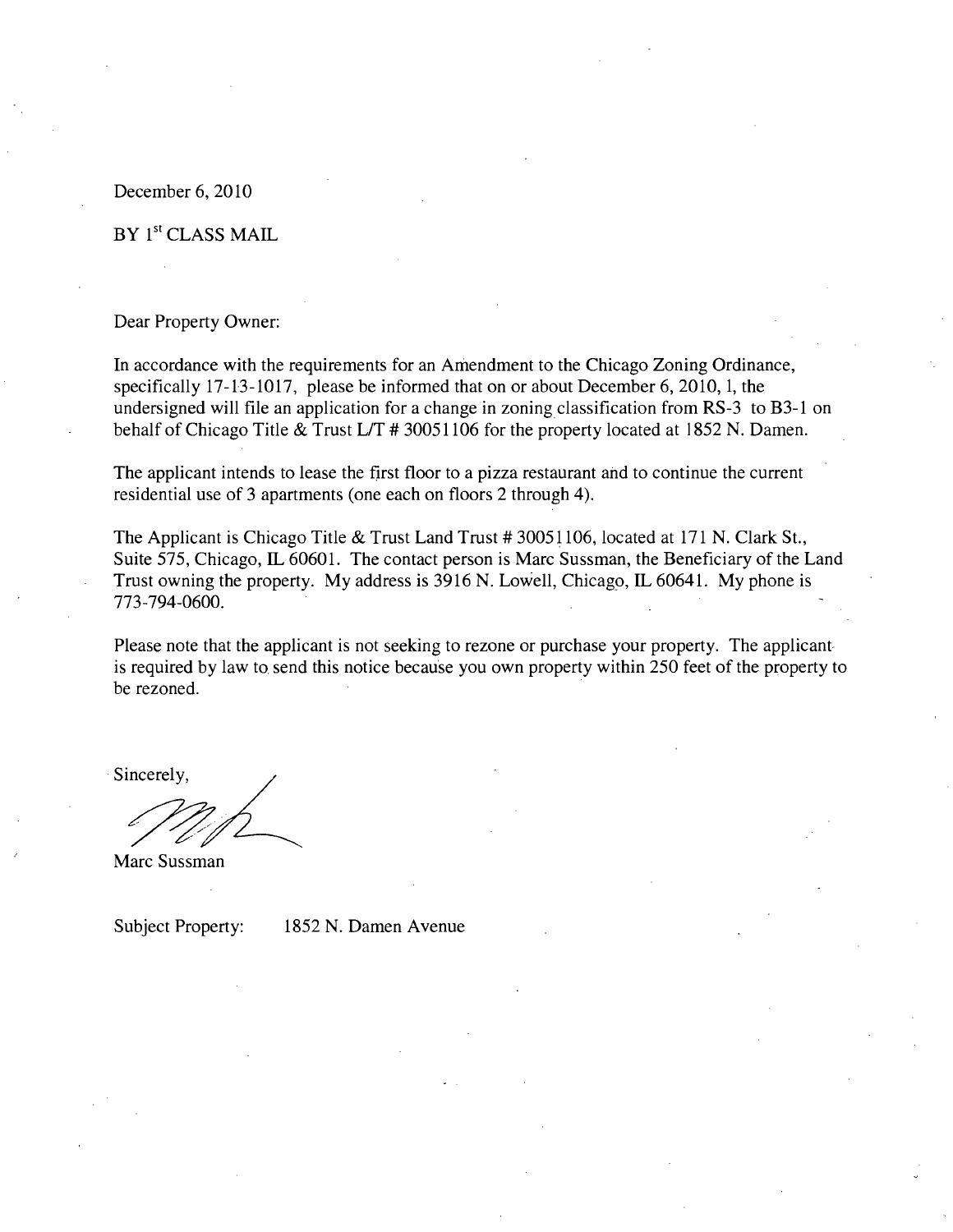#### **CITY OF CHICAGO** ECONOMIC DISCLOSURE STATEMENT A ND AFFIDAVIT

#### SECTION I -- GENERAL INFORMATION

A. Legal name of the Disclosing Party submitting this EDS. Include d/b/a/ if applicable:

CHICACO TITLE & TRUST LAND TRUST# 30051106

Check ONE of the following three boxes:

Indicate whether the Disclosing Party submitting this EDS is:

- 1.  $\mathbb{X}$  the Applicant
	- OR
- 2. [ ] a legal entity holding a direct or indirect interest in the Applicant. State the legal name of the Applicant in which the Disclosing Party holds an interest: OR
- 3. [ ] a legal entity with a right of control (see Section ILB.l.) State the legal name of the entity in which the Disclosing Party holds a right of control: \_\_\_\_\_\_\_\_\_\_\_\_\_\_\_\_\_\_\_\_\_\_\_\_\_\_\_

| B. Business address of the Disclosing Party: 171 N. CLARK ST., SUITE 575                   |
|--------------------------------------------------------------------------------------------|
| CHICAcoIL60601                                                                             |
|                                                                                            |
| C. Telephone: $3/2$ 223 2800 Fax: $3/223$ 2815 Email:                                      |
| D. Name of contact person: <i>LAND TRUST DEPT</i> -                                        |
| E. Federal Employer Identification No. (if you have one): $\bigcup_{\omega} O(N \triangle$ |
|                                                                                            |

F. Brief description of contract, transaction or other undertaking (referred to below as the "Matter") to which this EDS pertains. (Include project number and location of property, if applicable):

ZONING AMENDMENT AT 1852 N. DAMEN

G. Which City agency or department is requesting this EDS?  $\sqrt{20\Lambda}/\sqrt{6}$ 

If the Matter is a contract being handled by the City's Department of Procurement Services, please complete the following:

Specification  $\#$  and Contract  $\#$  and Contract  $\#$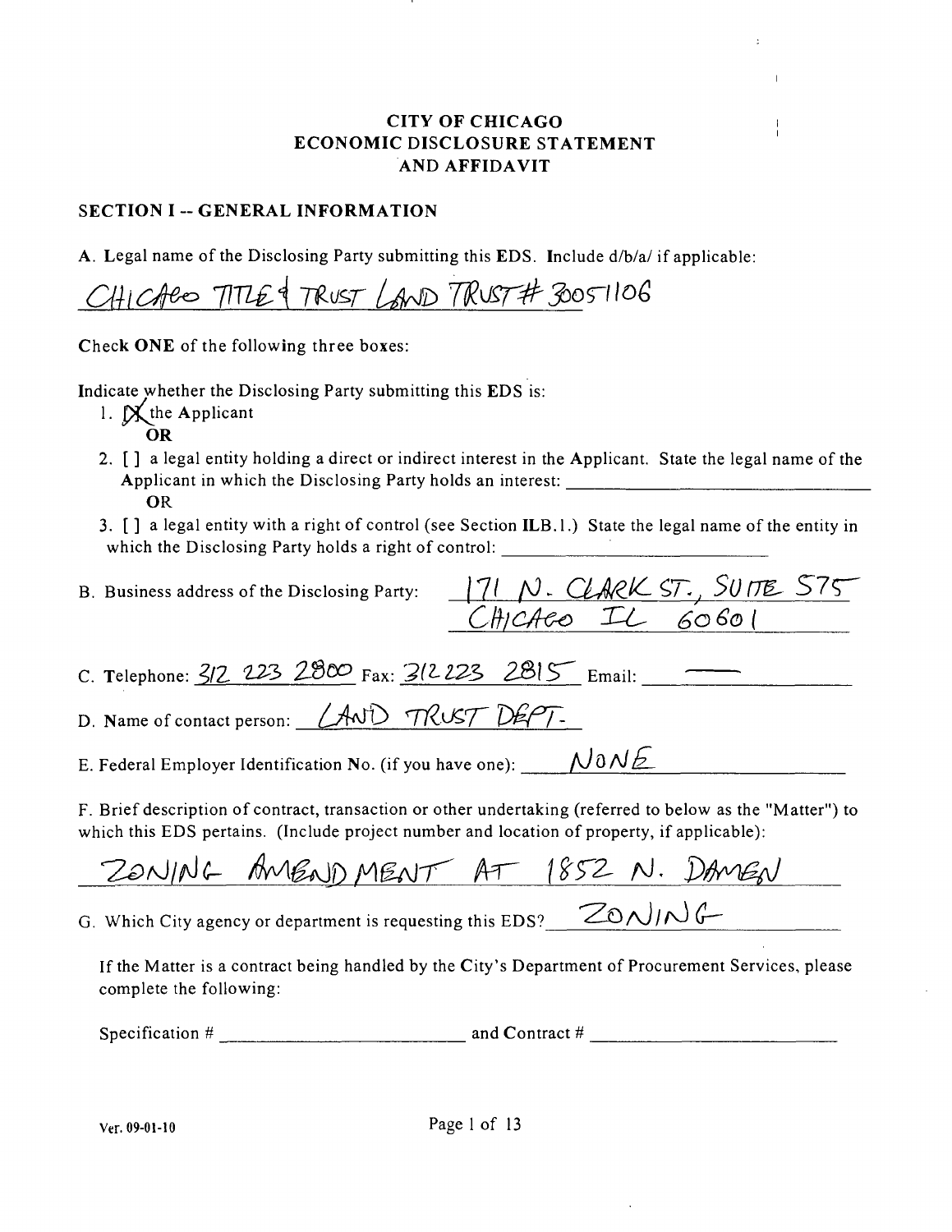#### **SECTION II - DISCLOSURE OF OWNERSHIP INTERESTS**

### A. NATURE OF THE DISCLOSING PARTY

| 1. Indicate the nature of the Disclosing Party: |                                                          |
|-------------------------------------------------|----------------------------------------------------------|
| [] Person                                       | [] Limited liability company                             |
| [] Publicly registered business corporation     | [] Limited liability partnership                         |
| [] Privately held business corporation          | Joint venture                                            |
| [] Sole proprietorship                          | [] Not-for-profit corporation                            |
| [] General partnership                          | (Is the not-for-profit corporation also a $501(c)(3)$ )? |
| [] Limited partnership                          | $\lceil$   Yes<br>[ ] No                                 |
| XTrust                                          | [] Other (please specify)                                |
|                                                 |                                                          |
|                                                 |                                                          |

2. For legal entities, the state (or foreign country) of incorporation or organization, if applicable:

ILLINOIS 

3. For legal entities not organized in the State of Illinois: Has the organization registered to do business in the State of Illinois as a foreign entity?

 $[$  | Yes  $[$  | No  $[$  | N/A

B. IF THE DISCLOSING PARTY IS A LEGAL ENTITY:

1. List below the full names and tides of all executive officers and all directors of the entity. NOTE: For not-for-profit corporations, also list below all members, if any, which are legal entities. If there are no such members, write "no members." For trusts, estates or other similar entities, list below the legal tideholder(s).

If the entity is a general partnership, limited partnership, limited liability company, limited liability partnership or joint venture, list below the name and title of each general partner, managing member, manager or any other person or entity that controls the day-to-day management of the Disclosing Party. NOTE: Each legal entity listed below must submit an EDS on its own behalf.

| Name<br>$MAD-$ | SCRCMAN)            | Title<br>JARY |  |
|----------------|---------------------|---------------|--|
|                | FENNEE<br>$Z$ ing i | CIAAY         |  |
|                |                     |               |  |

2. Please provide the following information concerning each person or entity having a direct or indirect beneficial interest (including ownership) in excess of 7.5% of the Disclosing Party. Examples of such an interest include shares in a corporation, partnership interest in a partnership or joint venture.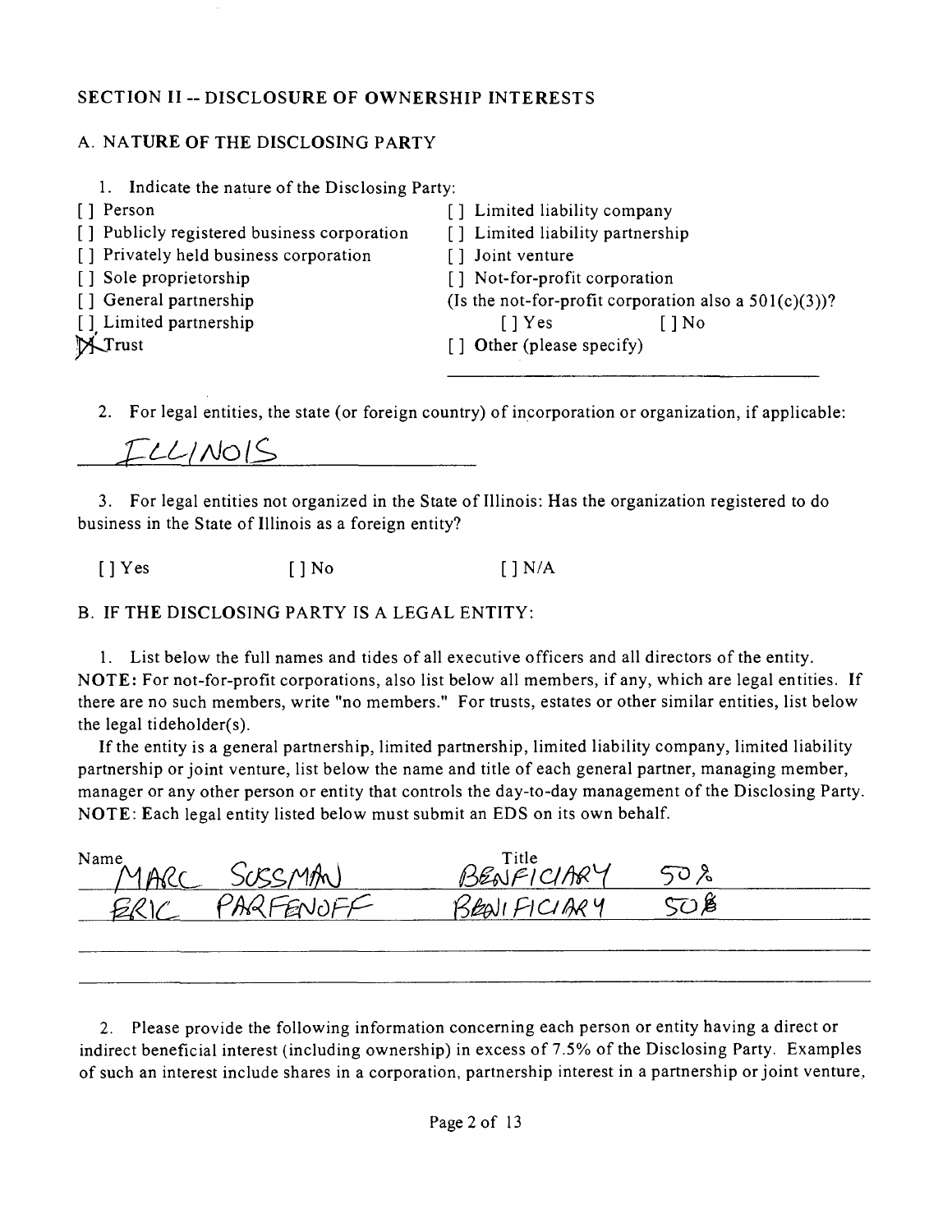interest of a member or manager in a limited liability company, or interest of a beneficiary of a trust, estate or other similar entity. If none, state "None." NOTE: Pursuant to Section 2-154-030 of the Municipal Code of Chicago ("Municipal Code"), the City may require any such additional information from any applicant which is reasonably intended to achieve full disclosure.

| Name | <b>Business Address</b>                  | Percentage Interest in the |  |
|------|------------------------------------------|----------------------------|--|
|      | MAKC SUSSMAN 3916 N. LOWELL, CABO, GOG41 | Disclosing Party           |  |
|      | PARFENOFF 2442 W. DAKIN'                 |                            |  |
|      |                                          |                            |  |

#### **SECTION HI - BUSINESS RELATIONSHIPS WITH CITY ELECTED OFFICIALS**

Has the Disclosing Party had a "business relationship," as defined in Chapter 2-156 of the Municipal Code, with any City elected official in the 12 months before the date this EDS is signed?

 $[ ]$  Yes  $\mathbb{M}$  No

If yes, please identify below the name(s) of such City elected official(s) and describe such relationship(s):

NONE

# **SECTION IV ~ DISCLOSURE OF SUBCONTRACTORS AND OTHER RETAINED PARTIES**

The Disclosing Party must disclose the name and business address of each subcontractor, attorney, lobbyist, accountant, consultant and any other person or entity whom the Disclosing Party has retained or expects to retain in connection with the Matter, as well as the nature of the relationship, and the total amount of the fees paid or estimated to be paid. The Disclosing Party is not required to disclose employees who are paid solely through the Disclosing Party's regular payroll.

"Lobbyist" means any person or entity who undertakes to influence any legislative or administrative action on behalf of any person or entity other than: (1) a not-for-profit entity, on an unpaid basis, or (2 ) himself. "Lobbyist" also means any person or entity any part of whose duties as an employee of another includes undertaking to influence any legislative or administrative action.

If the Disclosing Party is uncertain whether a disclosure is required under this Section, the Disclosing Party must either ask the City whether disclosure is required or make the disclosure.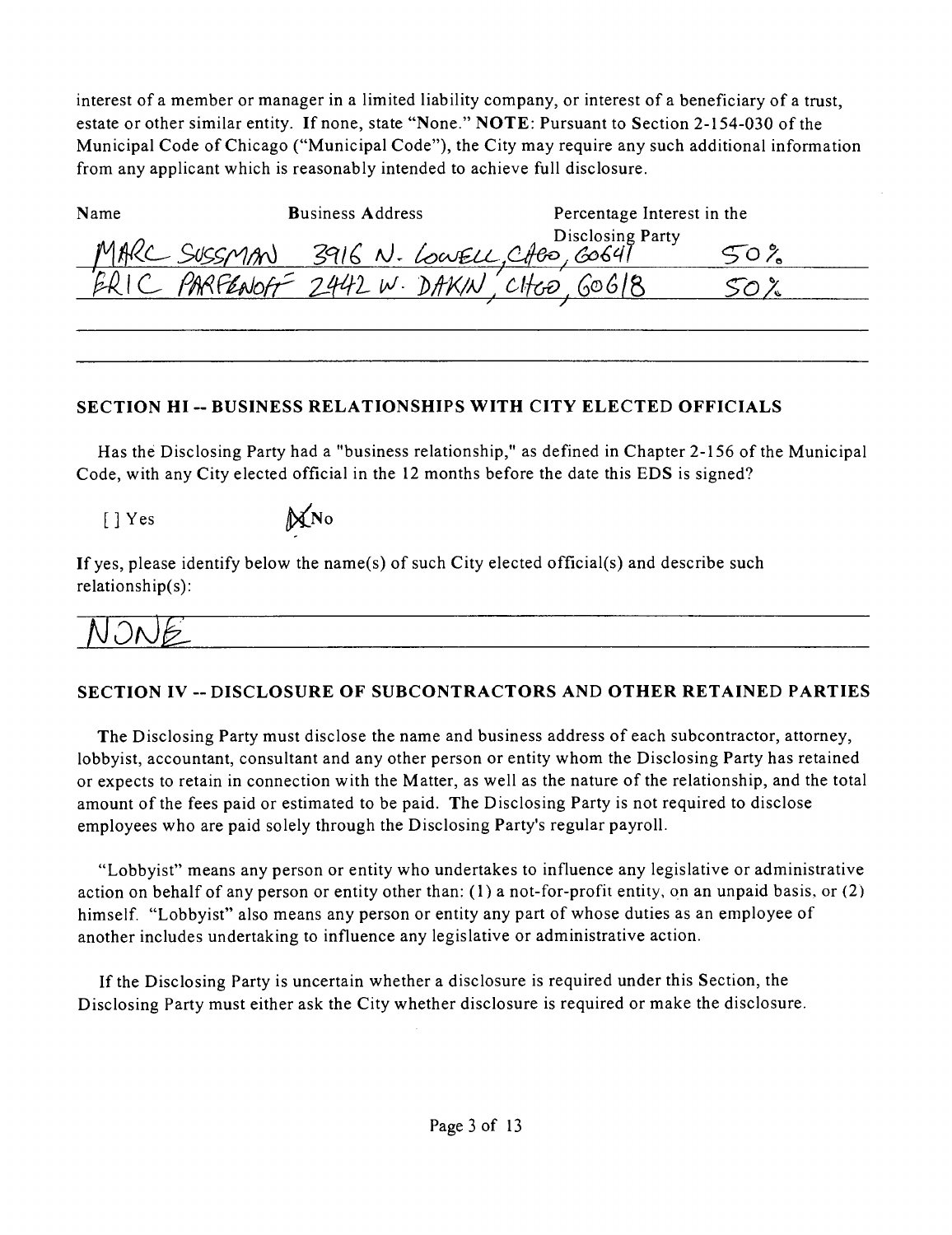Name (indicate whether Business retained or anticipated Address to be retained)

Relationship to Disclosing Party (subcontractor, attorney, lobbyist, etc.)

Fees (indicate whether paid or estimated.) NOTE: "hourly rate" or "t.b.d." is not an acceptable response.



(Add sheets if necessary)

^^4Xheck here ifthe Disclosing Party has not retained, nor expects to retain, any such persons or entities.

#### **SECTION V - CERTIFICATIONS**

#### A. COURT-ORDERED CHILD SUPPORT COMPLIANCE

Under Municipal Code Section 2-92-415, substantial owners of business entities that contract with the City must remain in compliance with their child support obligations throughout the contract's term.

Has any person who directly or indirectly owns 10% or more of the Disclosing Party been declared in arrearage on any child support obligations by any Illinois court of competent jurisdiction?

[ ] Yes  $\beta$   $\beta$   $\gamma$   $\beta$  o  $\gamma$   $\beta$  or  $\gamma$  of the  $\gamma$  or  $\gamma$  or  $\gamma$  or  $\gamma$  of the Disclosing Party.

If "Yes," has the person entered into a court-approved agreement for payment of all support owed and is the person in compliance with that agreement?

[]Yes []No

#### B. FURTHER CERTIFICATIONS

1. Pursuant to Municipal Code Chapter 1-23, Article I ("Article I")(which the Applicant should consult for defined terms (e.g., "doing business") and legal requirements), if the Disclosing Party submitting this EDS is the Applicant and is doing business with the City, then the Disclosing Party certifies as follows: (i) neither the Applicant nor any controlling person is currently indicted or charged with, or has admitted guilt of, or has ever been convicted of, or placed under supervision for, any criminal offense involving actual, attempted, or conspiracy to commit bribery, theft, fraud, forgery, perjury, dishonesty or deceit against an officer or employee ofthe City or any sister agency; and (ii) the Applicant understands and acknowledges that compliance with Article I is a continuing requirement for doing business with the City. NOTE: If Article I applies to the Applicant, the permanent compliance timeframe in Article I supersedes some five-year compliance timeframes in certifications 2 and 3 below.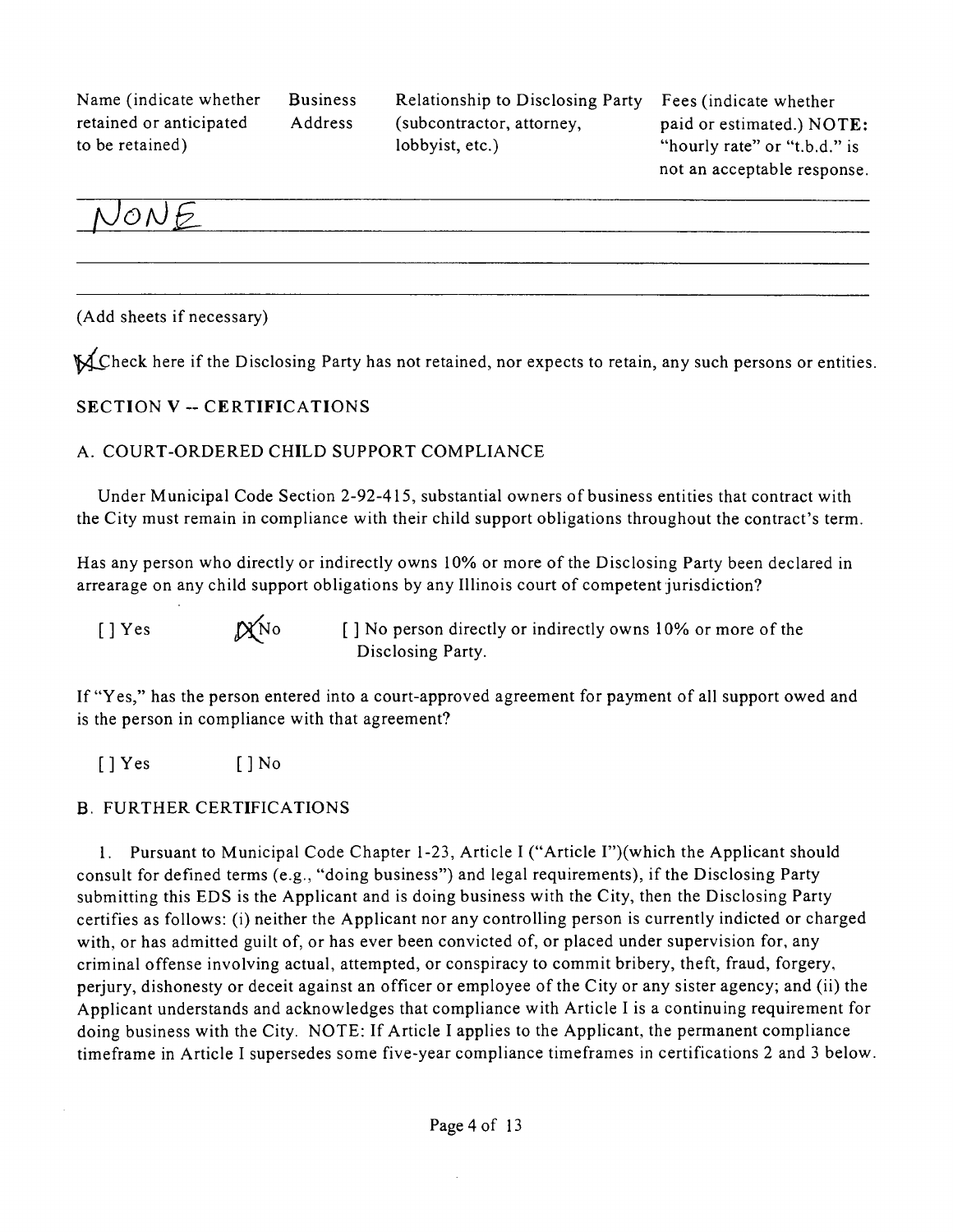2. The Disclosing Party and, if the Disclosing Party is a legal entity, all of those persons or entities identified in Section II.B.1. of this EDS:

- a. are not presently debarred, suspended, proposed for debarment, declared ineligible or voluntarily excluded from any transactions by any federal, state or local unit of govemment;
- b. have not, within a five-year period preceding the date of this EDS, been convicted of a criminal offense, adjudged guilty, or had a civil judgment rendered against them in connection with: obtaining, attempting to obtain, or performing a public (federal, state or local) transaction or contract under a public transaction; a violation of federal or state antitrust statutes; fraud; embezzlement; theft; forgery; bribery; falsification or destruction of records; making false statements; or receiving stolen property;
- c. are not presently indicted for, or criminally or civilly charged by, a governmental entity (federal, state or local) with committing any of the offenses set forth in clause B.2.b. of this Section V;
- d. have not, within a five-year period preceding the date of this EDS, had one or more public transactions (federal, state or local) terminated for cause or default; and
- e. have not, within a five-year period preceding the date of this EDS, been convicted, adjudged guilty, or found liable in a civil proceeding, or in any criminal or civil action, including actions concerning environmental violations, instituted by the City or by the federal government, any state, or any other unit of local government.
- 3. The certifications in subparts 3, 4 and 5 concem:
- the Disclosing Party;

• any "Contractor" (meaning any contractor or subcontractor used by the Disclosing Party in connection with the Matter, including but not limited to all persons or legal entities disclosed under Section IV, "Disclosure of Subcontractors and Other Retained Parties");

• any "Affiliated Entity" (meaning a person or entity that, directly or indirectly: controls the Disclosing Party, is controlled by the Disclosing Party, or is, with the Disclosing Party, under common control of another person or entity. Indicia of control include, without limitation: interlocking management or ownership; identity of interests among family members, shared facilities and equipment; common use of employees; or organization of a business entity following the ineligibility of a business entity to do business with federal or state or local government, including the City, using substantially the same management, ownership, or principals as the ineligible entity); with respect to Contractors, the tenn Affiliated Entity means a person or entity that directly or indirectly controls the Contractor, is controlled by it, or, with the Contractor, is under common control of another person or entity;

• any responsible official of the Disclosing Party, any Contractor or any Affiliated Entity or any other official, agent or employee of the Disclosing Party, any Contractor or any Affiliated Entity, acting pursuant to the direction or authorization of a responsible official of the Disclosing Party, any Contractor or any Affiliated Entity (collectively "Agents").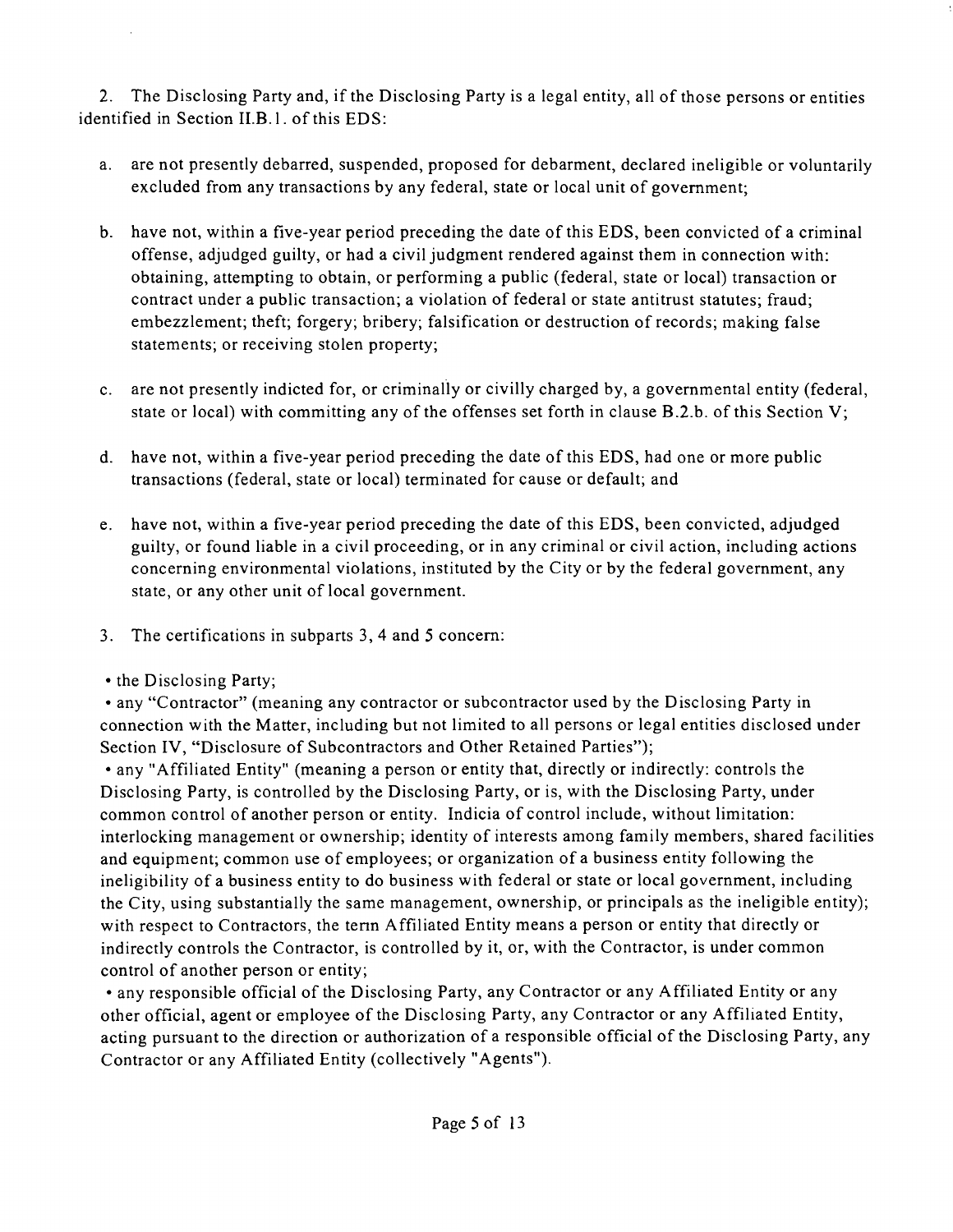Neither the Disclosing Party, nor any Contractor, nor any Affiliated Entity of either the Disclosing Party or any Contractor nor any Agents have, during the five years before the date this EDS is signed, or, with respect to a Contractor, an Affiliated Entity, or an Affiliated Entity of a Contractor during the five years before the date of such Contractor's or Affiliated Entity's contract or engagement in connecfion with the Matter:

- a. bribed or attempted to bribe, or been convicted or adjudged guilty of bribery or attempting to bribe, a public officer or employee ofthe City, the State of Illinois, or any agency of the federal government or of any state or local government in the United States of America, in that officer's or employee's official capacity;
- b. agreed or colluded with other bidders or prospective bidders, or been a party to any such agreement, or been convicted or adjudged guilty of agreement or collusion among bidders or prospective bidders, in restraint of freedom of competition by agreement to bid a fixed price or otherwise; or
- c. made an admission of such conduct described in a. or b. above that is a matter of record, but have not been prosecuted for such conduct; or
- d. violated the provisions of Municipal Code Section 2-92-610 (Living Wage Ordinance).

4. Neither the Disclosing Party, Affiliated Entity or Contractor, or any of their employees, officials, agents or partners, is barred from contracting with any unit of state or local government as a result of engaging in or being convicted of (1) bid-rigging in violation of 720 ILCS 5/33E-3; (2) bid-rotating in violation of 720 ILCS 5/33E-4; or (3) any similar offense ofany state or of the United States of America that contains the same elements as the offense of bid-rigging or bid-rotating.

5. Neither the Disclosing Party nor any Affiliated Entity is listed on any of the following lists maintained by the Office of Foreign Assets Control of the U.S. Department of the Treasury or the Bureau oflndustry and Security of the U.S. Department of Commerce or their successors: the Specially Designated Nationals List, the Denied Persons List, the Unverified List, the Entity List and the Debarred List.

6. The Disclosing Party understands and shall comply with the applicable requirements of Chapters 2-55 (Legislative Inspector General), 2-56 (Inspector General) and 2-156 (Governmental Ethics) of the Municipal Code.

7. If the Disclosing Party is unable to certify to any of the above statements in this Part B (Further Certifications), the Disclosing Party must explain below:

 $\partial$  N  $\mathcal{P}_-$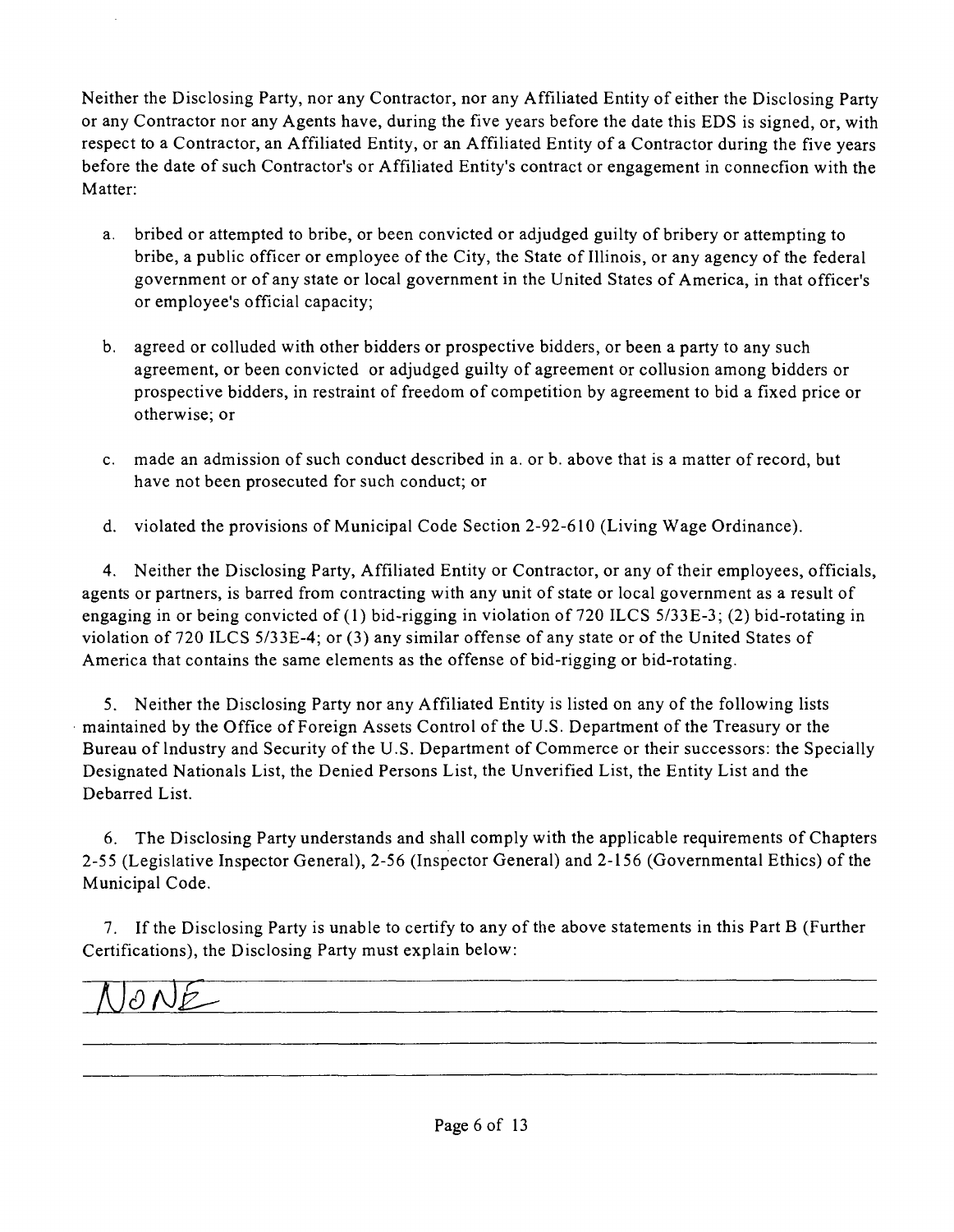If the letters "NA, " the word "None," or no response appears on the lines above, it will be conclusively presumed that the Disclosing Party certified to the above statements.

# C. CERTIFICATION OF STATUS AS FINANCIAL INSTITUTION

1. The Disclosing Party certifies that the Disclosing Party (check one)

 $[ ]$  is  $\mathbb{X}$  is not

a "financial institution" as defined in Section 2-32-455(b) of the Municipal Code.

2. If the Disclosing Party IS a financial institution, then the Disclosing Party pledges:

"We are not and will not become a predatory lender as defined in Chapter 2-32 of the Municipal Code. We further pledge that none of our affiliates is, and none of them will become, a predatory lender as defined in Chapter 2-32 of the Municipal Code. We understand that becoming a predatory lender or becoming an affiliate of a predatory lender may result in the loss of the privilege of doing business with the City."

If the Disclosing Party is unable to make this pledge because it or any of its affiliates (as defined in Section 2-32-455(b) of the Municipal Code) is a predatory lender within the meaning of Chapter 2-32 of the Municipal Code, explain here (attach additional pages if necessary):

$$
\overline{\text{NONE}}
$$

If the letters "NA, " the word "None," or no response appears on the lines above, it will be conclusively presumed that the Disclosing Party certified to the above statements.

# D. CERTIFICATION REGARDING INTEREST IN CITY BUSINESS

Any words or terms that are defined in Chapter 2-156 of the Municipal Code have the same meanings when used in this Part D.

*1. In accordance with Section 2-1 56-110 of the Municipal Code: Does any official or employee of the City have a financial interest in his or her own name or in the name of any other person or entity in the Matter? .* 

 $[]$  Yes  $\mathbb{M}$ No

NOTE: If you checked "Yes" to Item D.l. , proceed to Items D.2. and D.3. If you checked "No" to Item D.l. , proceed to Part E.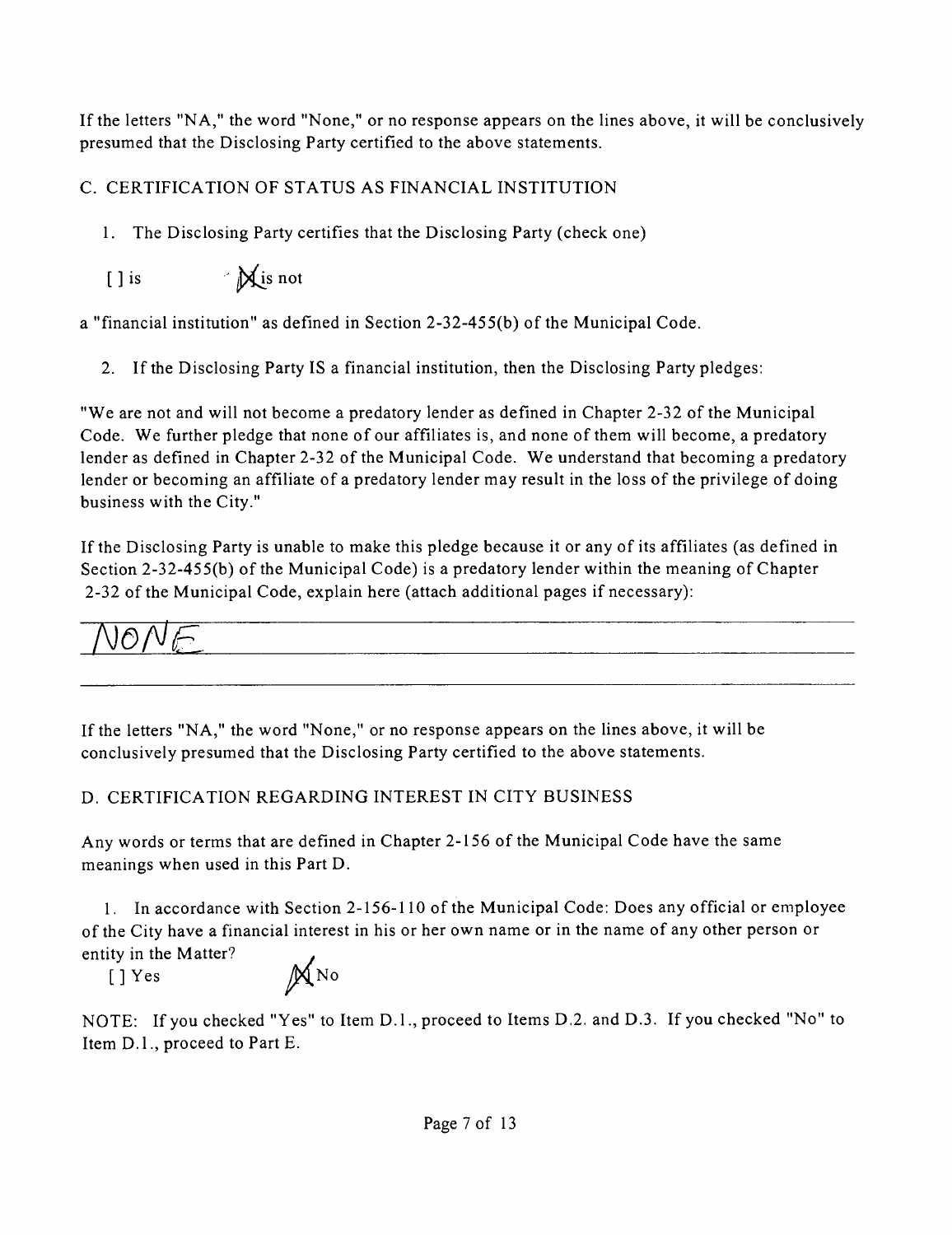2. Unless sold pursuant to a process of competitive bidding, or otherwise permitted, no City elected official or employee shall have a financial interest in his or her own name or in the name of any other person or entity in the purchase of any property that (i) belongs to the City, or (ii) is sold for taxes or assessments, or (iii) is sold by virtue of legal process at the suit of the City (collectively, "City Property Sale"). Compensation for property taken pursuant to the City's eminent domain power does not constitute a financial interest within the meaning of this Part D.

Does the Matter involve a City Property Sale?

 $[ ] Yes$  M No

3. If you checked "Yes" to Item D.L, provide the names and business addresses ofthe City officials or employees having such interest and identify the nature of such interest:

| Name | <b>Business Address</b> | Nature of Interest |
|------|-------------------------|--------------------|
|      |                         |                    |
|      |                         |                    |

4. The Disclosing Party further certifies that no prohibited financial interest in the Matter will be acquired by any City official or employee.

# E. CERTIFICATION REGARDING SLAVERY ERA BUSINESS

Please check either 1. or 2. below. If the Disclosing Party checks 2., the Disclosing Party must disclose below or in an attachment to this EDS all information required by paragraph 2. Failure to comply with these disclosure requirements may make any contract entered into with the City in connection with the Matter voidable by the City.

1. The Disclosing Party verifies that the Disclosing Party has searched any and all records of the Disclosing Party and any and all predecessor entities regarding records of investments or profits from slavery or slaveholder insurance policies during the slavery era (including insurance policies issued to slaveholders that provided coverage for damage to or injury or death of their slaves), and the Disclosing Party has found no such records.

2. The Disclosing Party verifies that, as a result of conducting the search in step 1 above, the Disclosing Party has found records of investments or profits from slavery or slaveholder insurance policies. The Disclosing Party verifies that the following constitutes full disclosure of all such records, including the names of any and all slaves or slaveholders described in those records: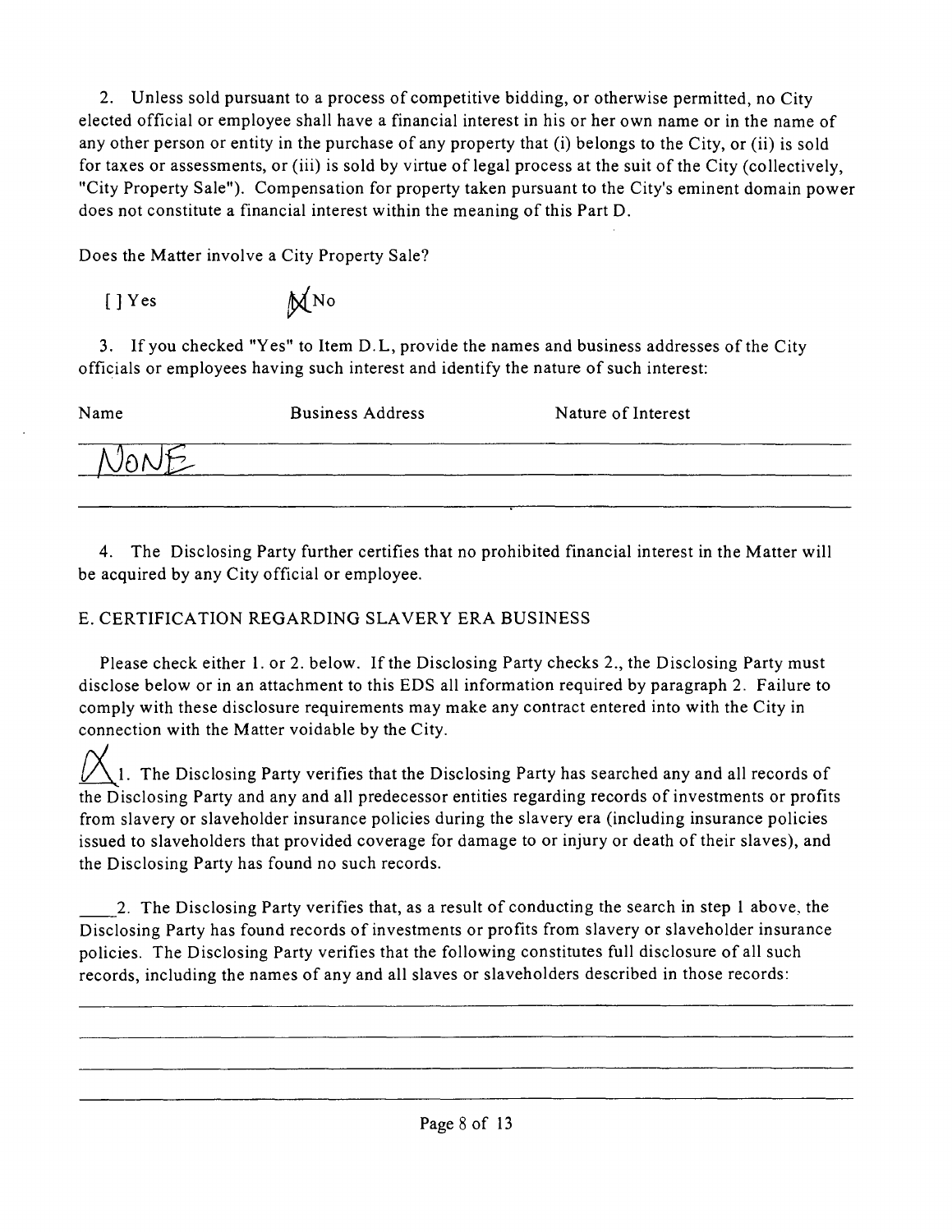# **SECTION VI - CERTIFICATIONS FOR FEDERALLY FUNDED MATTERS**

NOTE: If the Matter is federally funded, complete this Section VI. If the Matter is not federally funded, proceed to Section VIL For purposes of this Section VI, tax credits allocated by the City and proceeds of debt obligations of the City are not federal funding.

# A. CERTIFICATION REGARDING LOBBYING

1. List below the names of all persons or entities registered under the federal Lobbying Disclosure Act of 1995 who have made lobbying contacts on behalf of the Disclosing Party with respect to the Matter: (Add sheets if necessary):

# IONE

(If no explanation appears or begins on the lines above, or ifthe letters "NA" or ifthe word "None" appear, it will be conclusively presumed that the Disclosing Party means that NO persons or entities registered under the Lobbying Disclosure Act of 1995 have made lobbying contacts on behalf of the Disclosing Party with respect to the Matter.)

2. The Disclosing Party has not spent and will not expend any federally appropriated funds to pay any person or entity listed in Paragraph A.l . above for his or her lobbying activities or to pay any person or entity to influence or attempt to influence an officer or employee of any agency, as defined by applicable federal law, a member of Congress, an officer or employee of Congress, or an employee of a member of Congress, in connection with the award of any federally funded contract, making any federally funded grant or loan, entering into any cooperative agreement, or to extend, continue, renew, amend, or modify any federally funded contract, grant, loan, or cooperative agreement.

3. The Disclosing Party will submit an updated certification at the end of each calendar quarter in which there occurs any event that materially affects the accuracy of the statements and information set forth in paragraphs A.l . and A.2. above.

4. The Disclosing Party certifies that either: (i) it is not an organization described in section  $501(c)(4)$  of the Intemal Revenue Code of 1986; or (ii) it is an organization described in section 501(c)(4) of the Intemal Revenue Code of 1986 but has not engaged and will not engage in "Lobbying Activities".

5. If the Disclosing Party is the Applicant, the Disclosing Party must obtain certifications equal in form and substance to paragraphs A.l . through A.4. above from all subcontractors before it awards any subcontract and the Disclosing Party must maintain all such subcontractors' certifications for the duration of the Matter and must make such certifications promptly available to the City upon request.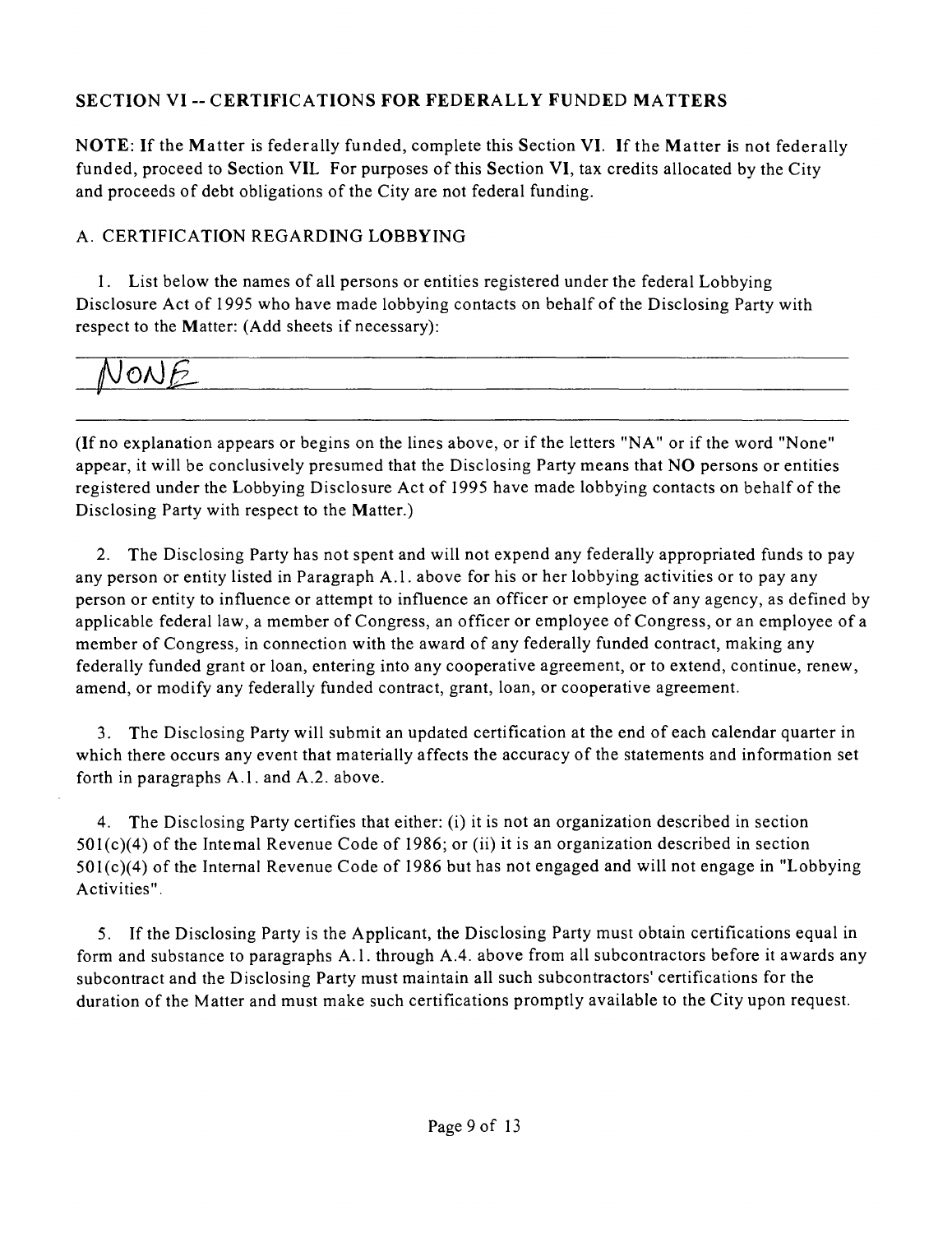## B. CERTIFICATION REGARDING EQUAL EMPLOYMENT OPPORTUNITY

If the Matter is federally funded, federal regulations require the Applicant and all proposed subcontractors to submit the following information with their bids or in writing at the outset of negotiations.

Is the Disclosing Party the Applicant?

 $\bigvee$  Yes []No

If "Yes," answer the three questions below:

1. Have you developed and do you have on file affirmative action programs pursuant to applicable federal regulations? (See 41 CFR Part 60-2.)

 $[$  | Yes  $\mathbb{X}$  No

2. Have you filed with the Joint Reporting Committee, the Director of the Office of Federal Contract Compliance Programs, or the Equal Employment Opportunity Commission all reports due under the applicable filing requirements?

 $[$   $]$   $Y$  es

$$
\mathbb{X}^{\text{No}}
$$

3. Have you participated in any previous contracts or subcontracts subject to the equal opportunity clause?

 $[ ]$  Yes  $\mathbb{M}$ No

|  |  |                                      | If you checked "No" to question 1. or 2. above, please provide an explanation:<br>THE APPLICANT IS A LAND TRUST HELDING TITLE TO A SINGUE |
|--|--|--------------------------------------|-------------------------------------------------------------------------------------------------------------------------------------------|
|  |  | 'CMALL PROPERTY: IT HAS NO EMPLOYEES |                                                                                                                                           |

# **SECTION VII - ACKNOWLEDGMENTS, CONTRACT INCORPORATION, COMPLIANCE, PENALTIES, DISCLOSURE**

The Disclosing Party understands and agrees that:

A. The certifications, disclosures, and acknowledgments contained in this EDS will become part of any contract or other agreement between the Applicant and the City in connection with the Matter, whether procurement, City assistance, or other City action, and are material inducements to the City's execution of any contract or taking other action with respect to the Matter. The Disclosing Party understands that it must comply with all statutes, ordinances, and regulations on which this EDS is based.

B. The City's Governmental Ethics and Campaign Financing Ordinances, Chapters 2-156 and 2-164 of the Municipal Code, impose certain duties and obligations on persons or entities seeking City contracts, work, business, or transactions. The full text of these ordinances and a training program is available on line at www.cityofchicago.org/Ethics, and may also be obtained from the City's Board of Ethics, 740 N.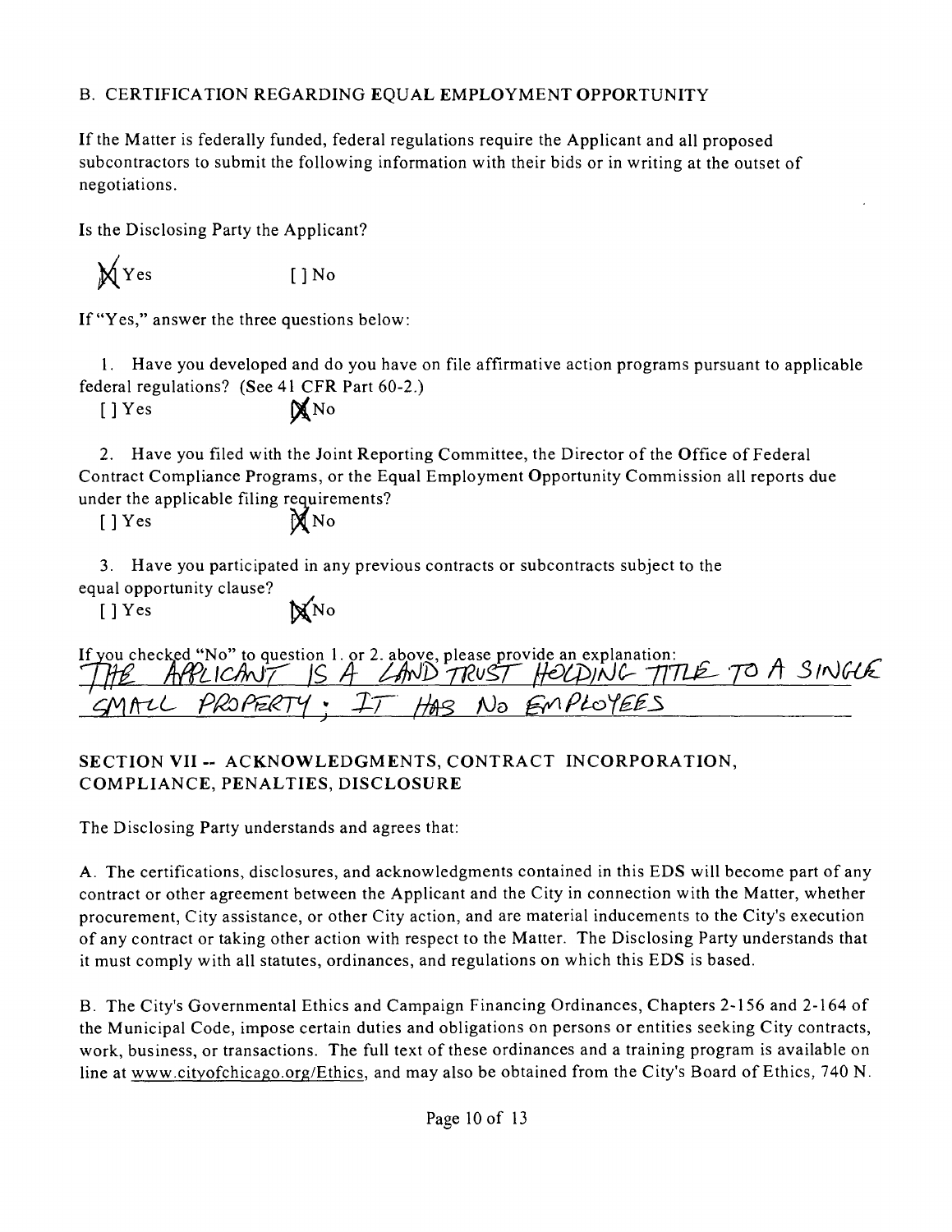Sedgwick St., Suite 500, Chicago, IL 60610, (312) 744-9660. The Disclosing Party must comply fully with the applicable ordinances.

C. If the City determines that any information provided in this EDS is false, incomplete or inaccurate, any contract or other agreement in connection with which it is submitted may be rescinded or be void or voidable, and the City may pursue any remedies under the contract or agreement (if not rescinded or void), at law, or in equity, including terminating the Disclosing Party's participation in the Matter and/or declining to allow the Disclosing Party to participate in other transactions with the City. Remedies at law for a false statement of material fact may include incarcerafion and an award to the City of treble damages.

D. It is the City's policy to make this document available to the public on its Internet site and/or upon request. Some or all of the information provided on this EDS and any attachments to this EDS may be made available to the public on the Intemet, in response to a Freedom of Information Act request, or otherwise. By completing and signing this EDS, the Disclosing Party waives and releases any possible rights or claims which it may have against the City in connection with the public release of information contained in this EDS and also authorizes the City to verify the accuracy of any information submitted in this EDS.

E. The information provided in this EDS must be kept current. In the event of changes, the Disclosing Party must supplement this EDS up to the time the City takes action on the Matter. If the Matter is a contract being handled by the City's Department of Procurement Services, the Disclosing Party must update this EDS as the contract requires. NOTE: With respect to Matters subject to Article I of Chapter 1-23 of the Municipal Code (imposing PERMANENT INELIGIBILITY for certain specified offenses), the information provided herein regarding eligibility must be kept current for a longer period, as required by Chapter 1-23 and Section 2-154-020 of the Municipal Code.

The Disclosing Party represents and warrants that:

F.1. The Disclosing Party is not delinquent in the payment of any tax administered by the Illinois Department of Revenue, nor are the Disclosing Party or its Affiliated Entities delinquent in paying any fine, fee, tax or other charge owed to the City. This includes, but is not limited to, all water charges, sewer charges, license fees, parking tickets, property taxes or sales taxes.

F.2 If the Disclosing Party is the Applicant, the Disclosing Party and its Affiliated Entities will not use, nor permit their subcontractors to use, any facility listed by the U.S. E.P.A. on the federal Excluded Parties List System ("EPLS") maintained by the U. S. General Services Administration.

F.3 If the Disclosing Party is the Applicant, the Disclosing Party will obtain from any contractors/subcontractors hired or to be hired in connection with the Matter certifications equal in form and substance to those in F.l . and F.2. above and will not, without the prior written consent of the City, use any such contractor/subcontractor that does not provide such certifications or that the Disclosing Party has reason to believe has not provided or cannot provide tmthful certifications.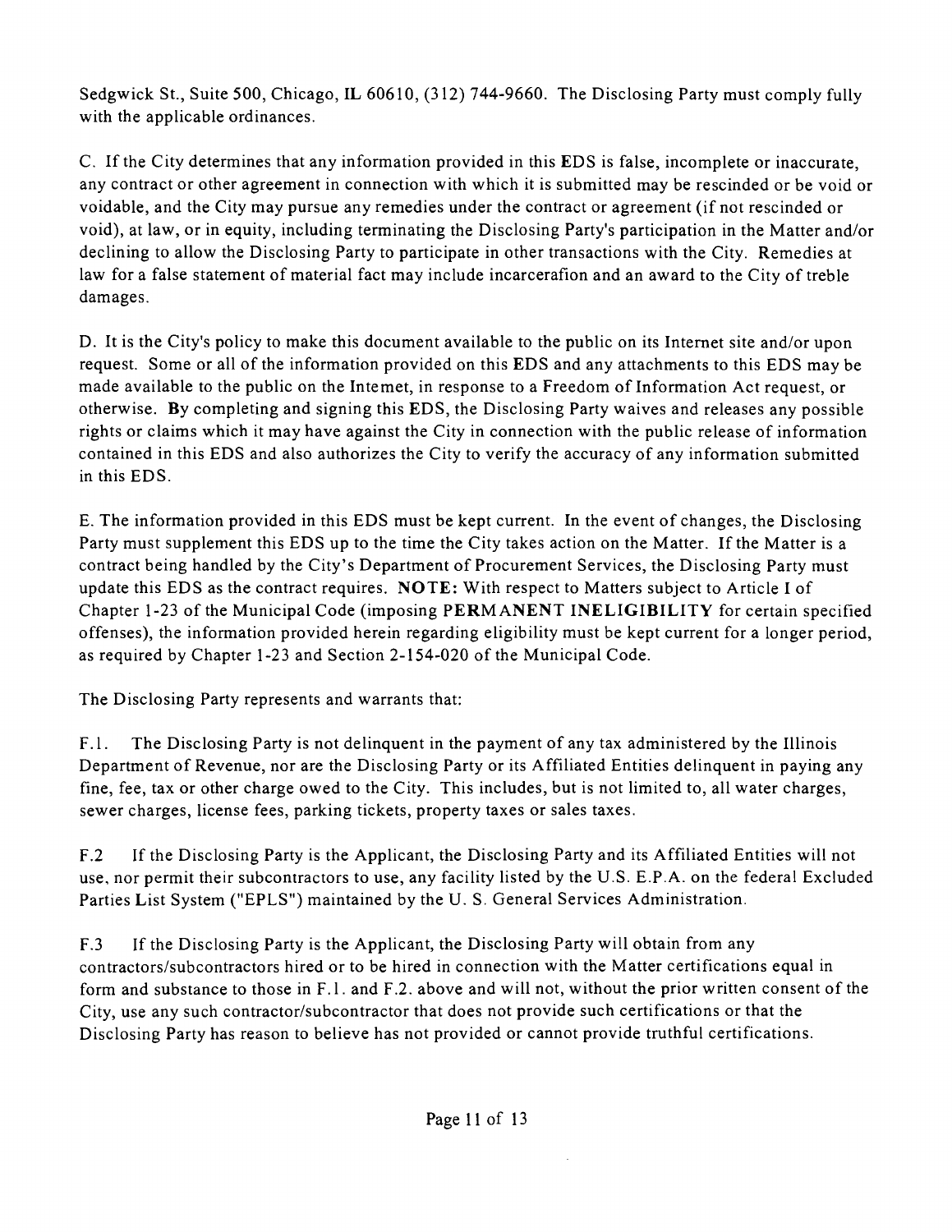NOTE: If the Disclosing Party cannot certify as to any of the items in F.I., F.2. or F.3. above, an explanatory statement must be attached to this EDS.

# **CERTIFICATION**

Under penalty of perjury, the person signing below: (1) warrants that he/she is authorized to execute this EDS and Appendix A (if applicable) on behalf of the Disclosing Party, and (2) warrants that all certifications and statements contained in this EDS and Appendix A (if applicable) are tme, accurate and complete as of the date furnished to the City.

CHICAGO TITLE & TRUST 47# 30051106

By:

(Sign here)

MARC SUSSMAN

(Print or type name of person signing)

BENEACHRY WITH POWER OF DIRECTION

(Print or type title of person signing)

J PLPMBER 2010 Signed and sworn to before me on (date)  $\leq$ County,  $\mathcal{L}(\mathcal{L})/\sim$  (state). Notary Public. Commission expires:

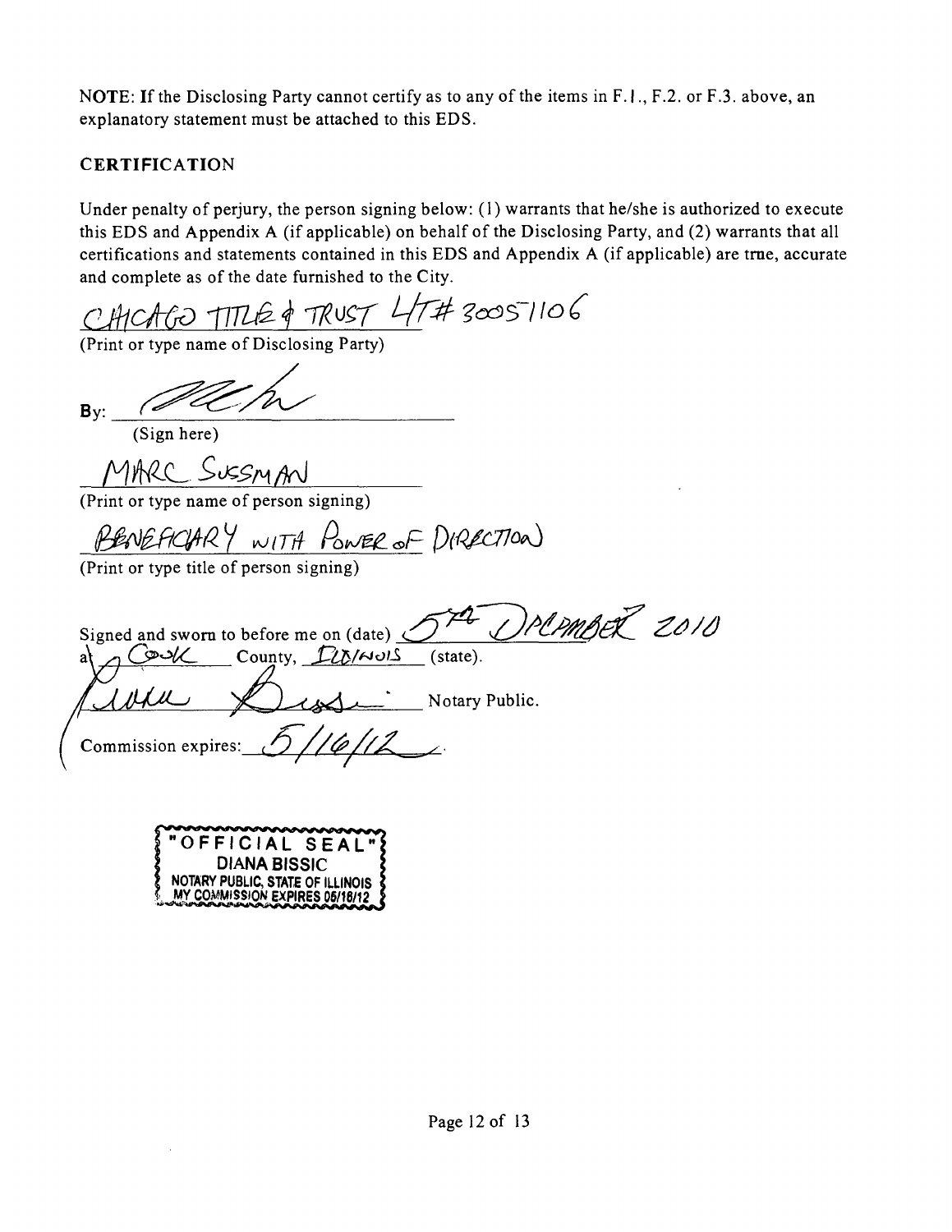#### **CITY OF CHICAGO ECONOMIC DISCLOSURE STATEMENT AND AFFIDAVIT APPENDIX A**

### **FAMILIAL RELATIONSHIPS WITH ELECTED CITY OFFICIALS AND DEPARTMENT HEADS**

**This Appendix is to be completed only by (a) the Applicant, and (b) any legal entity which has a direct ownership interest in the Applicant exceeding 7.5 percent. It is not to be completed by any legal entity which has only an indirect ownership interest in the Applicant.** 

Under Municipal Code Section 2-154-015, the Disclosing Party must disclose whether such Disclosing Party or any "Applicable Party" or any Spouse or Domestic Partner thereof currently has a "familial relationship" with any elected city official or department head. A "familial relationship" exists if, as of the date this EDS is signed, the Disclosing Party or any "Applicable Party" or any Spouse or Domestic Partner thereof is related to the mayor, any alderman, the city clerk, the city treasurer or any city department head as spouse or domestic parmer or as any of the following, whether by blood or adoption: parent, child, brother or sister, aunt or uncle, niece or nephew, grandparent, grandchild, father-in-law, mother-in-law, son-in-law, daughter-in-law, stepfather or stepmother, stepson or stepdaughter, stepbrother or stepsister or half-brother or half-sister.

"Applicable Party" means (1) all executive officers of the Disclosing Party listed in Section U.B. 1 .a., if the Disclosing Party is a corporation; all partners of the Disclosing Party, if the Disclosing Party is a general partnership; all general partners and limited partners of the Disclosing Party, if the Disclosing Party is a limited partnership; all managers, managing members and members of the Disclosing Party, if the Disclosing Party is a limited liability company; (2) all principal officers of the Disclosing Party; and (3) any person having more than a 7.5 percent ownership interest in the Disclosing Party. "Principal officers" means the president, chief operating officer, executive director, chief financial officer, tteasurer or secretary of a legal entity or any person exercising similar authority.

Does the Disclosing Party or any "Applicable Party" or any Spouse or Domestic Partner thereof currently have a "familial relationship" with an elected city official or department head?

 $[$   $]$  Yes  $[$   $]$   $\mathbb{X}$  No

If yes, please identify below  $(1)$  the name and title of such person,  $(2)$  the name of the legal entity to which such person is connected; (3) the name and title of the elected city official or department head to whom such person has a familial relationship, and (4) the precise nature of such familial relationship.

# $N0NE$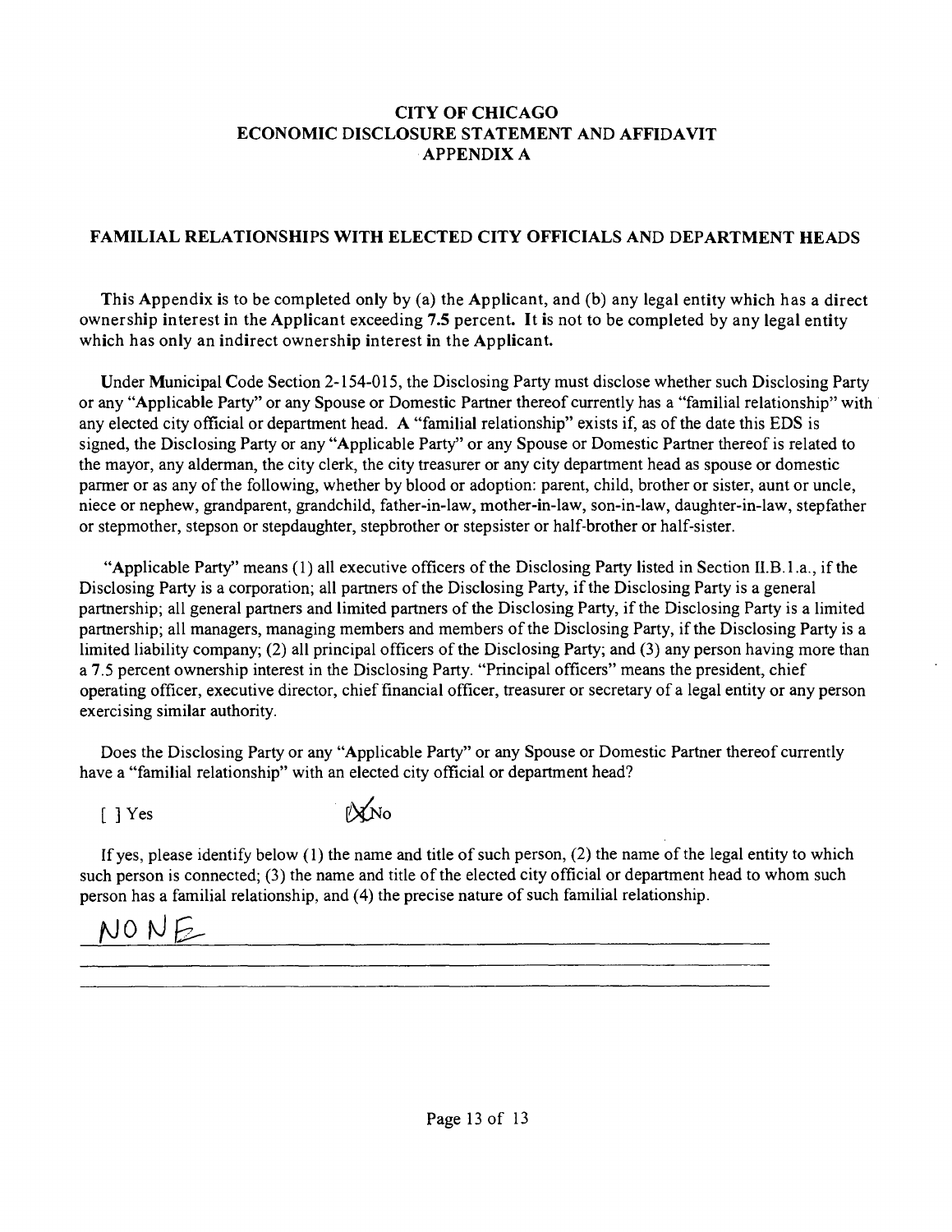#### CITY OF CHICAGO ECONOMIC DISCLOSURE STATEMENT A ND AFFIDAVIT

#### **SECTION I -- GENERAL INFORMATION**

A. Legal name of the Disclosing Party submitting this EDS. Include d/b/a/ if applicable:

TARC SUSSMAN

Check ONE of the following three boxes:

Indicate whether the Disclosing Party submitting this EDS is:

- 1. [ ] the Applicant
	- OR
- 2.  $\mathcal{X}_a$  legal entity holding a direct or indirect interest in the Applicant. State the legal name of the Applicant in which the Disclosing Party holds an interest:*CHICh*CO 777LE q<sup>-7</sup>*R*WST *COR* **OR** *COR COR COR COR COR COR COR COR COR COR COR COR COR COR COR COR COR COR COR COR COR COR COR COR COR COR COR COR COR COR*
- 3. [ ] a legal entity with a right of control (see Section II.B.1.) State the legal name of the entity in which the Disclosing Party holds a right of control:

*B. Business address of the Disclosing Party:*  $\frac{3916N. \text{Lower} }{C\text{H}C\text{A}C\text{O} \cdot \text{L} \cdot \text{C} \cdot 60.641}$ 

C. Telephone: 773-725-7333 Fax: Email: MSUSSMan@sejdev.com

D. Name of contact person:  $MARC$  SUSSMAN

E. Federal Employer Identification No. (if you have one):  $326 - 60 - 1252$ 

F. Brief description of contract, transaction or other undertaking (referred to below as the "Matter") to which this EDS pertains. (Include project number and location of property, if applicable):

ZONING AMENDMENT AT 1852 N. DAMEN

G. Which City agency or department is requesting this EDS?  $ZON/N$ 

If the Matter is a contract being handled by the City's Department of Procurement Services, please complete the following:

Specification  $#$  and Contract  $#$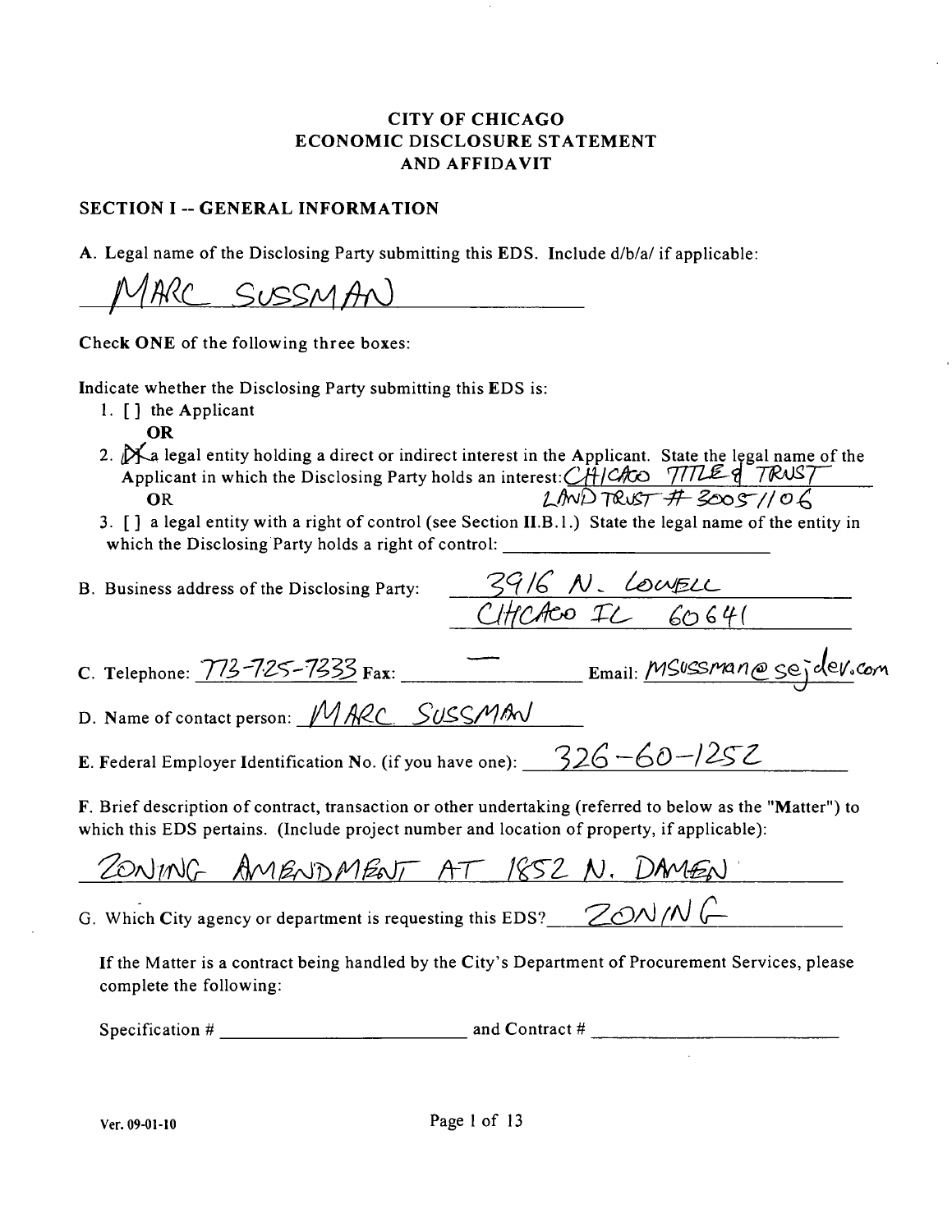#### **SECTION II ~ DISCLOSURE OF OWNERSHIP INTERESTS**

### A. NATURE OF THE DISCLOSING PARTY

|             | Indicate the nature of the Disclosing Party: |                                                          |                          |  |
|-------------|----------------------------------------------|----------------------------------------------------------|--------------------------|--|
| $\mathbb N$ | Person                                       | Limited liability company                                |                          |  |
|             | [] Publicly registered business corporation  | [] Limited liability partnership                         |                          |  |
|             | [] Privately held business corporation       | Joint venture                                            |                          |  |
|             | [] Sole proprietorship                       | [] Not-for-profit corporation                            |                          |  |
|             | [] General partnership                       | (Is the not-for-profit corporation also a $501(c)(3)$ )? |                          |  |
|             | [] Limited partnership                       | $\lceil$   Yes                                           | $\overline{) \text{No}}$ |  |
|             | Trust                                        | [] Other (please specify)                                |                          |  |
|             |                                              |                                                          |                          |  |

2. For legal entities, the state (or foreign country) of incorporation or organization, if applicable:

3. For legal entities not organized in the State of Illinois: Has the organization registered to do business in the State of Illinois as a foreign entity?

 $[$  ] Yes  $[$  ] No  $[$  ] N/A

B. IF THE DISCLOSING PARTY IS A LEGAL ENTITY:

1. List below the full names and titles of all executive officers and all directors of the entity. NOTE: For not-for-profit corporations, also list below all members, if any, which are legal entities. If there are no such members, write "no members." For tmsts, estates or other similar entities, list below the legal titleholder $(s)$ .

If the entity is a general partnership, limited partnership, limited liability company, limited liability partnership or joint venture, list below the name and title of each general partner, managing member, manager or any other person or entity that controls the day-to-day management of the Disclosing Party. NOTE: Each legal entity listed below must submit an EDS on its own behalf.

Name Title

2. Please provide the following information concerning each person or entity having a direct or indirect beneficial interest (including ownership) in excess of 7.5% of the Disclosing Party. Examples of such an interest include shares in a corporation, partnership interest in a partnership or joint venture,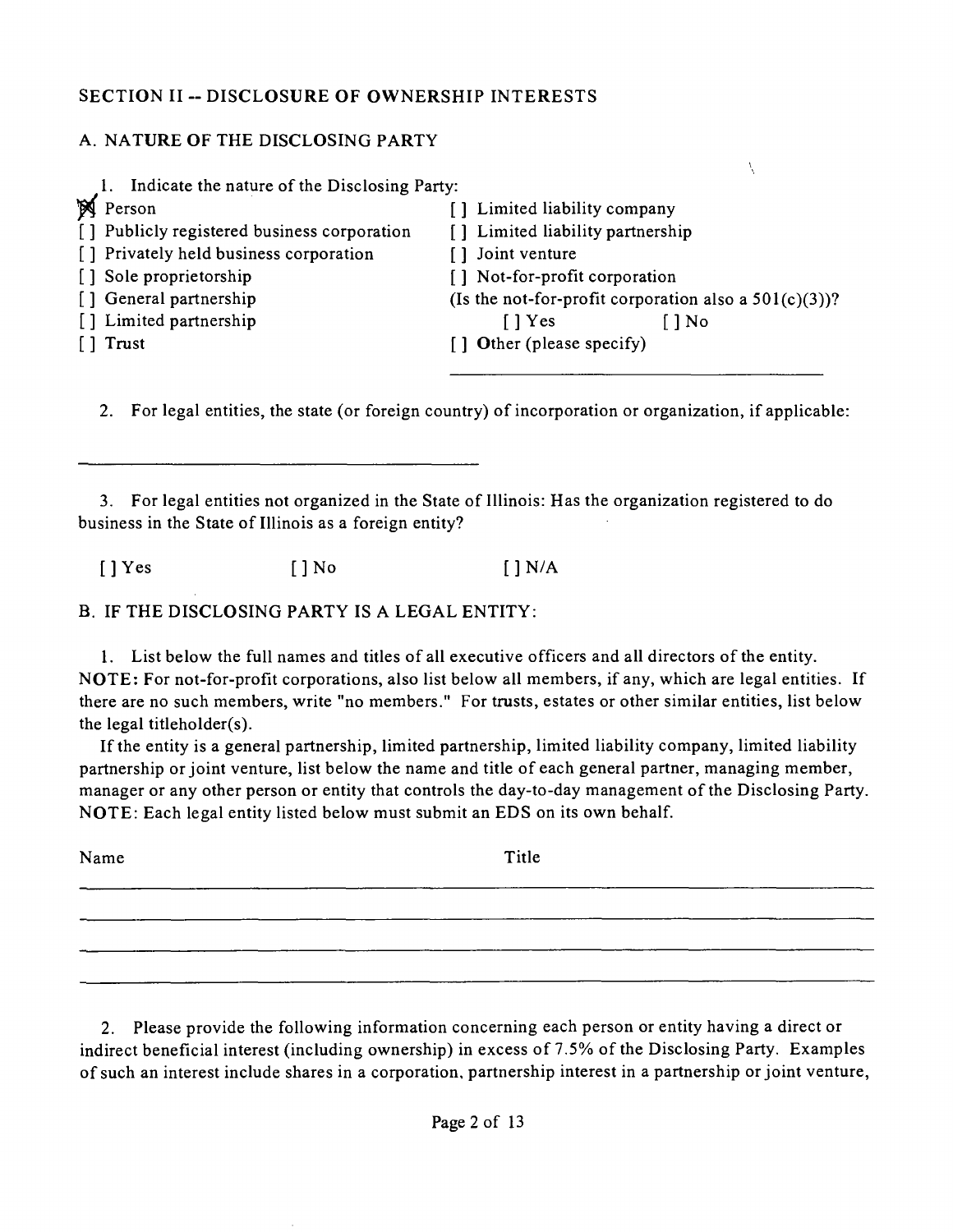interest of a member or manager in a limited liability company, or interest of a beneficiary of a tmst, estate or other similar entity. If none, state "None." NOTE: Pursuant to Section 2-154-030 of the Municipal Code of Chicago ("Municipal Code"), the City may require any such additional information from any applicant which is reasonably intended to achieve full disclosure.

| Name | <b>Business Address</b> | Percentage Interest in the<br>Disclosing Party |
|------|-------------------------|------------------------------------------------|
|      |                         |                                                |
|      |                         |                                                |
|      |                         |                                                |

### **SECTION III - BUSINESS RELATIONSHIPS WITH CITY ELECTED OFFICIALS**

Has the Disclosing Party had a "business relationship," as defined in Chapter 2-156 of the Municipal Code, with any City elected official in the 12 months before the date this EDS is signed?

# $[$  ] Yes  $\mathbb{N}$  No

If yes, please identify below the name(s) of such City elected official(s) and describe such relationship(s):

**jr** 

## **SECTION IV ~ DISCLOSURE OF SUBCONTRACTORS AND OTHER RETAINED PARTIES**

The Disclosing Party must disclose the name and business address of each subcontractor, attomey, lobbyist, accountant, consultant and any other person or entity whom the Disclosing Party has retained or expects to retain in connection with the Matter, as well as the nature of the relationship, and the total amount of the fees paid or estimated to be paid. The Disclosing Party is not required to disclose employees who are paid solely through the Disclosing Party's regular payroll.

"Lobbyist" means any person or entity who undertakes to influence any legislative or administrative action on behalf of any person or entity other than: (1) a not-for-profit entity, on an unpaid basis, or (2) himself. "Lobbyist" also means any person or entity any part of whose duties as an employee of another includes undertaking to influence any legislative or administrative action.

If the Disclosing Party is uncertain whether a disclosure is required under this Section, the Disclosing Party must either ask the City whether disclosure is required or make the disclosure.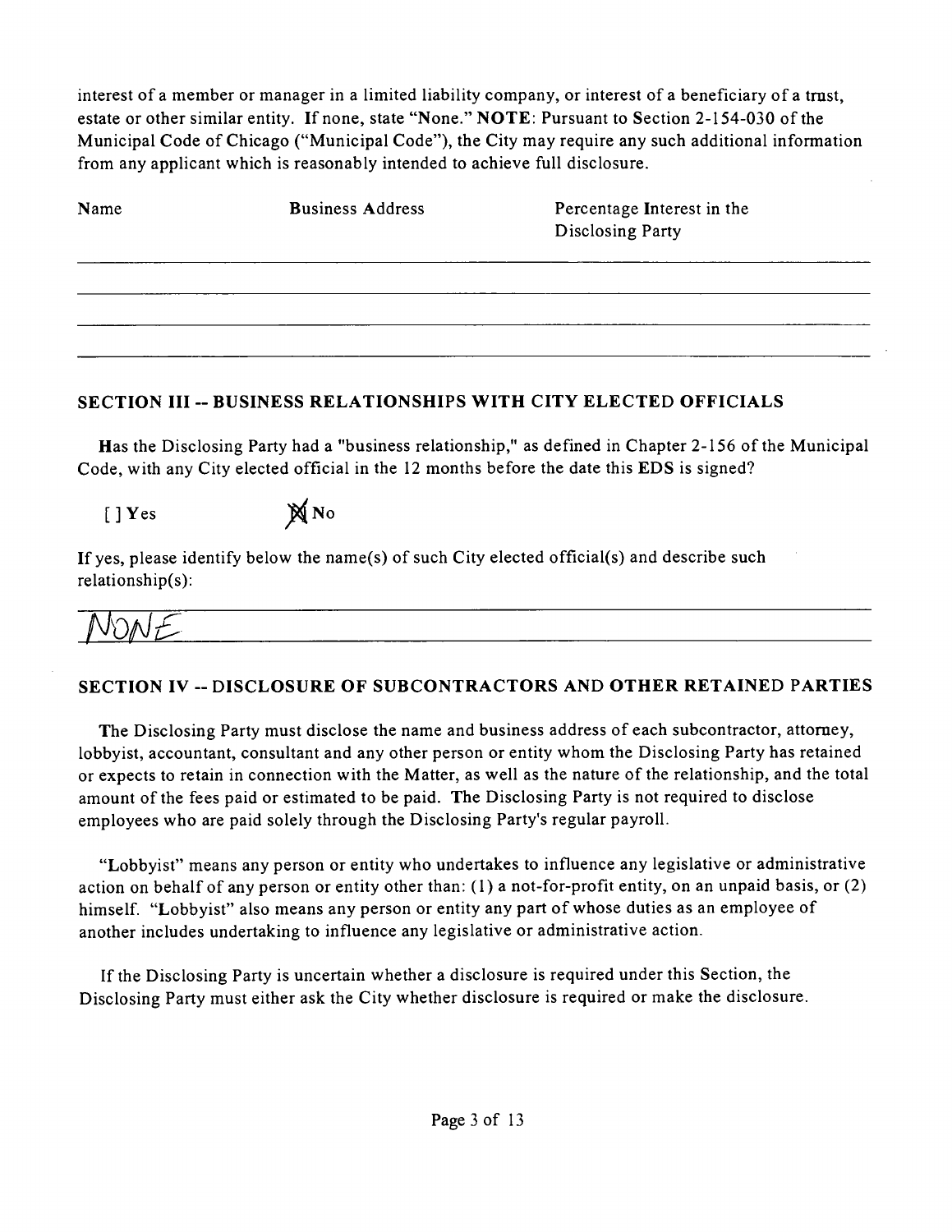Name (indicate whether Business retained or anticipated Address to be retained)

Relationship to Disclosing Party (subcontractor, attorney, lobbyist, etc.)

Fees (indicate whether paid or estimated.) NOTE: "hourly rate" or "t.b.d." is not an acceptable response.



(Add sheets if necessary)

**[ ] Check here if the Disclosing Party has not retained, nor expects to retain, any such persons or entities.** 

#### **SECTION V - CERTIFICATIONS**

#### A. COURT-ORDERED CHILD SUPPORT COMPLIANCE

Under Municipal Code Section 2-92-415, substantial owners of business entities that contract with the City must remain in compliance with their child support obligations throughout the contract's term.

Has any person who directly or indirectly owns 10% or more of the Disclosing Party been declared in arrearage on any child support obligations by any Illinois court of competent jurisdiction?

[ ] Yes  $\mathbb{N}$  No [ ] No person directly or indirectly owns 10% or more of the Disclosing Party.

If "Yes," has the person entered into a court-approved agreement for payment of all support owed and is the person in compliance with that agreement?

 $[$  ] Yes  $[$  ] No

#### B. FURTHER CERTIFICATIONS

1. Pursuant to Municipal Code Chapter 1-23, Article I ("Article I")(which the Applicant should consult for defined terms (e.g., "doing business") and legal requirements), if the Disclosing Party submitting this EDS is the Applicant and is doing business with the City, then the Disclosing Party certifies as follows: (i) neither the Applicant nor any controlling person is currently indicted or charged with, or has admitted guilt of, or has ever been convicted of, or placed under supervision for, any criminal offense involving actual, attempted, or conspiracy to commit bribery, theft, fraud, forgery, perjury, dishonesty or deceit against an officer or employee of the City or any sister agency; and (ii) the Applicant understands and acknowledges that compliance with Article I is a continuing requirement for doing business with the City. NOTE: If Article I applies to the Applicant, the permanent compliance timeframe in Article I supersedes some five-year compliance timeframes in certifications 2 and 3 below.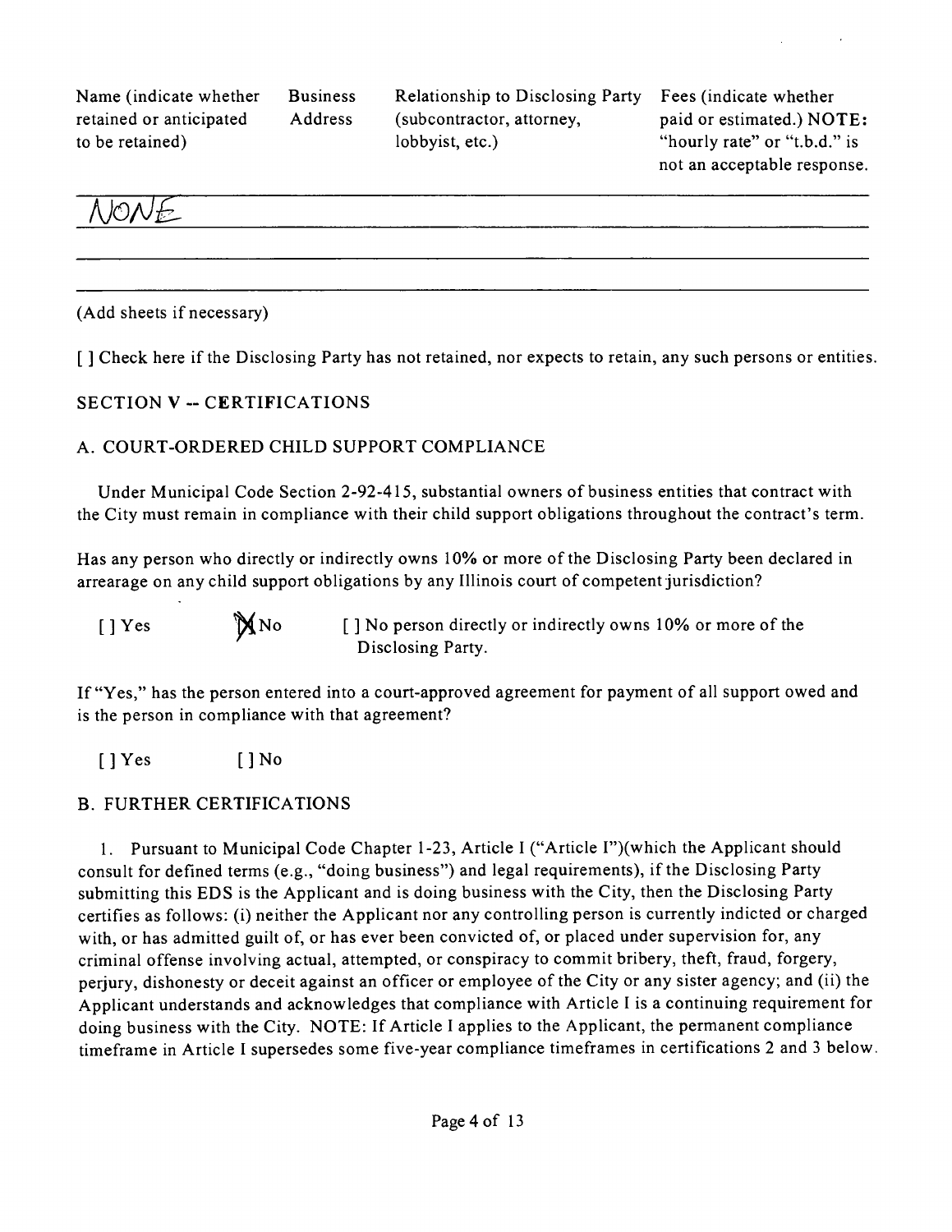2. The Disclosing Party and, if the Disclosing Party is a legal entity, all of those persons or entities identified in Section II.B.1. of this EDS:

- a. are not presently debarred, suspended, proposed for debarment, declared ineligible or voluntarily excluded from any transactions by any federal, state or local unit of govemment;
- b. have not, within a five-year period preceding the date of this EDS, been convicted of a criminal offense, adjudged guilty, or had a civil judgment rendered against them in connection with: obtaining, attempting to obtain, or performing a public (federal, state or local) transaction or contract under a public transaction; a violation of federal or state antitrust statutes; fraud; embezzlement; theft; forgery; bribery; falsification or destruction of records; making false statements; or receiving stolen property;
- c. are not presently indicted for, or criminally or civilly charged by, a govemmental entity (federal, state or local) with committing any of the offenses set forth in clause  $B.2.b.$  of this Section V;
- d. have not, within a five-year period preceding the date of this EDS, had one or more public transactions (federal, state or local) terminated for cause or default; and
- e. have not, within a five-year period preceding the date of this EDS, been convicted, adjudged guilty, or found liable in a civil proceeding, or in any criminal or civil action, including actions conceming environmental violations, instituted by the City or by the federal government, any state, or any other unit of local govemment.
- 3. The certifications in subparts 3, 4 and 5 concem:
- the Disclosing Party;

• any "Contractor" (meaning any contractor or subcontractor used by the Disclosing Party in connection with the Matter, including but not limited to all persons or legal entities disclosed under Section IV, "Disclosure of Subcontractors and Other Retained Parties");

• any "Affiliated Entity" (meaning a person or entity that, directly or indirectly: controls the Disclosing Party, is controlled by the Disclosing Party, or is, with the Disclosing Party, under common control of another person or entity. Indicia of control include, without limitation: interlocking management or ownership; identity of interests among family members, shared facilities and equipment; common use of employees; or organization of a business entity following the ineligibility of a business entity to do business with federal or state or local government, including the City, using substantially the same management, ownership, or principals as the ineligible entity); with respect to Contractors, the term Affiliated Entity means a person or entity that directly or indirectly controls the Contractor, is controlled by it, or, with the Contractor, is under common control of another person or entity;

• any responsible official of the Disclosing Party, any Contractor or any Affiliated Entity or any other official, agent or employee of the Disclosing Party, any Contractor or any Affiliated Entity, acting pursuant to the direction or authorization of a responsible official of the Disclosing Party, any Contractor or any Affiliated Entity (collectively "Agents").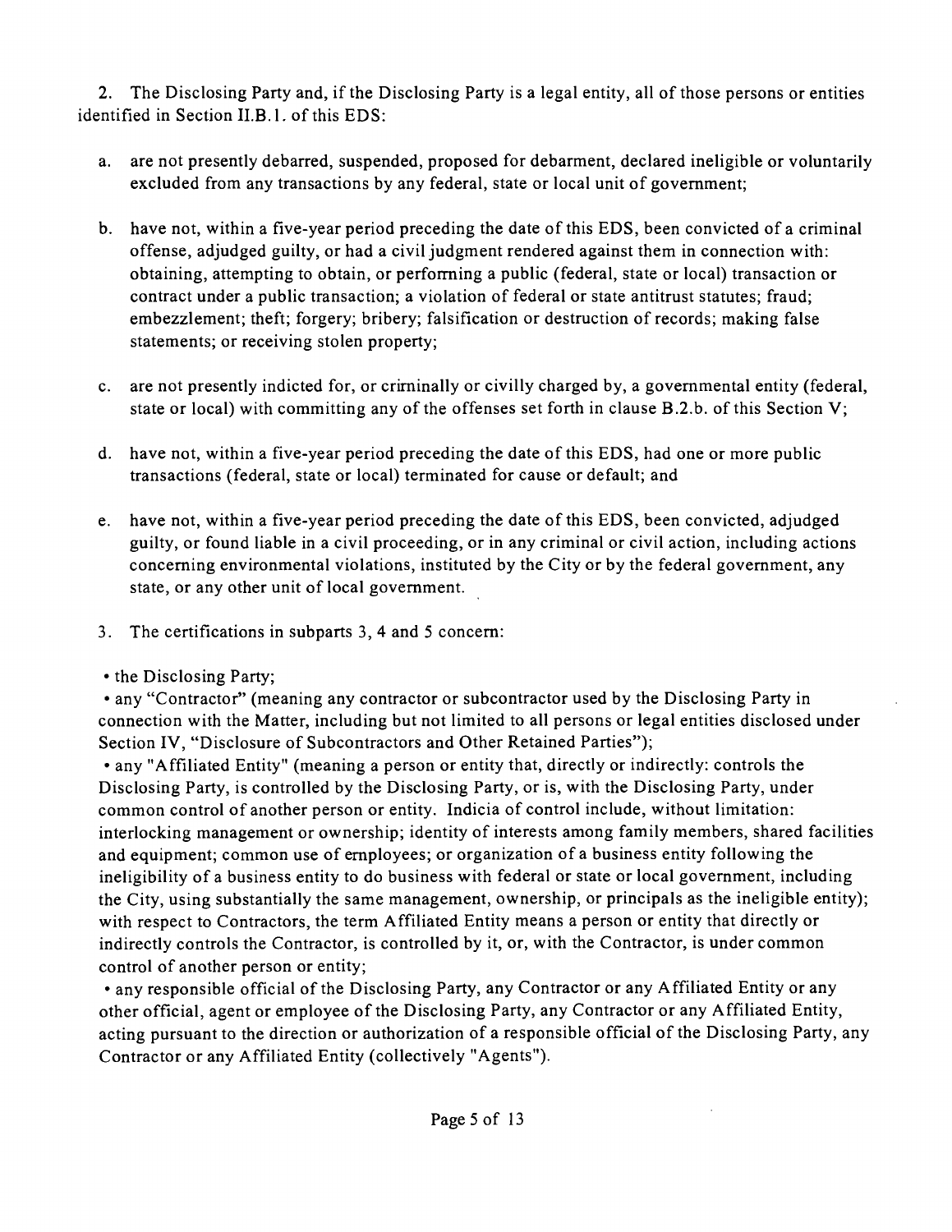Neither the Disclosing Party, nor any Contractor, nor any Affiliated Entity of either the Disclosing Party or any Contractor nor any Agents have, during the five years before the date this EDS is signed, or, with respect to a Contractor, an Affiliated Entity, or an Affiliated Entity of a Contractor during the five years before the date of such Contractor's or Affiliated Entity's contract or engagement in connection with the Matter:

- a. bribed or attempted to bribe, or been convicted or adjudged guilty of bribery or attempting to bribe, a public officer or employee ofthe City, the State of Illinois, or any agency of the federal govemment or of any state or local govemment in the United States of America, in that officer's or employee's official capacity;
- b. agreed or colluded with other bidders or prospective bidders, or been a party to any such agreement, or been convicted or adjudged guilty of agreement or collusion among bidders or prospective bidders, in restraint of freedom of competition by agreement to bid a fixed price or otherwise; or
- c. made an admission of such conduct described in a. or b. above that is a matter of record, but have not been prosecuted for such conduct; or
- d. violated the provisions of Municipal Code Section 2-92-610 (Living Wage Ordinance).

4. Neither the Disclosing Party, Affiliated Entity or Contractor, or any of their employees, officials, agents or partners, is barred from contracting with any unit of state or local government as a result of engaging in or being convicted of (1) bid-rigging in violation of 720 ILCS 5/33E-3; (2) bid-rotating in violation of 720 ILCS 5/33E-4; or (3) any similar offense of any state or of the United States of America that contains the same elements as the offense of bid-rigging or bid-rotating.

5. Neither the Disclosing Party nor any Affiliated Entity is listed on any of the following lists maintained by the Office of Foreign Assets Control of the U.S. Department ofthe Treasury or the Bureau of Industry and Security of the U.S. Department of Commerce or their successors: the Specially Designated Nationals List, the Denied Persons List, the Unverified List, the Entity List and the Debarred List.

6. The Disclosing Party understands and shall comply with the applicable requirements of Chapters 2-55 (Legislative Inspector General), 2-56 (Inspector General) and 2-156 (Governmental Ethics) of the Municipal Code.

7. If the Disclosing Party is unable to certify to any of the above statements in this Part B (Further Certifications), the Disclosing Party must explain below: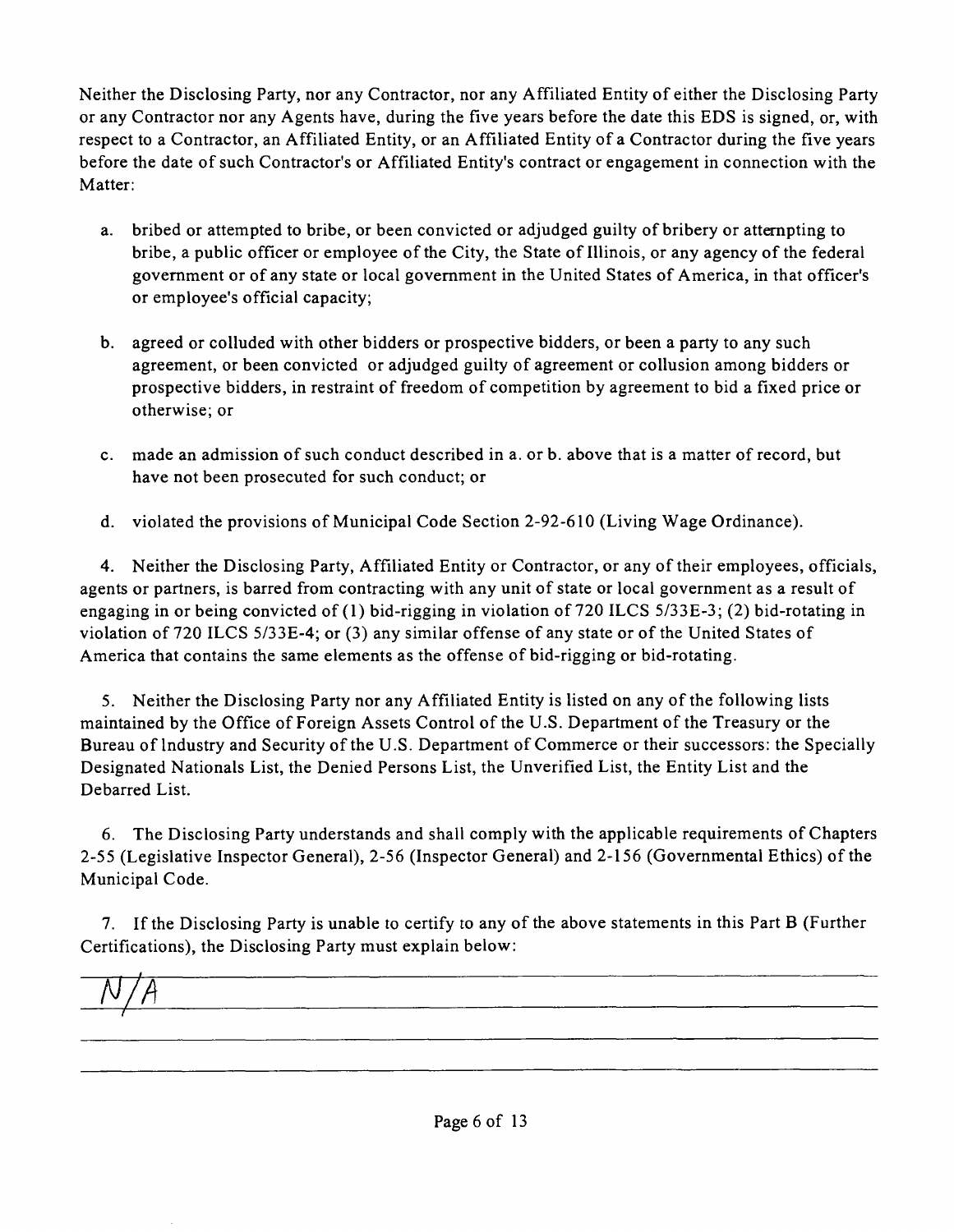If the letters "NA, " the word "None," or no response appears on the lines above, it will be conclusively presumed that the Disclosing Party certified to the above statements.

# C. CERTIFICATION OF STATUS AS FINANCIAL INSTITUTION

1. The Disclosing Party certifies that the Disclosing Party (check one)

[ ] is  $\mathbb{N}$  is not

a "financial institution" as defined in Secfion 2-32-455(b) of the Municipal Code.

2. If the Disclosing Party IS a financial institution, then the Disclosing Party pledges:

"We are not and will not become a predatory lender as defined in Chapter 2-32 of the Municipal Code. We further pledge that none of our affiliates is, and none of them will become, a predatory lender as defined in Chapter 2-32 of the Municipal Code. We understand that becoming a predatory lender or becoming an affiliate of a predatory lender may result in the loss of the privilege of doing business with the City."

If the Disclosing Party is unable to make this pledge because it or any of its affiliates (as defined in Section 2-32-455(b) of the Municipal Code) is a predatory lender within the meaning of Chapter 2-32 ofthe Municipal Code, explain here (attach additional pages if necessary):

If the letters "NA, " the word "None," or no response appears on the lines above, it will be conclusively presumed that the Disclosing Party certified to the above statements.

# D. CERTIFICATION REGARDING INTEREST IN CITY BUSINESS

Any words or terms that are defined in Chapter 2-156 of the Municipal Code have the same meanings when used in this Part D.

1. In accordance with Section 2-156-110 of the Municipal Code: Does any official or employee of the City have a financial interest in his or her own name or in the name of any other person or entity in the Matter?

 $[]$  Yes  $\mathbb{N}$  No

NOTE: If you checked "Yes" to Item D.l. , proceed to Items D.2. and D.3. If you checked "No" to Item D.l. , proceed to Part E.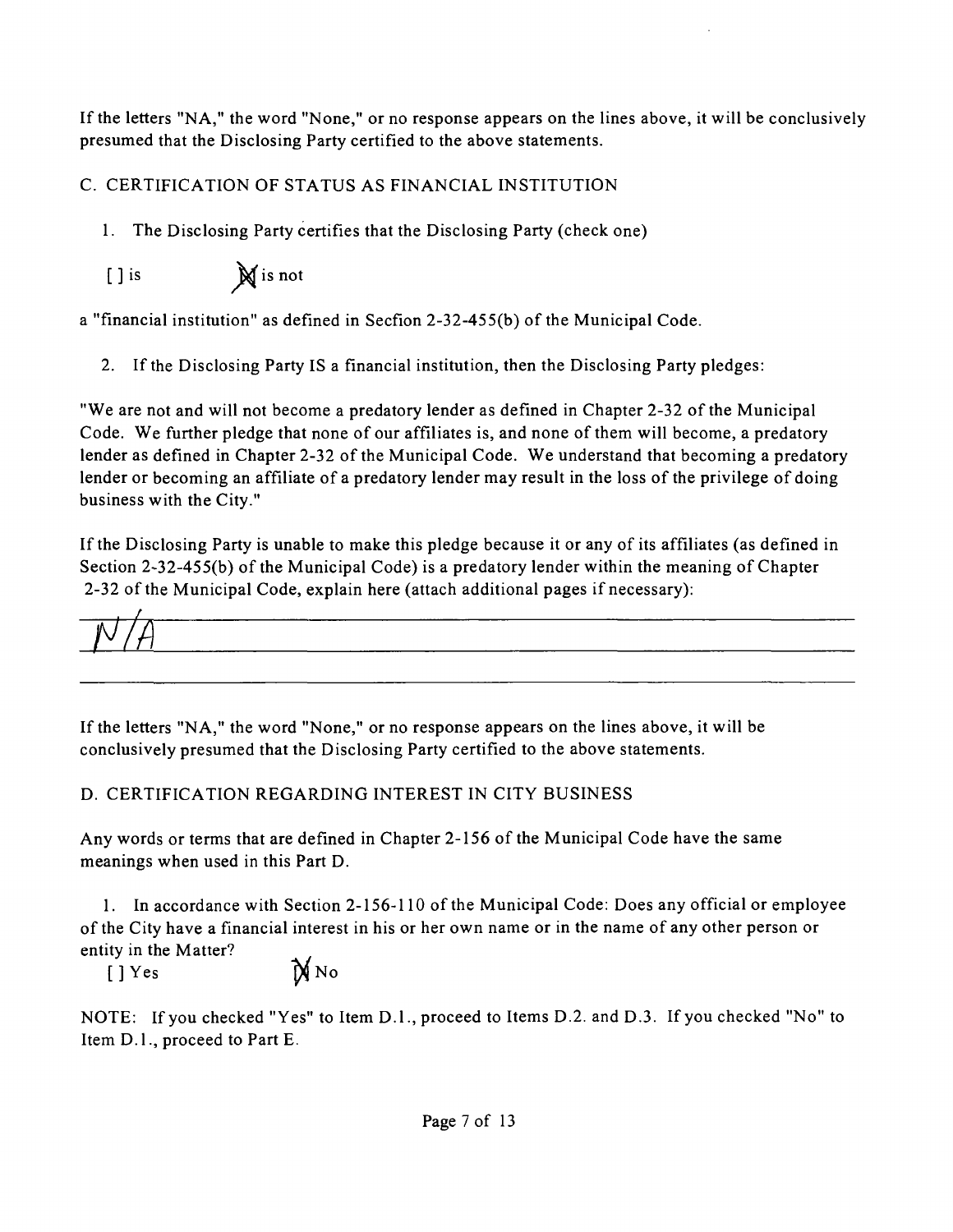2. Unless sold pursuant to a process of compefitive bidding, or otherwise permitted, no City elected official or employee shall have a financial interest in his or her own name or in the name of any other person or enfity in the purchase of any property that (i) belongs to the City, or (ii) is sold for taxes or assessments, or (iii) is sold by virtue of iegal process at the suit of the City (collectively, "City Property Sale"). Compensation for property taken pursuant to the City's eminent domain power does not constitute a financial interest within the meaning of this Part D.

Does the Matter involve a City Property Sale?

 $[ ]$  Yes  $\mathcal{W}_{\text{No}}$ 

3. If you checked "Yes" to Item D.1., provide the names and business addresses of the City officials or employees having such interest and identify the nature of such interest:

| Name | <b>Business Address</b> | Nature of Interest |
|------|-------------------------|--------------------|
|      |                         |                    |
|      |                         |                    |

4. The Disclosing Party further certifies that no prohibited financial interest in the Matter will be acquired by any City official or employee.

# E. CERTIFICATION REGARDING SLAVERY ERA BUSINESS

Please check either 1. or 2. below. If the Disclosing Party checks 2., the Disclosing Party must disclose below or in an attachment to this EDS all information required by paragraph 2. Failure to comply with these disclosure requirements may make any contract entered into with the City in connection with the Matter voidable by the City.

1. The Disclosing Party verifies that the Disclosing Party has searched any and all records of the Disclosing Party and any and all predecessor entifies regarding records of investments or profits from slavery or slaveholder insurance policies during the slavery era (including insurance policies issued to slaveholders that provided coverage for damage to or injury or death of their slaves), and the Disclosing Party has found no such records.

2. The Disclosing Party verifies that, as a result of conducting the search in step 1 above, the Disclosing Party has found records of investments or profits from slavery or slaveholder insurance policies. The Disclosing Party verifies that the following constitutes full disclosure of all such records, including the names of any and all slaves or slaveholders described in those records: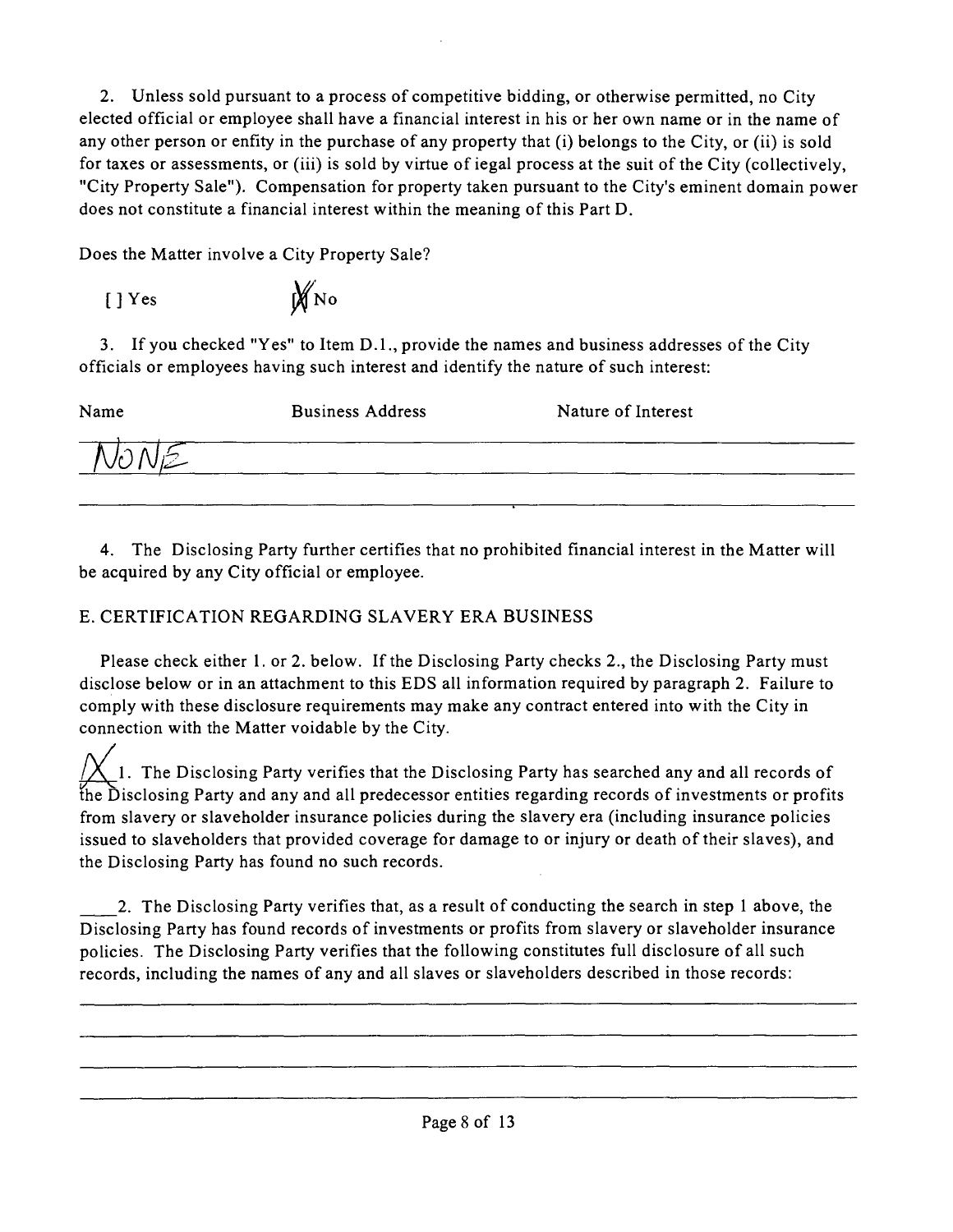# **SECTION VI ~ CERTIFICATIONS FOR FEDERALLY FUNDED MATTERS**

NOTE: If the Matter is federally funded, complete this Section VI. If the Matter is not federally funded, proceed to Section VII. For purposes of this Section VI, tax credits allocated by the City and proceeds of debt obligations of the City are not federal funding.

# A. CERTIFICATION REGARDING LOBBYING

1. List below the names of all persons or entities registered under the federal Lobbying Disclosure Act of 1995 who have made lobbying contacts on behalf of the Disclosing Party with respect to the Matter: (Add sheets if necessary):

# JONF.

(Ifno explanafion appears or begins on the lines above, or if the letters "NA" or if the word "None" appear, it will be conclusively presumed that the Disclosing Party means that NO persons or entities registered under the Lobbying Disclosure Act of 1995 have made lobbying contacts on behalf of the Disclosing Party with respect to the Matter.)

2. The Disclosing Party has not spent and will not expend any federally appropriated funds to pay any person or entity listed in Paragraph A.l . above for his or her lobbying activities or to pay any person or enfity to influence or attempt to influence an officer or employee of any agency, as defined by applicable federal law, a member of Congress, an officer or employee of Congress, or an employee of a member of Congress, in connection with the award of any federally funded contract, making any federally funded grant or loan, entering into any cooperative agreement, or to extend, continue, renew, amend, or modify any federally funded contract, grant, loan, or cooperative agreement.

3. The Disclosing Party will submit an updated certification at the end of each calendar quarter in which there occurs any event that materially affects the accuracy of the statements and information set forth in paragraphs A.1. and A.2. above.

4. The Disclosing Party certifies that either: (i) it is not an organization described in section  $501(c)(4)$  of the Intemal Revenue Code of 1986; or (ii) it is an organization described in secfion 501(c)(4) of the Intemal Revenue Code of 1986 but has not engaged and will not engage in "Lobbying Activities".

5. If the Disclosing Party is the Applicant, the Disclosing Party must obtain certifications equal in form and substance to paragraphs A.1. through A.4. above from all subcontractors before it awards any subcontract and the Disclosing Party must maintain all such subcontractors' certificafions for the duration of the Matter and must make such certifications promptly available to the City upon request.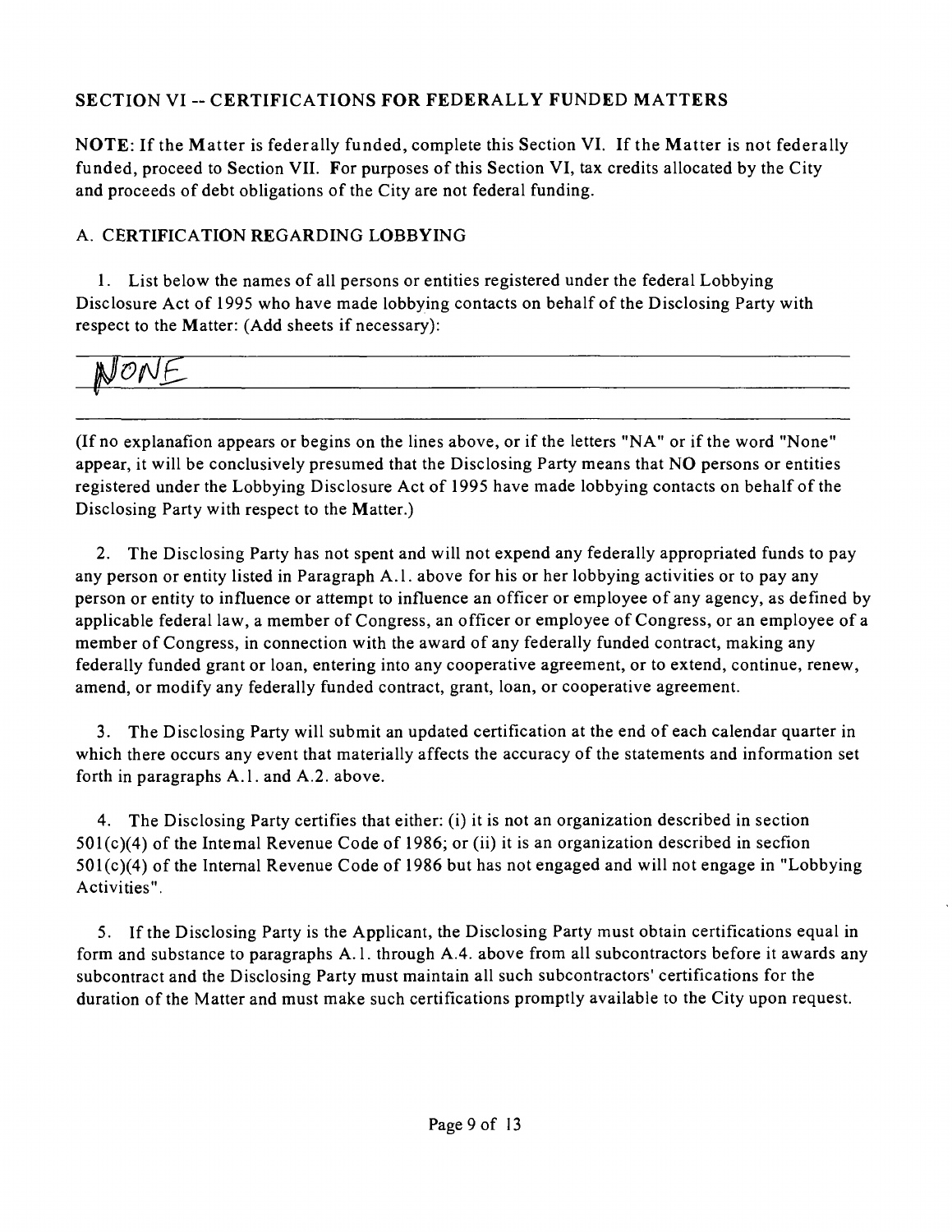## B. CERTIFICATION REGARDING EQUAL EMPLOYMENT OPPORTUNITY

Ifthe Matter is federally funded, federal regulafions require the Applicant and all proposed subconttactors to submit the following information with their bids or in writing at the outset of negotiations.

Is the Disclosing Party the Applicant?

 $[$  ] Yes  $\mathbb{X}$  No

If "Yes," answer the three questions below:

1. Have you developed and do you have on file affirmative action programs pursuant to applicable federal regulations? (See 41 CFR Part 60-2.)

[ ] Yes [ ] No

2. Have you filed with the Joint Reporting Committee, the Director of the Office of Federal Contract Compliance Programs, or the Equal Employment Opportunity Commission all reports due under the applicable filing requirements?

 $[$   $]$  Yes  $[$   $]$  No

3. Have you participated in any previous contracts or subcontracts subject to the equal opportunity clause?

 $[$  ] Yes  $[$  ] No

If you checked "No" to question 1. or 2. above, please provide an explanation:

# **SECTION VII ~ ACKNOWLEDGMENTS, CONTRACT INCORPORATION, COMPLIANCE, PENALTIES, DISCLOSURE**

The Disclosing Party understands and agrees that:

A. The certifications, disclosures, and acknowledgments contained in this EDS will become part of any contract or other agreement between the Applicant and the City in connection with the Matter, whether procurement, City assistance, or other City action, and are material inducements to the City's execution of any contract or taking other action with respect to the Matter. The Disclosing Party understands that it must comply with all statutes, ordinances, and regulations on which this EDS is based.

B. The City's Govemmental Ethics and Campaign Financing Ordinances, Chapters 2-156 and 2-164 of the Municipal Code, impose certain duties and obligations on persons or enfities seeking City contracts, work, business, or transactions. The full text of these ordinances and a training program is available on line at www.cityofchicago.org/Ethics, and may also be obtained from the City's Board of Ethics, 740 N.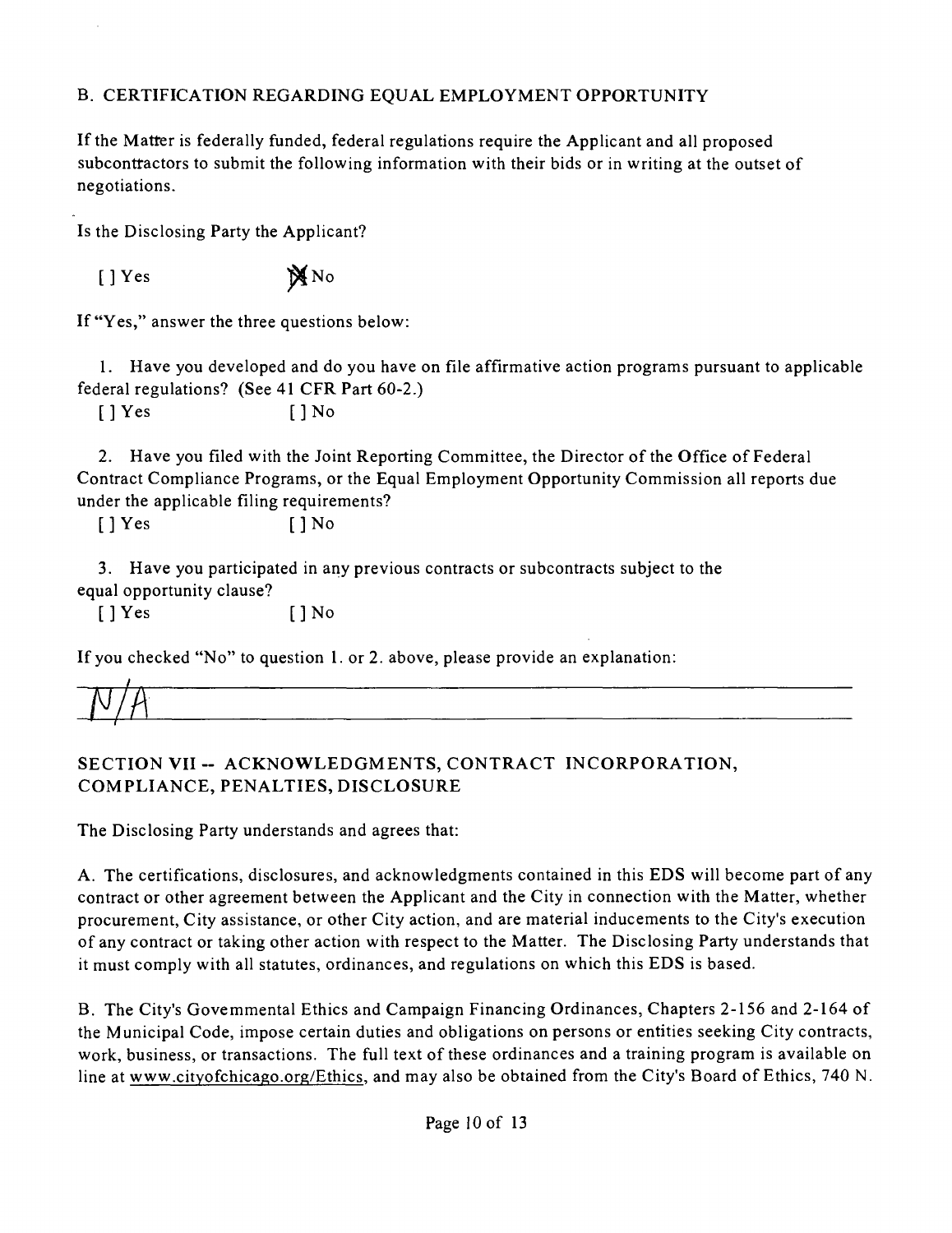Sedgwick St., Suite 500, Chicago, IL 60610, (312) 744-9660. The Disclosing Party must comply fully with the applicable ordinances.

C. If the City determines that any information provided in this EDS is false, incomplete or inaccurate, any contract or other agreement in connection with which it is submitted may be rescinded or be void or voidable, and the City may pursue any remedies under the contract or agreement (if not rescinded or void), at law, or in equity, including terminating the Disclosing Party's participation in the Matter and/or declining to allow the Disclosing Party to participate in other transactions with the City. Remedies at law for a false statement of material fact may include incarceration and an award to the City of treble damages.

D. It is the City's policy to make this document available to the public on its Intemet site and/or upon request. Some or all of the information provided on this EDS and any attachments to this EDS may be made available to the public on the Intemet, in response to a Freedom of Information Act request, or otherwise. By completing and signing this EDS, the Disclosing Party waives and releases any possible rights or claims which it may have against the City in connection with the public release of information contained in this EDS and also authorizes the City to verify the accuracy of any information submitted in this EDS.

E. The information provided in this EDS must be kept current. In the event of changes, the Disclosing Party must supplement this EDS up to the time the City takes action on the Matter. If the Matter is a contract being handled by the City's Department of Procurement Services, the Disclosing Party must update this EDS as the contract requires. NOTE: With respect to Matters subject to Article I of Chapter 1-23 of the Municipal Code (imposing PERMANENT INELIGIBILITY for certain specified offenses), the information provided herein regarding eligibility must be kept current for a longer period, as required by Chapter 1-23 and Section 2-154-020 of the Municipal Code.

The Disclosing Party represents and warrants that:

F.1. The Disclosing Party is not delinquent in the payment of any tax administered by the Illinois Department of Revenue, nor are the Disclosing Party or its Affiliated Entities delinquent in paying any fine, fee, tax or other charge owed to the City. This includes, but is not limited to, all water charges, sewer charges, license fees, parking tickets, property taxes or sales taxes.

F.2 If the Disclosing Party is the Applicant, the Disclosing Party and its Affiliated Entities will not use, nor permit their subcontractors to use, any facility listed by the U.S. E.P.A. on the federal Excluded Parties List System ("EPLS") maintained by the U. S. General Services Administration.

F.3 If the Disclosing Party is the Applicant, the Disclosing Party will obtain from any contractors/subcontractors hired or to be hired in connection with the Matter certifications equal in form and substance to those in F.1. and F.2. above and will not, without the prior written consent of the City, use any such contractor/subcontractor that does not provide such certifications or that the Disclosing Party has reason to believe has not provided or cannot provide tmthful certifications.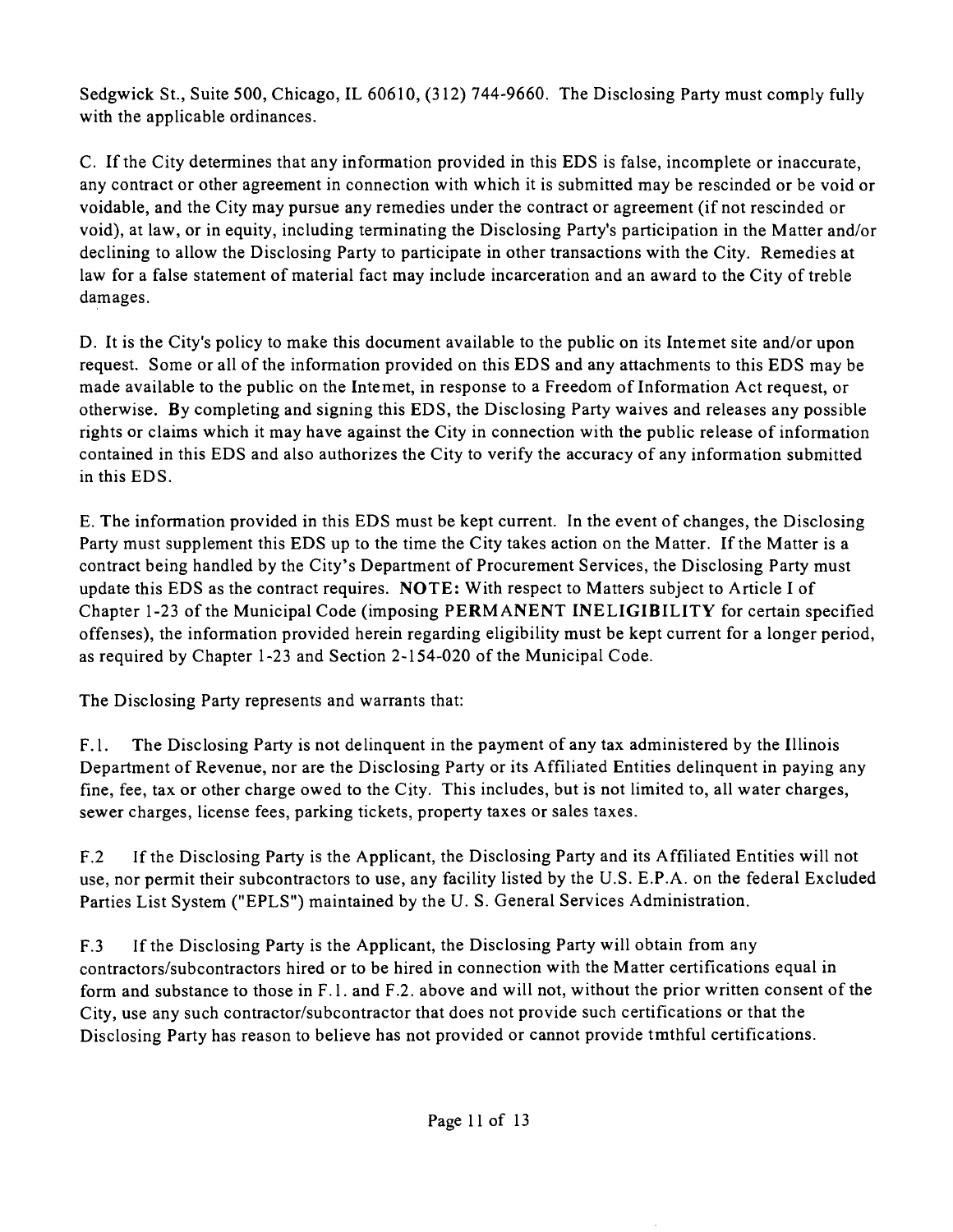NOTE: If the Disclosing Party cannot certify as to any of the items in F.1., F.2. or F.3. above, an explanatory statement must be attached to this EDS.

# **CERTIFICATION**

Under penalty of perjury, the person signing below: (1) warrants that he/she is authorized to execute this EDS and Appendix A (if applicable) on behalf of the Disclosing Party, and (2) warrants that all certifications and statements contained in this EDS and Appendix A (if applicable) are tme, accurate and complete as of the date furnished to the City.

 $MARC$  SUSSMAN<br>(Print or type name of Disclosing Party)

 $By$ :

(Sign here)

MARC SUSSMAN

(Print or type name of person signing)

BENEFICIARY

(Print or type title of person signing)

December 2010 Signed and swom to before me on  $(data)$  $\mathfrak{a}_{\mathfrak{l}}$  County,  $\mathbb{Z}$  (state). Notary Public. Commission expires: **"OFFICIAL SEAL " DIANA BISSIC**  NOTARY PUBLIC, STATE OF ILLINOIS COMMISSION EXPIRES 05/16/12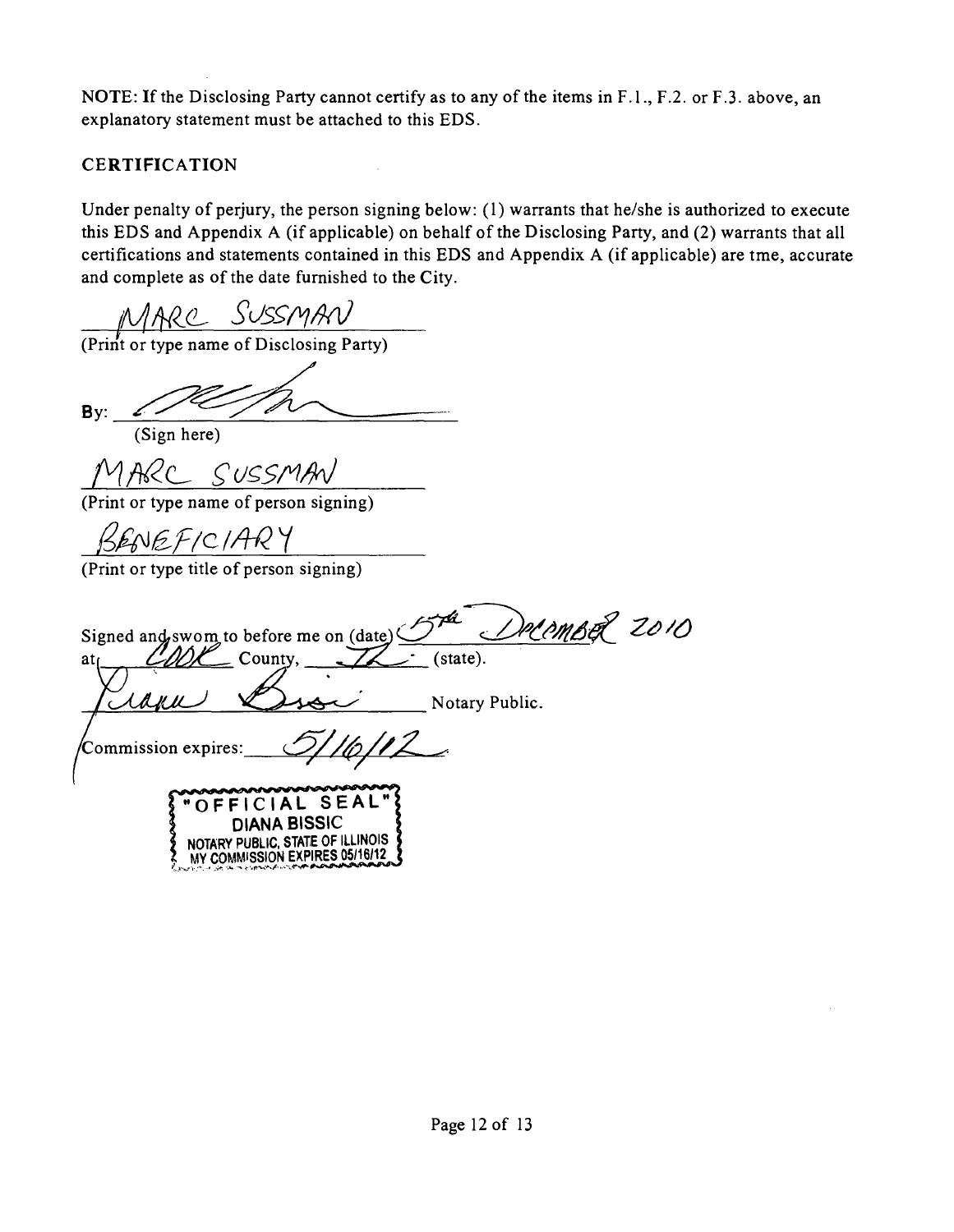#### **CITY OF CHICAGO ECONOMIC DISCLOSURE STATEMENT AND AFFIDAVIT APPENDIX A**

### **FAMILIAL RELATIONSHIPS WITH ELECTED CITY OFFICIALS AND DEPARTMENT HEADS**

**This Appendix is to be completed only by (a) the Applicant, and (b) any legal entity which has a direct ownership interest in the Applicant exceeding 7.5 percent. It is not to be completed by any legal entity which has only an indirect ownership interest in the Applicant.** 

Under Mimicipal Code Section 2-154-015, the Disclosing Party must disclose whether such Disclosing Party or any "Applicable Party" or any Spouse or Domestic Partner thereof currently has a "familial relationship" with any elected city official or department head. A "familial relationship" exists if, as of the date this EDS is signed, the Disclosing Party or any "Applicable Party" or any Spouse or Domestic Partner thereof is related to the mayor, any alderman, the city clerk, the city tteasurer or any city department head as spouse or domestic partner or as any of the following, whether by blood or adoption: parent, child, brother or sister, aunt or uncle, niece or nephew, grandparent, grandchild, father-in-law, mother-in-law, son-in-law, daughter-in-law, stepfather or stepmother, stepson or stepdaughter, stepbrother or stepsister or half-brother or half-sister.

"Applicable Party" means  $(1)$  all executive officers of the Disclosing Party listed in Section II.B.1.a., if the Disclosing Party is a corporation; all partners of the Disclosing Party, if the Disclosing Party is a general partnership; all general partners and limited partners of the Disclosing Party, if the Disclosing Party is a limited partnership; all managers, managing members and members of the Disclosing Party, if the Disclosing Party is a limited liability company; (2) all principal officers of the Disclosing Party; and (3) any person having more than a 7.5 percent ownership interest in the Disclosing Party. "Principal officers" means the president, chief operating officer, execufive director, chief financial officer, treasurer or secretary of a legal entity or any person exercising similar authority.

Does the Disclosing Party or any "Applicable Party" or any Spouse or Domestic Partner thereof currently have a "familial relationship" with an elected city official or department head?

 $[ ]$  Yes  $\mathbb{M}$ No

If yes, please idenfify below (1) the name and title of such person, (2) the name'of the legal entity to which such person is connected; (3) the name and title of the elected city official or department head to whom such person has a familial relationship, and (4) the precise natare of such familial relationship.

# NONE MONE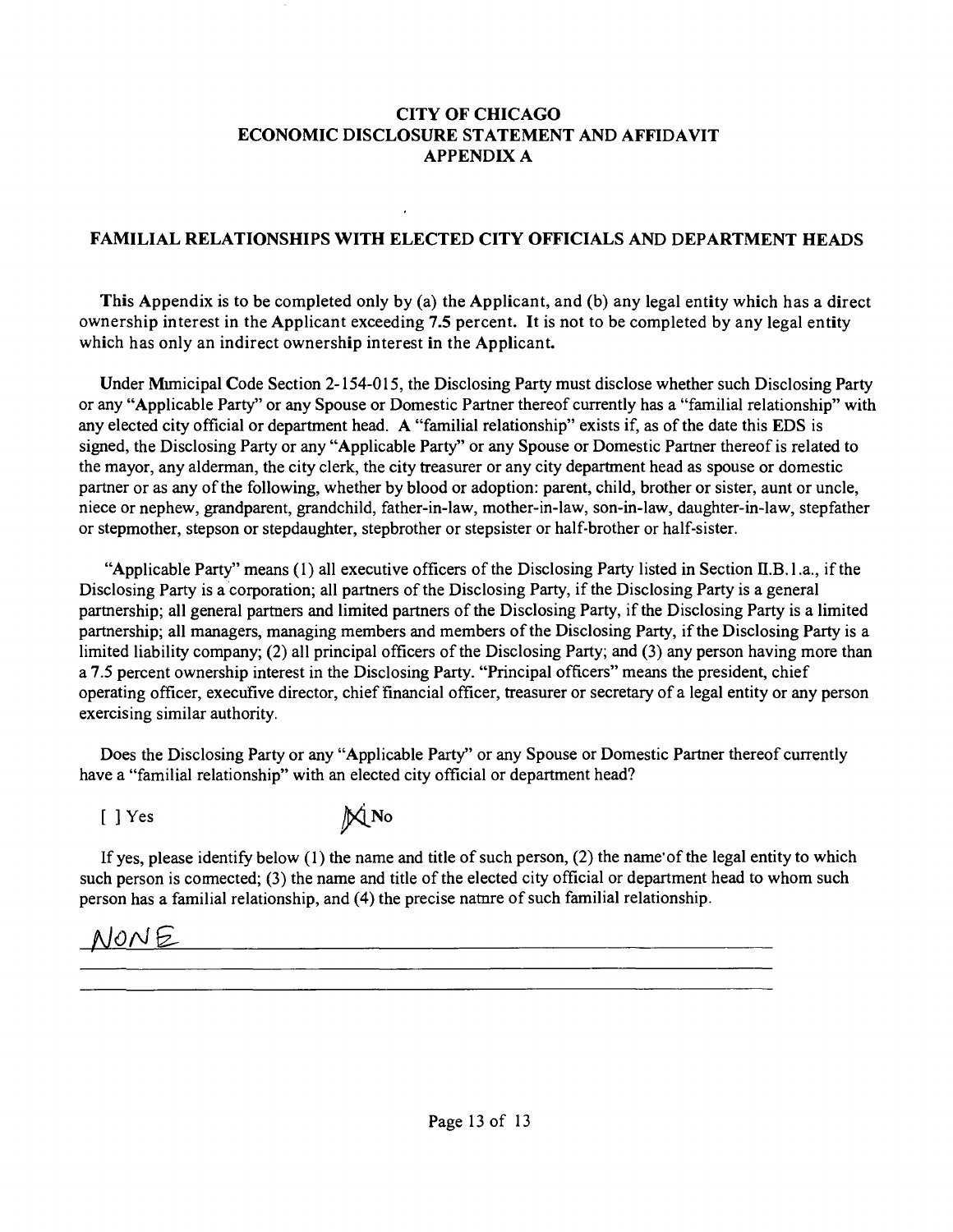### CITY OF CHICAGO ECONOMIC DISCLOSURE STATEMENT A ND AFFIDAVIT

#### **SECTION I -- GENERAL INFORMATION**

A. Legal name of the Disclosing Party submitting this EDS. Include d/b/a/ if applicable:

ERIC PARFENOFF

Check ONE of the following three boxes:

Indicate whether the Disclosing Party submitting this EDS is:

- 1.  $\lceil \cdot \rceil$  the Applicant
	- OR
- 2.  $\chi$  a legal entity holding a direct or indirect interest in the Applicant. State the legal name of the Applicant in which the Disclosing Party holds an interest:  $CH/C/TGO$   $711LE$  &  $7WVS$ **OR** *OR CHUDTRUST ASSE>F iqual entity with a right of control (see Section II.B.1.)* **State the legal name of the entity in**
- which the Disclosing Party holds a right of control: which the Disclosing  $P$

B. Business address of the Disclosing Party:

| C. Telephone: 773 866 9558 Fax: |  |
|---------------------------------|--|
|---------------------------------|--|

D. Name of contact person: ERIC PARFENOFF

E. Federal Employer Identification No. (if you have one):  $\frac{331}{60} - 60 - 1198$ 

F. Brief description of contract, ttansaction or other undertaking (referred to below as the "Matter") to which this EDS pertains. (Include project number and location of property, if applicable):

AMENDMENT AT 1852 N. DAMEN ZONING

G. Which City agency or department is requesting this EDS?  $\bigotimes$ ON/NG

If the Matter is a contract being handled by the City's Department of Procurement Services, please complete the following:

Specification  $\#$  and Contract  $\#$ 

*C. Telephone: Fax: Email: <^ Q2)A?CflSTo Y) tT*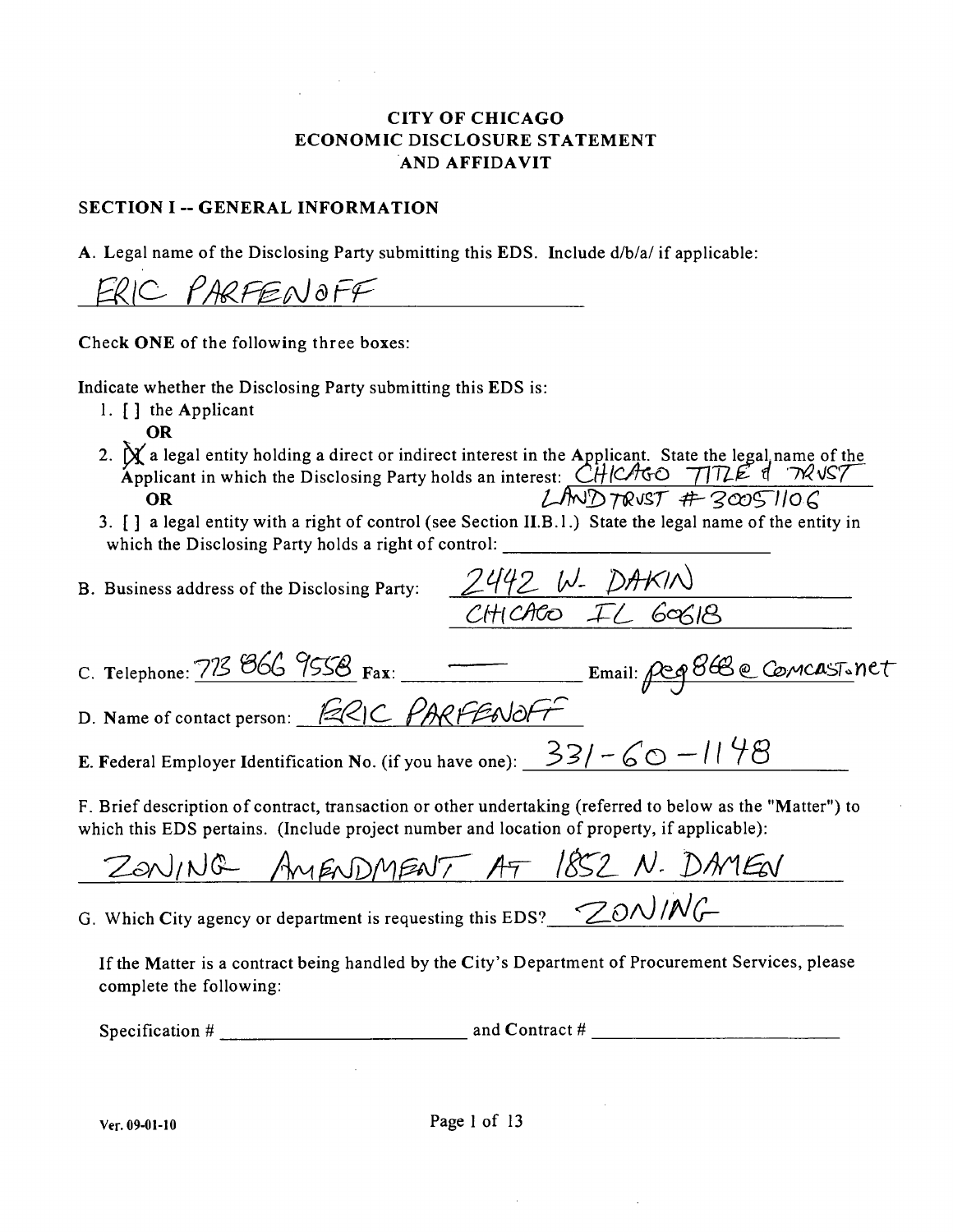## **SECTION II ~ DISCLOSURE OF OWNERSHIP INTERESTS**

## A. NATURE OF THE DISCLOSING PARTY

| Indicate the nature of the Disclosing Party: |                                                          |
|----------------------------------------------|----------------------------------------------------------|
| X Person                                     | [] Limited liability company                             |
| [1] Publicly registered business corporation | [] Limited liability partnership                         |
| [] Privately held business corporation       | Joint venture<br>$\mathsf{L}$                            |
| [] Sole proprietorship                       | Not-for-profit corporation<br>ΓI                         |
| [] General partnership                       | (Is the not-for-profit corporation also a $501(c)(3)$ )? |
| [] Limited partnership                       | $\lceil$   Yes<br>1 No                                   |
| [ ] Trust                                    | [] Other (please specify)                                |
|                                              |                                                          |

2. For legal entities, the state (or foreign country) of incorporation or organization, if applicable:

3. For legal entities not organized in the State of Illinois: Has the organization registered to do business in the State of Illinois as a foreign entity?

 $[ ]$  Yes  $[ ]$  No  $[ ]$  N/A

B. IF THE DISCLOSING PARTY IS A LEGAL ENTITY:

1. List below the full names and titles of all executive officers and all directors ofthe entity. NOTE: For not-for-profit corporations, also list below all members, if any, which are legal entities. If there are no such members, write "no members." For trusts, estates or other similar entities, list below the legal titleholder(s).

If the entity is a general partnership, limited partnership, limited liability company, limited liability partnership or joint venture, list below the name and title of each general partner, managing member, manager or any other person or entity that controls the day-to-day management of the Disclosing Party. NOTE: Each legal entity listed below must submit an EDS on its own behalf.

| Name | Title |
|------|-------|
|      |       |
|      |       |
|      |       |

2. Please provide the following information concerning each person or entity having a direct or indirect beneficial interest (including ownership) in excess of 7.5% of the Disclosing Party. Examples of such an interest include shares in a corporation, partnership interest in a partnership or joint venture,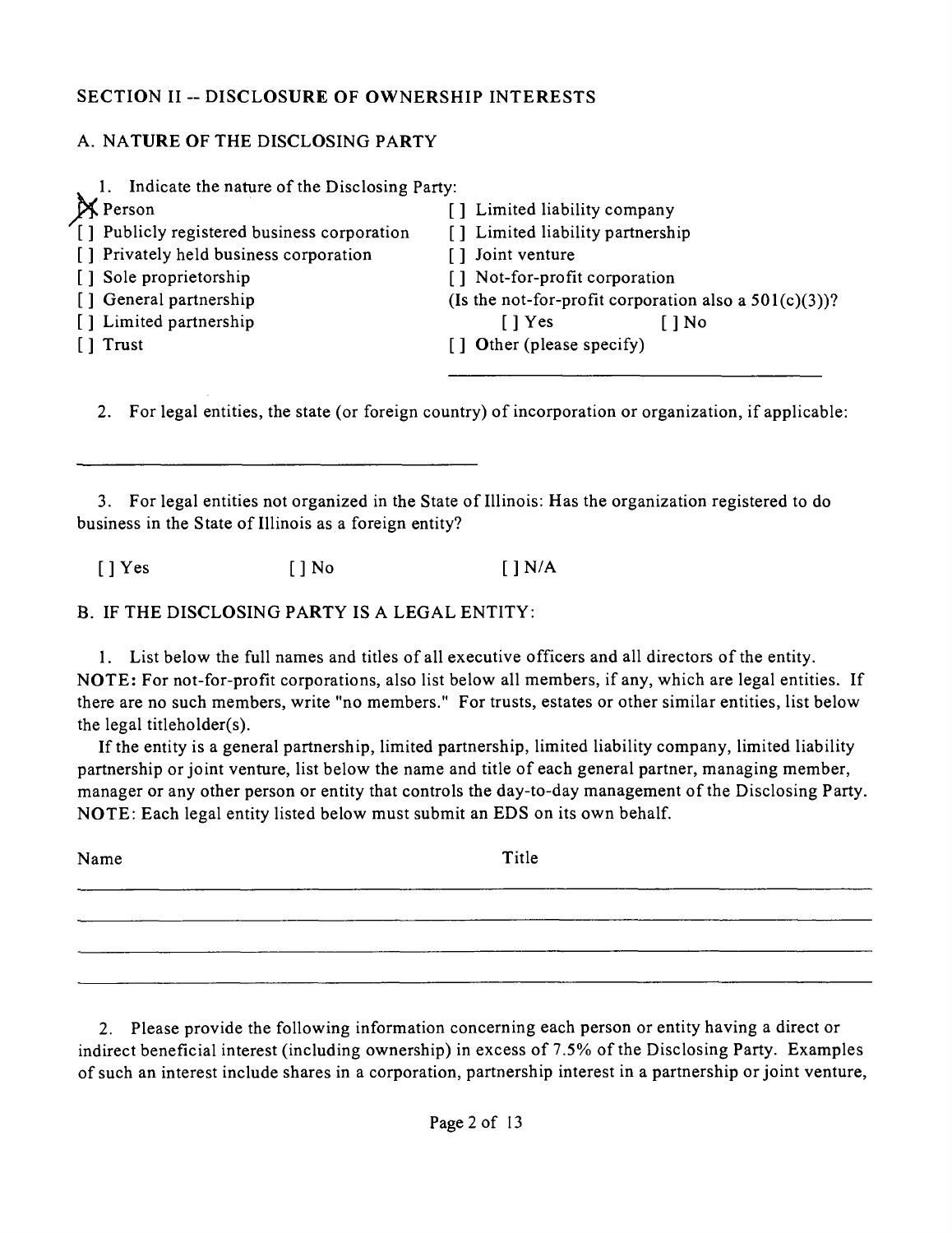interest of a member or manager in a limited liability company, or interest of a beneficiary of a tmst, estate or other similar entity. If none, state "None." NOTE: Pursuant to Section 2-154-030 of the Municipal Code of Chicago ("Municipal Code"), the City may require any such additional information from any applicant which is reasonably intended to achieve full disclosure.

| Name | <b>Business Address</b> | Percentage Interest in the<br>Disclosing Party |
|------|-------------------------|------------------------------------------------|
|      |                         |                                                |
|      |                         |                                                |
|      |                         |                                                |

### SECTION III -- BUSINESS RELATIONSHIPS WITH CITY ELECTED OFFICIALS

Has the Disclosing Party had a "business relationship," as defined in Chapter 2-156 of the Municipal Code, with any City elected official in the 12 months before the date this EDS is signed?

 $[$  ] Yes  $\mathbb{N}$  No

If yes, please identify below the name(s) of such City elected official(s) and describe such relationship(s):

 $\mathbf{r}$ 

## SECTION IV -- DISCLOSURE OF SUBCONTRACTORS AND OTHER RETAINED PARTIES

The Disclosing Party must disclose the name and business address of each subcontractor, attomey, lobbyist, accountant, consultant and any other person or entity whom the Disclosing Party has retained or expects to retain in connection with the Matter, as well as the nature of the relationship, and the total amount of the fees paid or estimated to be paid. The Disclosing Party is not required to disclose employees who are paid solely through the Disclosing Party's regular payroll.

"Lobbyist" means any person or entity who undertakes to influence any legislative or administrative action on behalf of any person or entity other than: (1) a not-for-profit enfity, on an unpaid basis, or (2) himself. "Lobbyist" also means any person or entity any part of whose duties as an employee of another includes undertaking to influence any legislative or administrative action.

Ifthe Disclosing Party is uncertain whether a disclosure is required under this Section, the Disclosing Party must either ask the City whether disclosure is required or make the disclosure.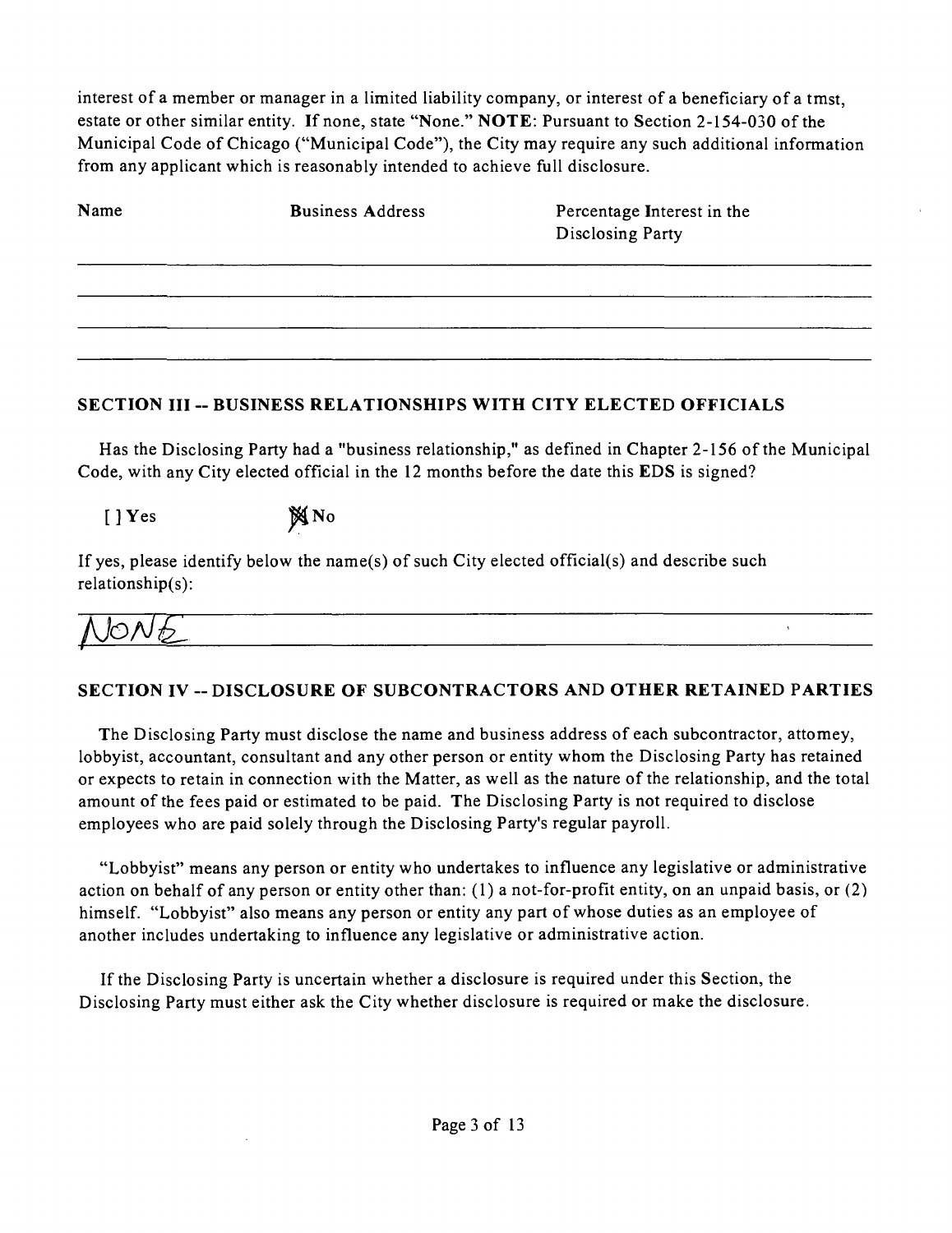Name (indicate whether Business retained or anticipated Address to be retained)

Relationship to Disclosing Party (subcontractor, attorney, lobbyist, etc.)

Fees (indicate whether paid or estimated.) NOTE: "hourly rate" or "t.b.d." is not an acceptable response.



(Add sheets if necessary)

**[ ] Check here if the Disclosing Party has not retained, nor expects to retain, any such persons or entities.** 

### **SECTION V ~ CERTIFICATIONS**

### A. COURT-ORDERED CHILD SUPPORT COMPLIANCE

Under Municipal Code Section 2-92-415, substantial owners of business entities that contract with the City must remain in compliance with their child support obligations throughout the contract's term.

Has any person who directly or indirectly owns 10% or more of the Disclosing Party been declared in arrearage on any child support obligations by any Illinois court of competent jurisdiction?

 $[ ]$  Yes indirectly or indirectly owns 10% or more of the Disclosing Party.

If "Yes," has the person entered into a court-approved agreement for payment of all support owed and is the person in compliance with that agreement?

[ ] Yes [ ] No

#### B. FURTHER CERTIFICATIONS

I. Pursuant to Municipal Code Chapter 1-23, Article I ("Article I")(which the Applicant should consult for defined terms (e.g., "doing business") and legal requirements), if the Disclosing Party submitting this EDS is the Applicant and is doing business with the City, then the Disclosing Party certifies as follows: (i) neither the Applicant nor any controlling person is currently indicted or charged with, or has admitted guilt of, or has ever been convicted of, or placed under supervision for, any criminal offense involving actual, attempted, or conspiracy to commit bribery, theft, fraud, forgery, perjury, dishonesty or deceit against an officer or employee ofthe City or any sister agency; and (ii) the Applicant understands and acknowledges that compliance with Article I is a continuing requirement for doing business with the City. NOTE: If Article I applies to the Applicant, the permanent compliance timeframe in Article I supersedes some five-year compliance timeframes in certifications 2 and 3 below.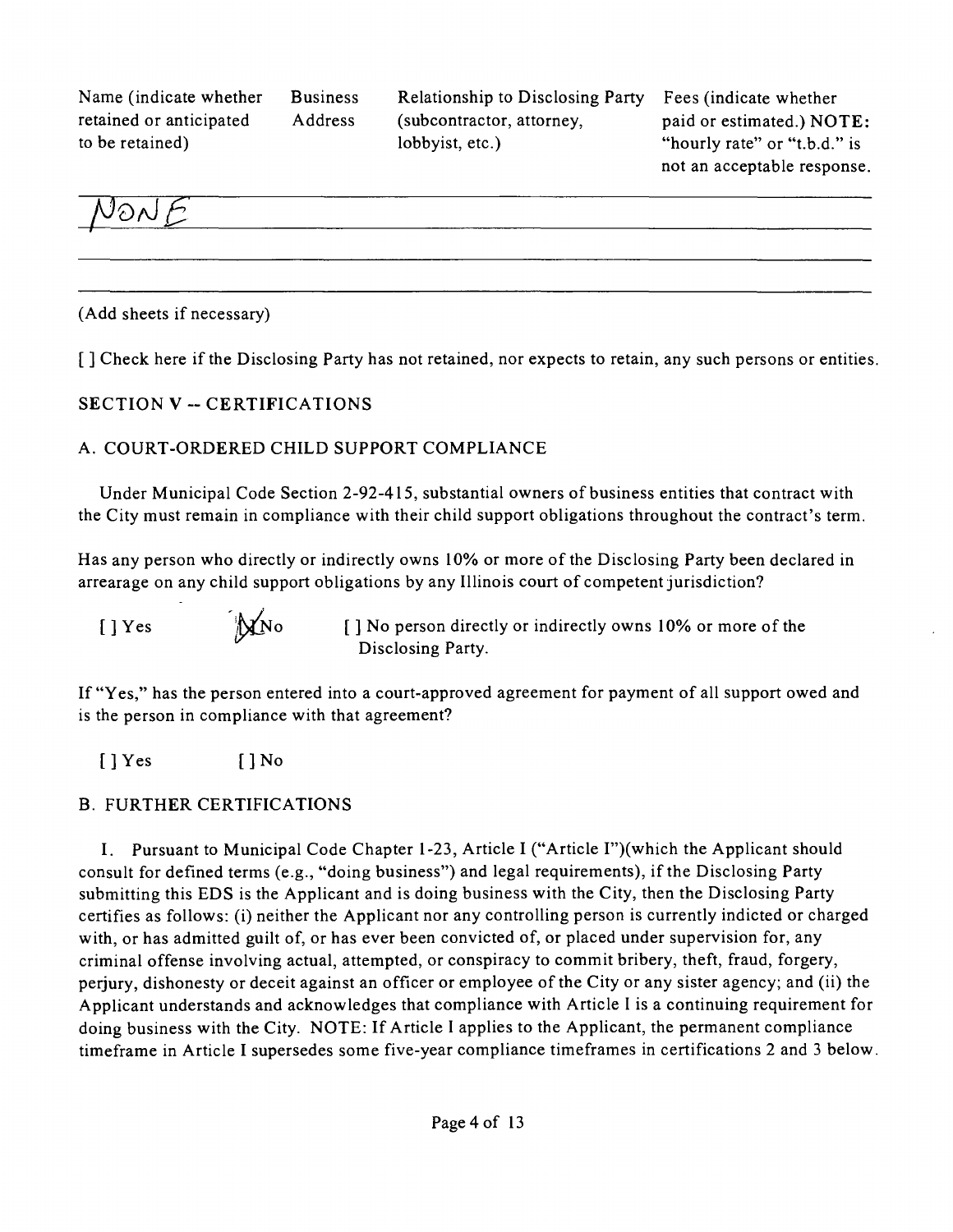2. The Disclosing Party and, ifthe Disclosing Party is a legal entity, all of those persons or entities identified in Section II.B.l. of this EDS:

- a. are not presently debarred, suspended, proposed for debarment, declared ineligible or voluntarily excluded from any transactions by any federal, state or local unit of govemment;
- b. have not, within a five-year period preceding the date of this EDS, been convicted of a criminal offense, adjudged guilty, or had a civil judgment rendered against them in connection with: obtaining, attempting to obtain, or performing a public (federal, state or local) transaction or contract under a public transaction; a violation of federal or state antitrust statates; fraud; embezzlement; theft; forgery; bribery; falsification or destruction of records; making false statements; or receiving stolen property;
- c. are not presently indicted for, or criminally or civilly charged by, a govemmental entity (federal, state or local) with committing any of the offenses set forth in clause B.2.b. of this Section V;
- d. have not, within a five-year period preceding the date of this EDS, had one or more public transactions (federal, state or local) terminated for cause or default; and
- e. have not, within a five-year period preceding the date ofthis EDS, been convicted, adjudged guilty, or found liable in a civil proceeding, or in any criminal or civil action, including actions conceming environmental violations, instituted by the City or by the federal government, any state, or any other unit of local govemment.
- 3. The certifications in subparts 3, 4 and 5 concem:
- the Disclosing Party;

• any "Contractor" (meaning any contractor or subcontractor used by the Disclosing Party in connection with the Matter, including but not limited to all persons or legal entities disclosed under Section IV, "Disclosure of Subcontractors and Other Retained Parties");

• any "Affiliated Entity" (meaning a person or entity that, directly or indirectly: controls the Disclosing Party, is controlled by the Disclosing Party, or is, with the Disclosing Party, under common control of another person or entity. Indicia of control include, without limitation: interlocking management or ownership; identity of interests among family members, shared facilities and equipment; common use of employees; or organization of a business entity following the ineligibility of a business enfity to do business with federal or state or local government, including the City, using substantially the same management, ownership, or principals as the ineligible entity); with respect to Contractors, the term Affiliated Entity means a person or entity that directly or indirectiy controls the Contractor, is controlled by it, or, with the Contractor, is under common control of another person or entity;

• any responsible official of the Disclosing Party, any Contractor or any Affiliated Entity or any other official, agent or employee of the Disclosing Party, any Contractor or any Affiliated Enfity, acting pursuant to the direction or authorization of a responsible official of the Disclosing Party, any Contractor or any Affiliated Entity (collectively "Agents").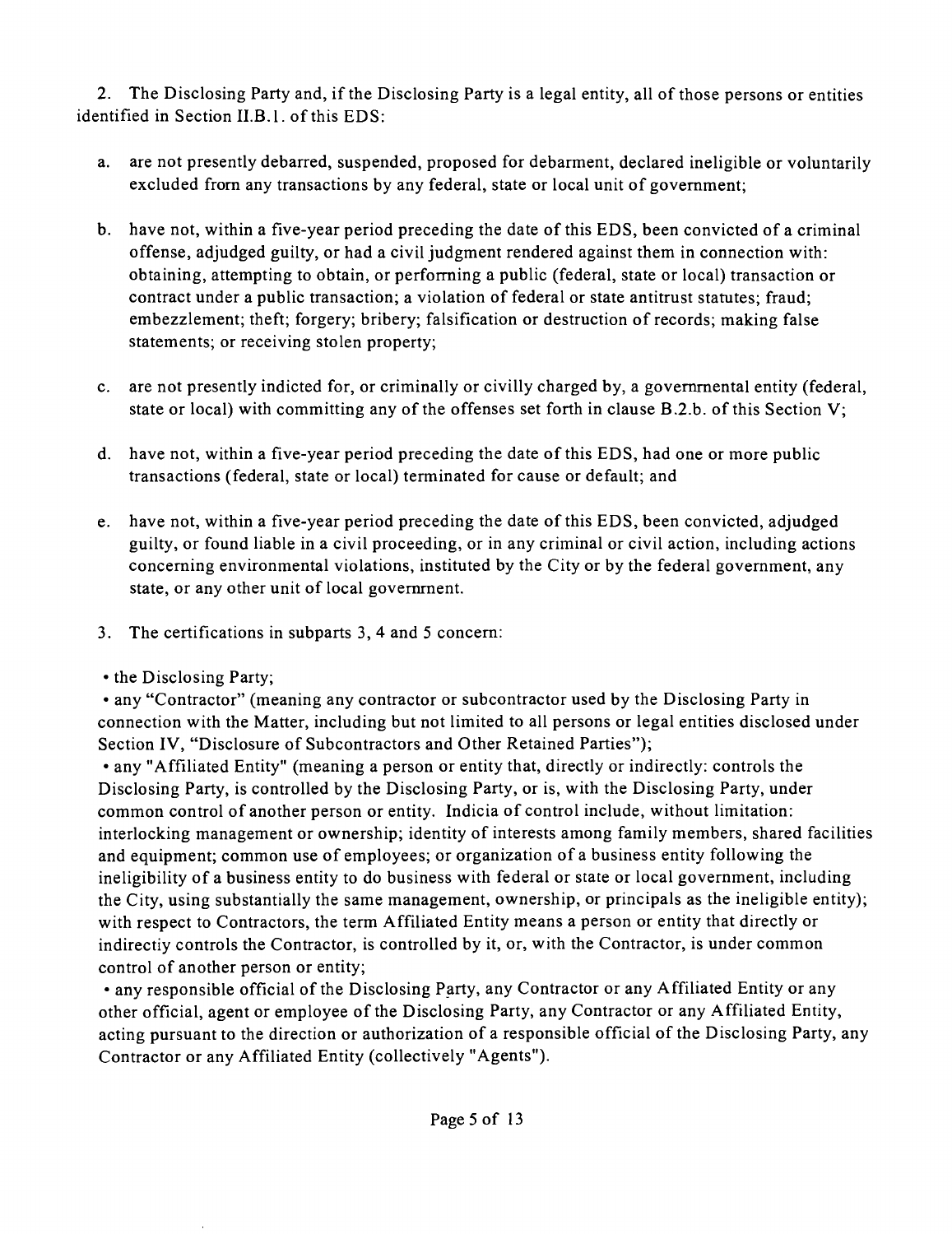Neither the Disclosing Party, nor any Contractor, nor any Affiliated Entity of either the Disclosing Party or any Contractor nor any Agents have, during the five years before the date this EDS is signed, or, with respect to a Contractor, an Affiliated Entity, or an Affiliated Entity of a Contractor during the five years before the date of such Contractor's or Affiliated Entity's contract or engagement in connection with the Matter:

- a. bribed or attempted to bribe, or been convicted or adjudged guilty of bribery or attempting to bribe, a public officer or employee of the City, the State of Illinois, or any agency of the federal government or ofany state or local govemment in the United States of America, in that officer's or employee's official capacity;
- b. agreed or colluded with other bidders or prospective bidders, or been a party to any such agreement, or been convicted or adjudged guilty of agreement or collusion among bidders or prospective bidders, in restraint of freedom of competition by agreement to bid a fixed price or otherwise; or
- c. made an admission of such conduct described in a. or b. above that is a matter of record, but have not been prosecuted for such conduct; or
- d. violated the provisions of Municipal Code Section 2-92-610 (Living Wage Ordinance).

4. Neither the Disclosing Party, Affiliated Entity or Contractor, or any of their employees, officials, agents or partners, is barted from contracting with any unit of state or local government as a result of engaging in or being convicted of (1) bid-rigging in violation of 720 ILCS 5/33E-3; (2) bid-rotating in violation of 720 ILCS 5/33E-4; or (3) any similar offense of any state or of the United States of America that contains the same elements as the offense of bid-rigging or bid-rotating.

5. Neither the Disclosing Party nor any Affiliated Entity is listed on any of the following lists maintained by the Office of Foreign Assets Control of the U.S. Department of the Treasury or the Bureau oflndustry and Security of the U.S, Department of Commerce or their successors: the Specially Designated Nationals List, the Denied Persons List, the Unverified List, the Entity List and the Debarred List.

6. The Disclosing Party understands and shall comply with the applicable requirements of Chapters 2-55 (Legislative Inspector General), 2-56 (Inspector General) and 2-156 (Governmental Ethics) of the Municipal Code.

7. If the Disclosing Party is unable to certify to any of the above statements in this Part B (Further Certifications), the Disclosing Party must explain below:

 $N/A$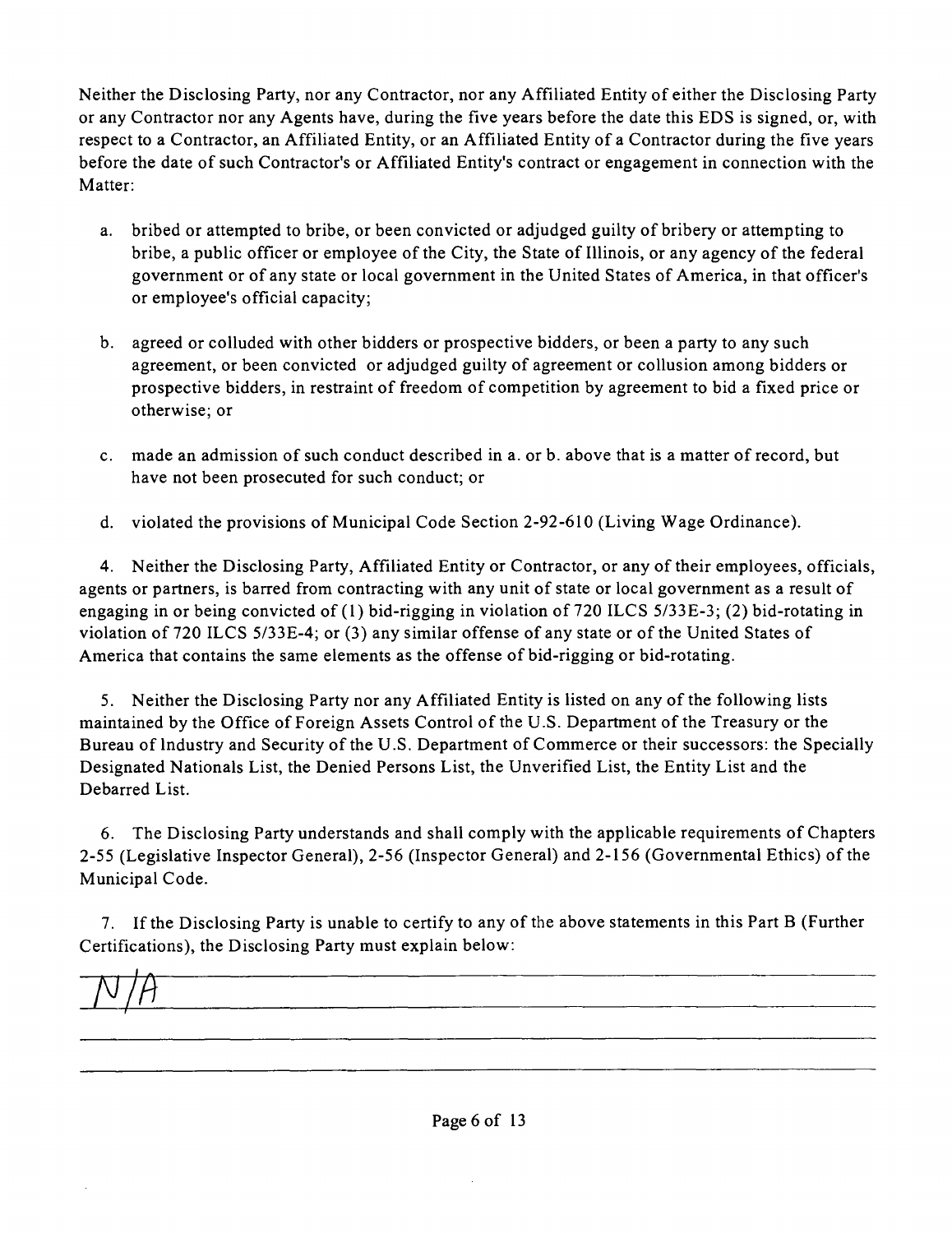If the letters "NA," the word "None," or no response appears on the lines above, it will be conclusively presumed that the Disclosing Party certified to the above statements.

# C. CERTIFICATION OF STATUS AS FINANCIAL INSTITUTION

1. The Disclosing Party certifies that the Disclosing Party (check one)

 $\iint$  is  $\mathbf{\hat{X}}$  is not

a "financial institution" as defined in Section 2-32-455(b) of the Municipal Code.

2. If the Disclosing Party IS a financial institution, then the Disclosing Party pledges:

"We are not and will not become a predatory lender as defined in Chapter 2-32 of the Municipal Code. We further pledge that none of our affiliates is, and none of them will become, a predatory lender as defined in Chapter 2-32 of the Municipal Code. We understand that becoming a predatory lender or becoming an affiliate of a predatory lender may result in the loss of the privilege of doing business with the City."

If the Disclosing Party is unable to make this pledge because it or any of its affiliates (as defined in Section 2-32-455(b) of the Municipal Code) is a predatory lender within the meaning of Chapter 2-32 of the Municipal Code, explain here (attach additional pages if necessary):

 $\frac{N}{A}$ 

If the letters "NA, " the word "None," or no response appears on the lines above, it will be conclusively presumed that the Disclosing Party certified to the above statements.

## D. CERTIFICATION REGARDING INTEREST IN CITY BUSINESS

Any words or terms that are defined in Chapter 2-156 of the Municipal Code have the same meanings when used in this Part D.

1. In accordance with Section 2-156-110 of the Municipal Code: Does any official or employee of the City have a financial interest in his or her own name or in the name of any other person or entity in the Matter?

 $[ ]$  Yes  $\mathbb{N}$ No

NOTE: If you checked "Yes" to Item D.l. , proceed to Items D.2. and D.3. If you checked "No" to Item D.l. , proceed to Part E.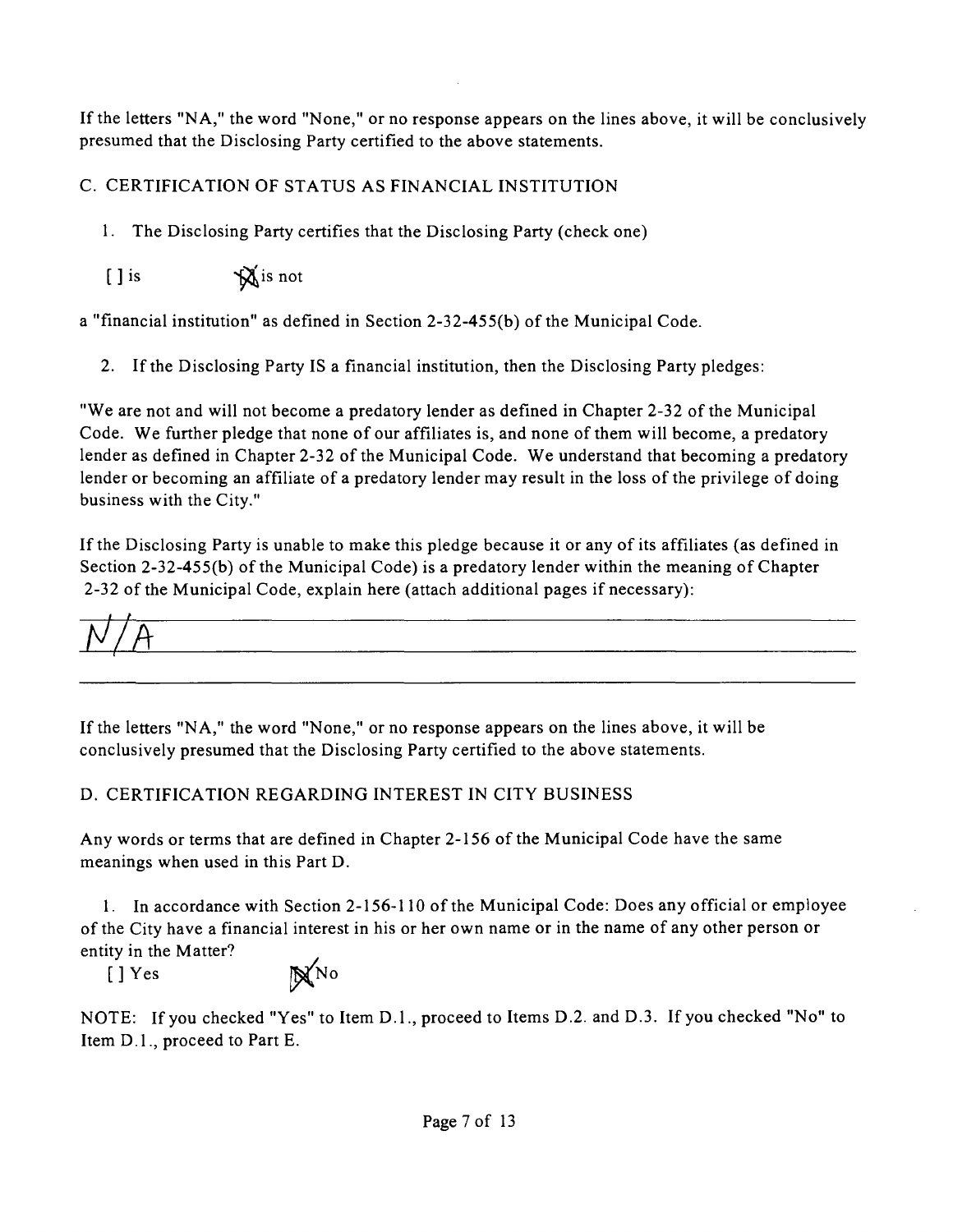2. Unless sold pursuant to a process of competitive bidding, or otherwise permitted, no City elected official or employee shall have a financial interest in his or her own name or in the name of any other person or entity in the purchase of any property that (i) belongs to the City, or (ii) is sold for taxes or assessments, or (iii) is sold by virtue of iegal process at the suit of the City (collectively, "City Property Sale"). Compensation for property taken pursuant to the City's eminent domain power does not constitute a financial interest within the meaning of this Part D.

Does the Matter involve a City Property Sale?

 $[ ]$  Yes  $\mathbb{X}$ No

3. If you checked "Yes" to Item D.1., provide the names and business addresses of the City officials or employees having such interest and identify the natare of such interest:

| Name | <b>Business Address</b> | Nature of Interest |
|------|-------------------------|--------------------|
| NONE |                         |                    |
|      |                         |                    |

4. The Disclosing Party further certifies that no prohibited financial interest in the Matter will be acquired by any City official or employee.

# E. CERTIFICATION REGARDING SLAVERY ERA BUSINESS

Please check either 1. or 2. below. If the Disclosing Party checks 2., the Disclosing Party must disclose below or in an attachment to this EDS all information required by paragraph 2. Failure to comply with these disclosure requirements may make any contract entered into with the City in connection with the Matter voidable by the City.

1. The Disclosing Party verifies that the Disclosing Party has searched any and all records of the Disclosing Party and any and all predecessor entities regarding records of investments or profits from slavery or slaveholder insurance policies during the slavery era (including insurance policies issued to slaveholders that provided coverage for damage to or injury or death of their slaves), and the Disclosing Party has found no such records.

2. The Disclosing Party verifies that, as a result of conducting the search in step 1 above, the Disclosing Party has found records of investments or profits from slavery or slaveholder insurance policies. The Disclosing Party verifies that the following constitutes full disclosure of all such records, including the names of any and all slaves or slaveholders described in those records: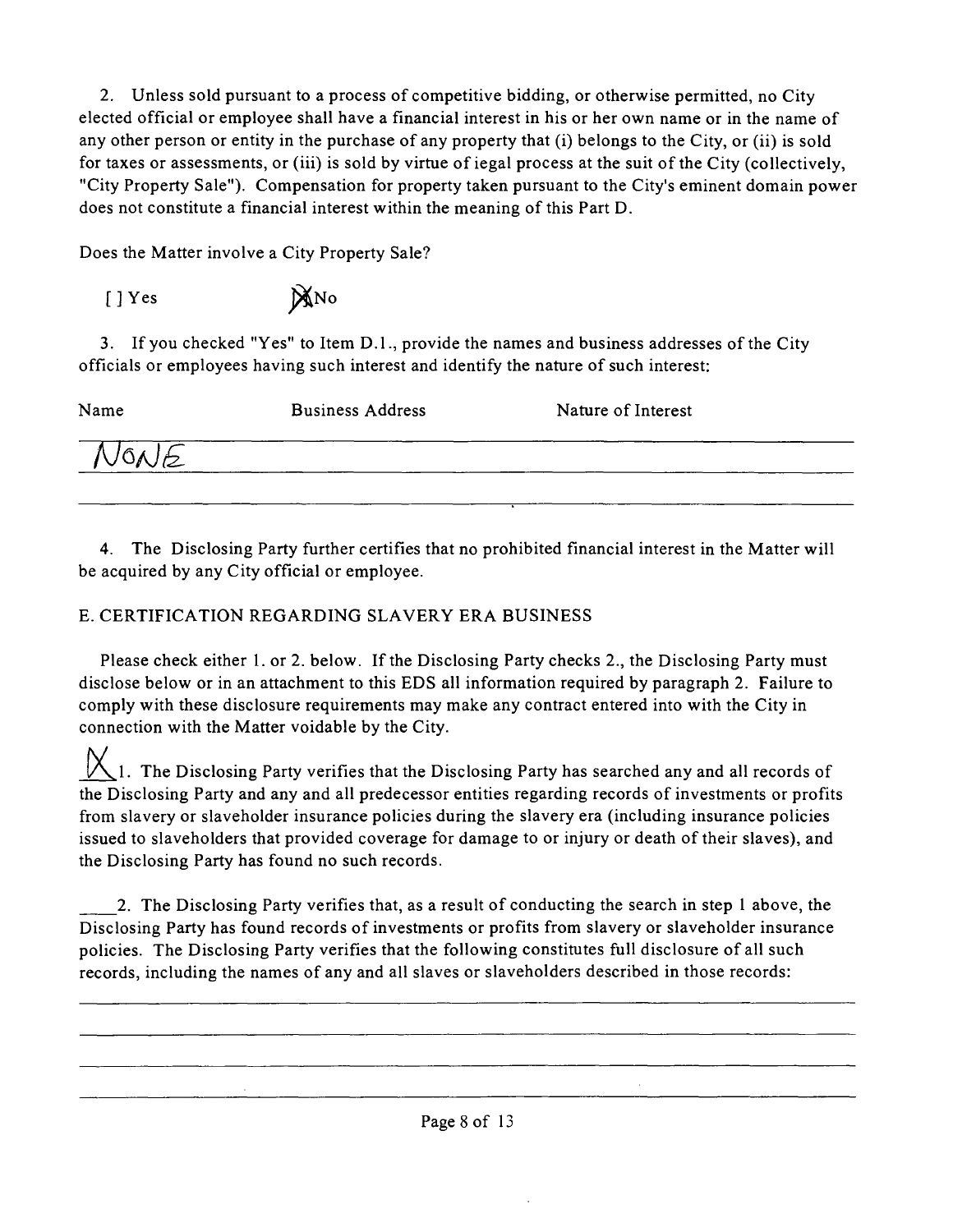# **SECTION VI ~ CERTIFICATIONS FOR FEDERALLY FUNDED MATTERS**

NOTE: If the Matter is federally funded, complete this Section VI. If the Matter is not federally funded, proceed to Section VII. For purposes of this Section VI, tax credits allocated by the City and proceeds of debt obligations of the City are not federal funding.

# A. CERTIFICATION REGARDING LOBBYING

1. List below the names of all persons or entities registered under the federal Lobbying Disclosure Act of 1995 who have made lobbying contacts on behalf of the Disclosing Party with respect to the Matter: (Add sheets if necessary):

# VONE\_

(If no explanation appears or begins on the lines above, or if the letters "NA" or if the word "None" appear, it will be conclusively presumed that the Disclosing Party means that NO persons or entities registered under the Lobbying Disclosure Act of 1995 have made lobbying contacts on behalf of the Disclosing Party with respect to the Matter.)

2. The Disclosing Party has not spent and will not expend any federally appropriated funds to pay any person or entity listed in Paragraph A.l . above for his or her lobbying activities or to pay any person or entity to influence or attempt to influence an officer or employee ofany agency, as defined by applicable federal law, a member of Congress, an officer or employee of Congress, or an employee of a member of Congress, in connection with the award of any federally funded contract, making any federally funded grant or loan, entering into any cooperative agreement, or to extend, continue, renew, amend, or modify any federally funded contract, grant, loan, or cooperative agreement.

3. The Disclosing Party will submit an updated certification at the end of each calendar quarter in which there occurs any event that materially affects the accuracy of the statements and information set forth in paragraphs A.l . and A.2. above.

4. The Disclosing Party certifies that either: (i) it is not an organization described in section 501(c)(4) of the Intemal Revenue Code of 1986; or (ii) it is an organization described in section 501(c)(4) of the Intemal Revenue Code of 1986 but has not engaged and will not engage in "Lobbying Activities".

5. If the Disclosing Party is the Applicant, the Disclosing Party must obtain certifications equal in form and substance to paragraphs A.l . through A.4. above from all subcontractors before it awards any subcontract and the Disclosing Party must maintain all such subcontractors' certifications for the duration of the Matter and must make such certifications promptly available to the City upon request.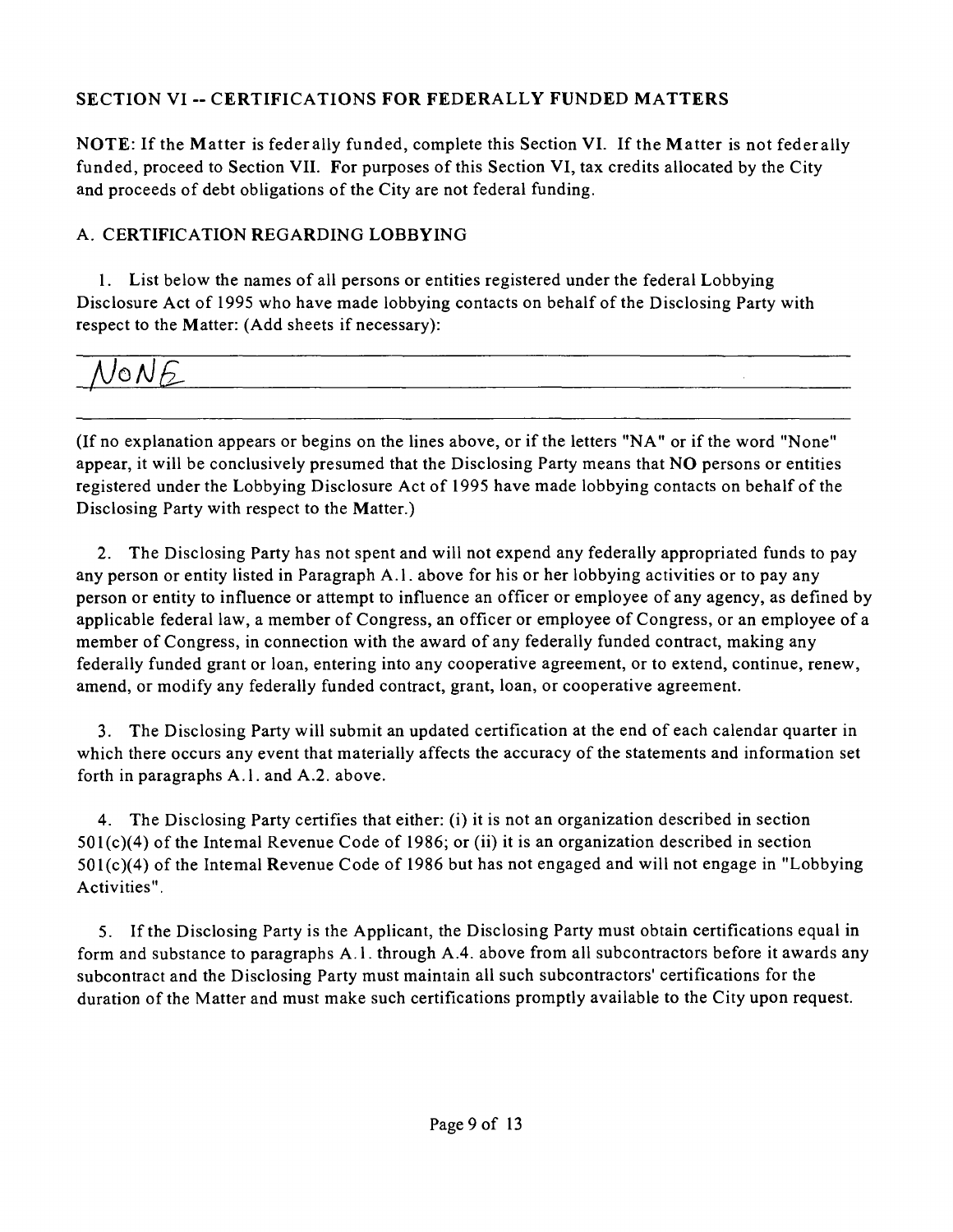# B. CERTIFICATION REGARDING EQUAL EMPLOYMENT OPPORTUNITY

If the Matter is federally funded, federal regulations require the Applicant and all proposed subconttactors to submit the following information with their bids or in writing at the outset of negotiations.

Is the Disclosing Party the Applicant?

 $[ ] Yes$   $]\mathcal{M}^{No}$ 

If "Yes," answer the three quesfions below:

1. Have you developed and do you have on file affirmative action programs pursuant to applicable federal regulations? (See 41 CFR Part 60-2.)

 $[$   $]$   $Y$ es  $[$   $]$   $N$ o

2. Have you filed with the Joint Reporting Committee, the Director of the Office of Federal Contract Compliance Programs, or the Equal Employment Opportunity Commission all reports due under the applicable filing requirements?

 $[ ] Yes$   $[] No$ 

3. Have you participated in any previous contracts or subcontracts subject to the equal opportanity clause?

 $[$  | Yes  $[$  | No

If you checked "No" to question 1. or 2. above, please provide an explanation:

# SECTION VII -- ACKNOWLEDGMENTS, CONTRACT INCORPORATION, **COMPLIANCE, PENALTIES, DISCLOSURE**

The Disclosing Party understands and agrees that:

A. The certifications, disclosures, and acknowledgments contained in this EDS will become part of any contract or other agreement between the Applicant and the City in connection with the Matter, whether procurement. City assistance, or other City action, and are material inducements to the City's execution of any contract or taking other action with respect to the Matter. The Disclosing Party understands that it must comply with all statutes, ordinances, and regulations on which this EDS is based.

B. The City's Govemmental Ethics and Campaign Financing Ordinances, Chapters 2-156 and 2-164 of the Municipal Code, impose certain duties and obligations on persons or entities seeking City contracts, work, business, or transactions. The full text of these ordinances and a training program is available on line at www.cityofchicago.org/Ethics, and may also be obtained from the City's Board of Ethics, 740 N.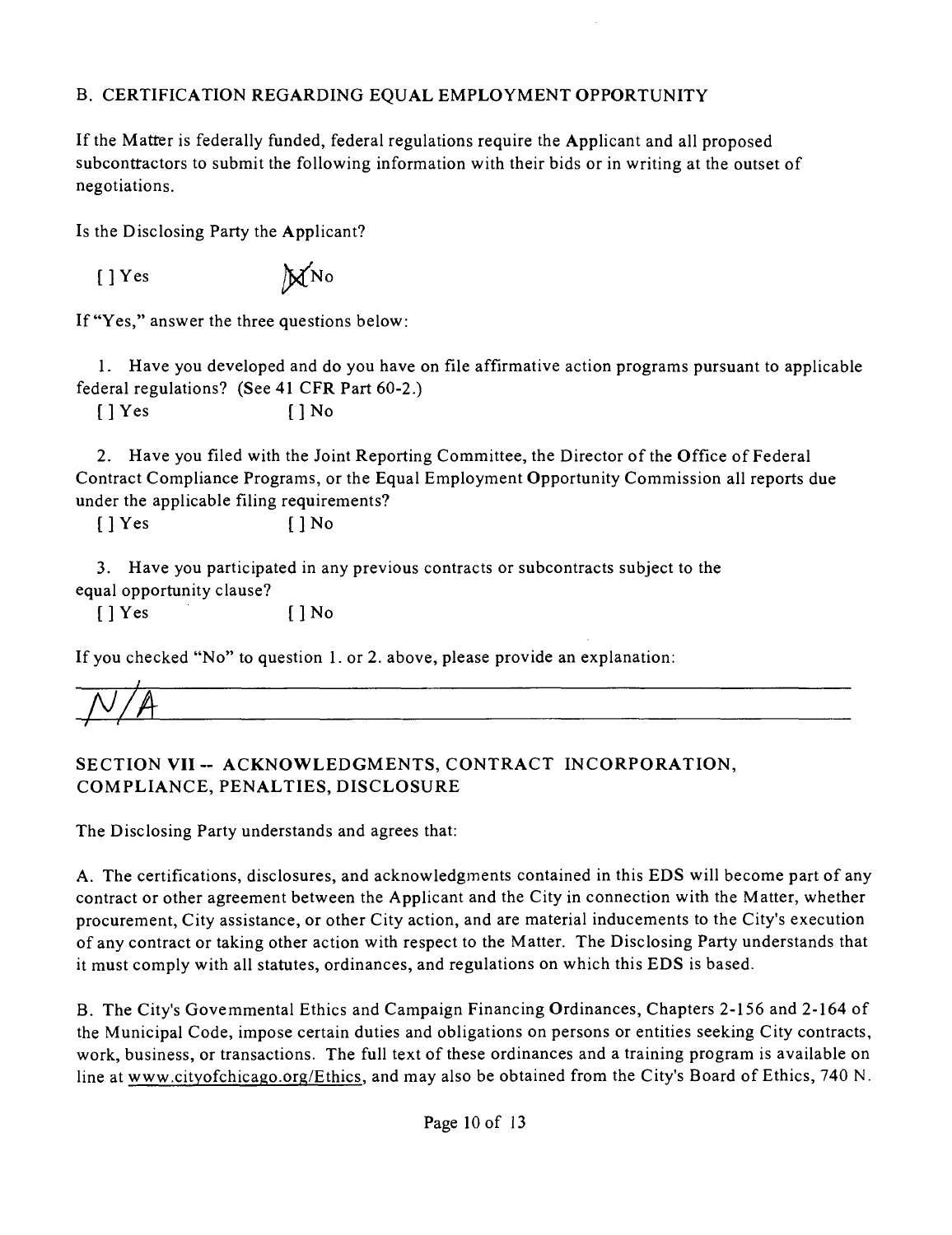Sedgwick St., Suite 500, Chicago, IL 60610, (312) 744-9660. The Disclosing Party must comply fully with the applicable ordinances.

C. Ifthe City determines that any information provided in this EDS is false, incomplete or inaccurate, any contract or other agreement in connection with which it is submitted may be rescinded or be void or voidable, and the City may pursue any remedies under the contract or agreement (if not rescinded or void), at law, or in equity, including terminating the Disclosing Party's participation in the Matter and/or declining to allow the Disclosing Party to participate in other transactions with the City. Remedies at law for a false statement of material fact may include incarceration and an award to the City of treble damages.

D. It is the City's policy to make this document available to the public on its Intemet site and/or upon request. Some or all of the information provided on this EDS and any attachments to this EDS may be made available to the public on the Intemet, in response to a Freedom of Information Act request, or otherwise. By completing and signing this EDS, the Disclosing Party waives and releases any possible rights or claims which it may have against the City in connection with the public release of informafion contained in this EDS and also authorizes the City to verify the accuracy of any information submitted in this EDS.

E. The information provided in this EDS must be kept current. In the event of changes, the Disclosing Party must supplement this EDS up to the time the City takes action on the Matter. If the Matter is a contract being handled by the City's Department of Procurement Services, the Disclosing Party must update this EDS as the contract requires. NOTE: With respect to Matters subject to Article I of Chapter 1-23 of the Municipal Code (imposing PERMANENT INELIGIBILITY for certain specified offenses), the information provided herein regarding eligibility must be kept current for a longer period, as required by Chapter 1-23 and Section 2-154-020 of the Municipal Code.

The Disclosing Party represents and warrants that:

F.1. The Disclosing Party is not delinquent in the payment of any tax administered by the Illinois Department of Revenue, nor are the Disclosing Party or its Affiliated Entities delinquent in paying any fine, fee, tax or other charge owed to the City. This includes, but is not limited to, all water charges, sewer charges, license fees, parking tickets, property taxes or sales taxes.

F.2 If the Disclosing Party is the Applicant, the Disclosing Party and its Affiliated Entities will not use, nor permit their subcontractors to use, any facility listed by the U.S. E.P.A. on the federal Excluded Parties List System ("EPLS") maintained by the U. S. General Services Administration.

F.3 Ifthe Disclosing Party is the Applicant, the Disclosing Party will obtain from any contractors/subcontractors hired or to be hired in connection with the Matter certifications equal in form and substance to those in F.l . and F.2. above and will not, without the prior written consent of the City, use any such contractor/subcontractor that does not provide such certifications or that the Disclosing Party has reason to believe has not provided or cannot provide tmthful certifications.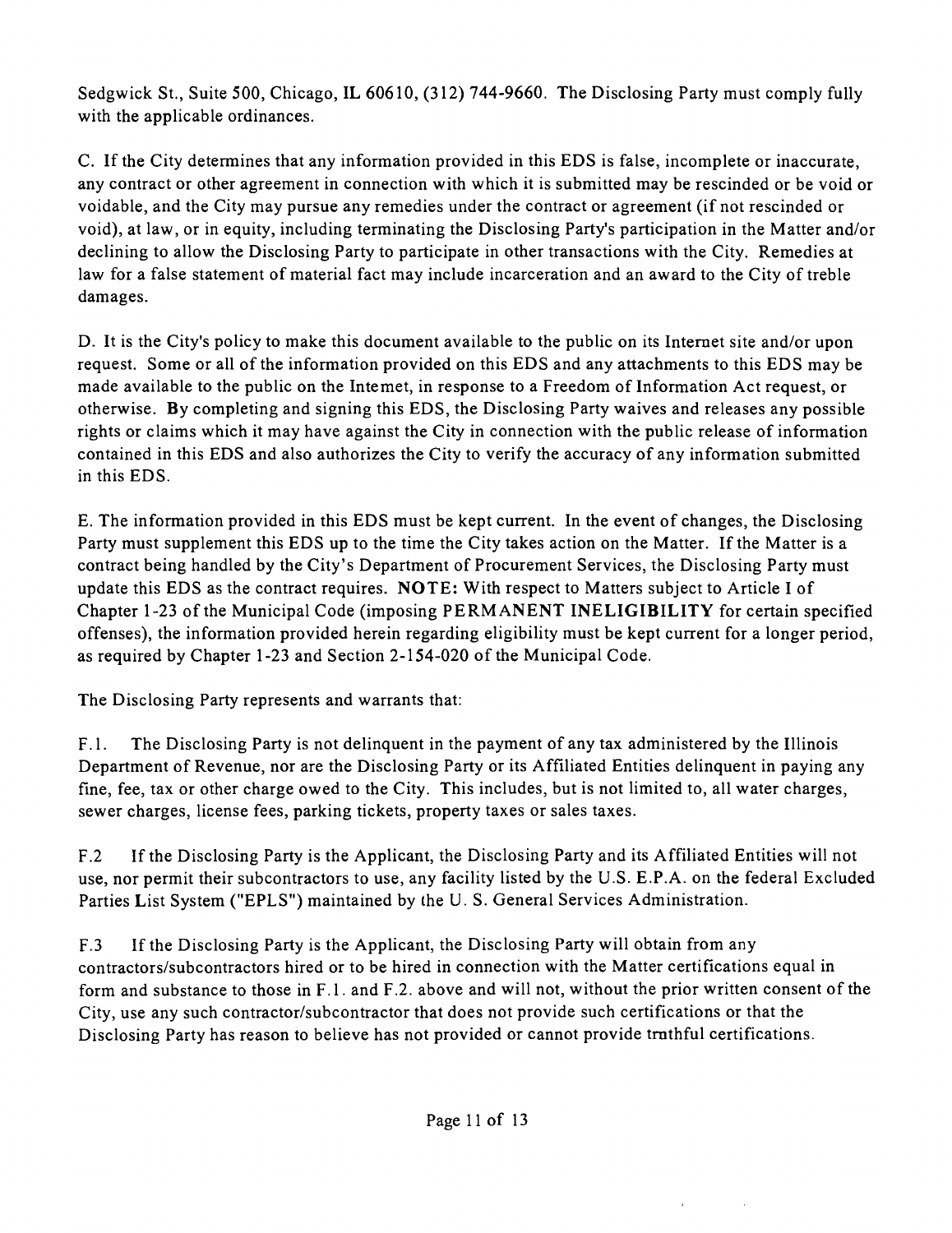NOTE: If the Disclosing Party cannot certify as to any of the items in F.1., F.2. or F.3. above, an explanatory statement must be attached to this EDS.

# **CERTIFICATION**

Under penalty of perjury, the person signing below: (1) warrants that he/she is authorized to execute this EDS and Appendix A (if applicable) on behalf of the Disclosing Party, and (2) warrants that all certifications and statements contained in this EDS and Appendix A (if applicable) are tme, accurate and complete as of the date fumished to the City.

(Print or type name of Disclosing Party)

By: (Sign here)

(Print or type name of person signing)

NEFICI

(Print or type title of person signing)

Signed and swom to before me on (date)  $S^{\#}$   $D$ PLPMBeL ZOIO  $\text{and}$   $\bigcap \text{Coyk}$  County  $\bigcap \downarrow \searrow$  (state). Notary Public. commission expires:

**OFFICIAL SEAL " DIANA BISSIC**  NOTARY PUBLIC. STATE OF ILLINOIS MY COMMISSION EXPIRES 05/16/12